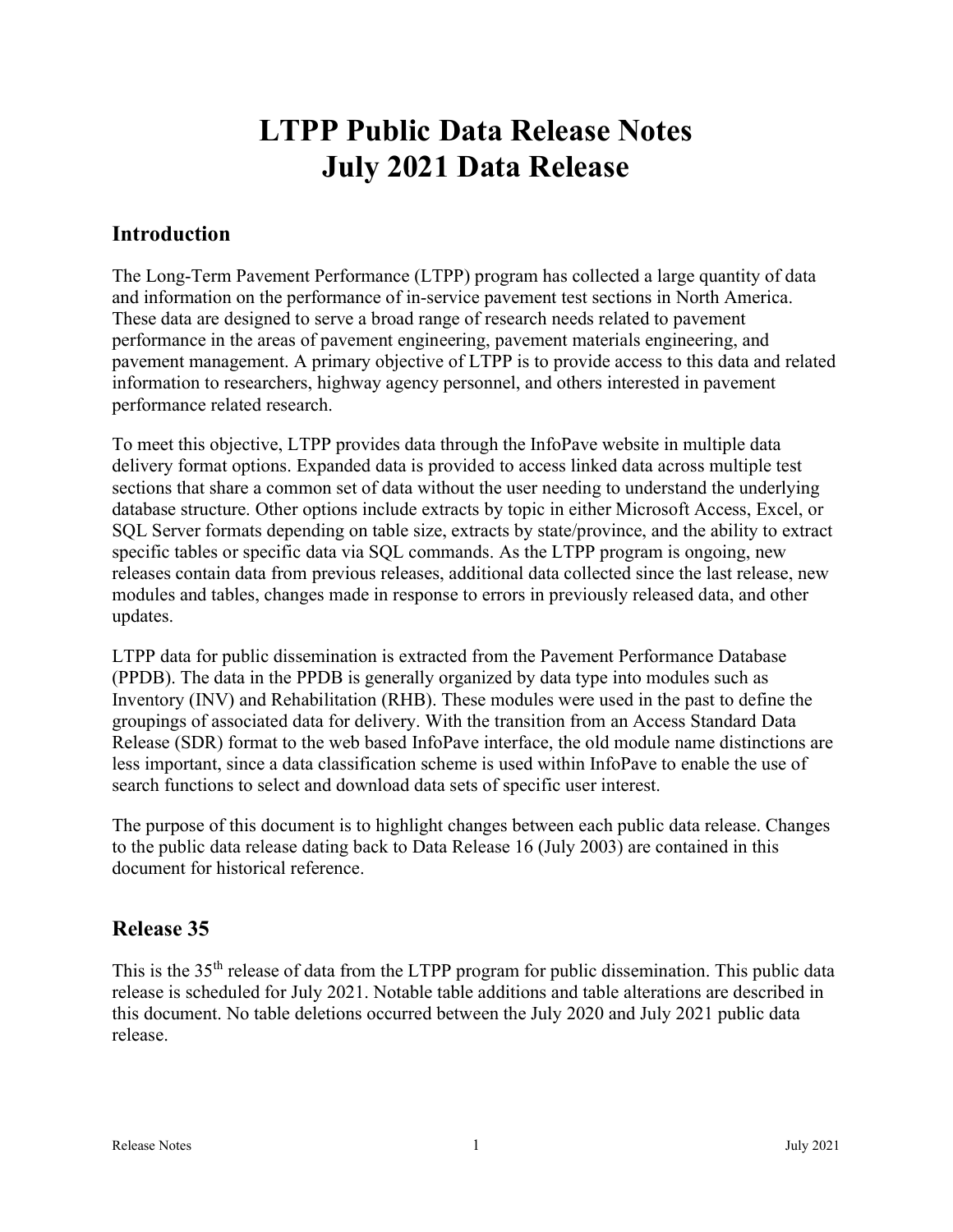### New Tables

Four new tables were added with information on materials testing conducted on the LTPP Warm Mix Asphalt Study also known as the LTPP SPS-10 experiment.

- TST AC08 MASTER: This table contains the specimen information for the Dynamic Modulus test on asphalt concrete from SPS-10 test sections.
- TST AC08 DATA: This table contains the results of the Dynamic Modulus test on asphalt concrete from SPS-10 test sections.
- TST AE12: This table contains the data from the Rolling Thin Film Oven (RTFO) Aging test on SPS-10 asphalt cement samples.
- TST AE13: This table contains the data from the Pressure Aging Vessel (PAV) Aging test on SPS-10 asphalt cement samples.

A new table was added to provide information on laboratory sample modification of specimens for the SPS-10 experiment.

• TST SAMPLE LAB MOD: This table contains the location number, sample number, date sampled, and construction number for identification of the sample sources for laboratory modified SPS-10 samples. Samples that were laboratory aged or from which asphalt was extracted are identified.

A new table was included linking backcalculation layers to the layer structure information available for SDR 27.

• BAKCAL LAYER LINK SDR27: This table stores the mapping of backcalculation layers to the layering defined in TST\_L05B as it existed in SDR 27.

### Other Notes

A significant amount of data from the LTPP Warm Mix Asphalt (SPS-10) study was added to the Multiple Stress Creep Recovery (TST\_AE10\_\*), Bending Beam Rheometer (TST\_AE08\_\*) and Dynamic Shear Rheometer (TST\_AE07\_\*) tables. The TST\_UG07\_SS07\_\* tables for Resilient Modulus of Unbound Base and Subgrade were populated with test results for SPS-10 sections.

Recoding of ESALCalc resulted in removal of the following fields from TRF\_ESAL\_INPUTS\_SUMMARY: AVG\_ANN\_PRECIP, AVG\_FREEZE\_INDEX, CLIMATIC\_REGION, CLIMATIC\_REGION\_SOURCE, TSI\_SOURCE, PAVE\_TYPE\_SOURCE, and SN\_D\_INPUT\_SOURCE. The ESALCalc revision does not require climatic information. The original software occasionally required the use of defaults. SOURCE variables existed to indicate whether inputs were section specific data or defaults. The database is now fully populated for all necessary input variables.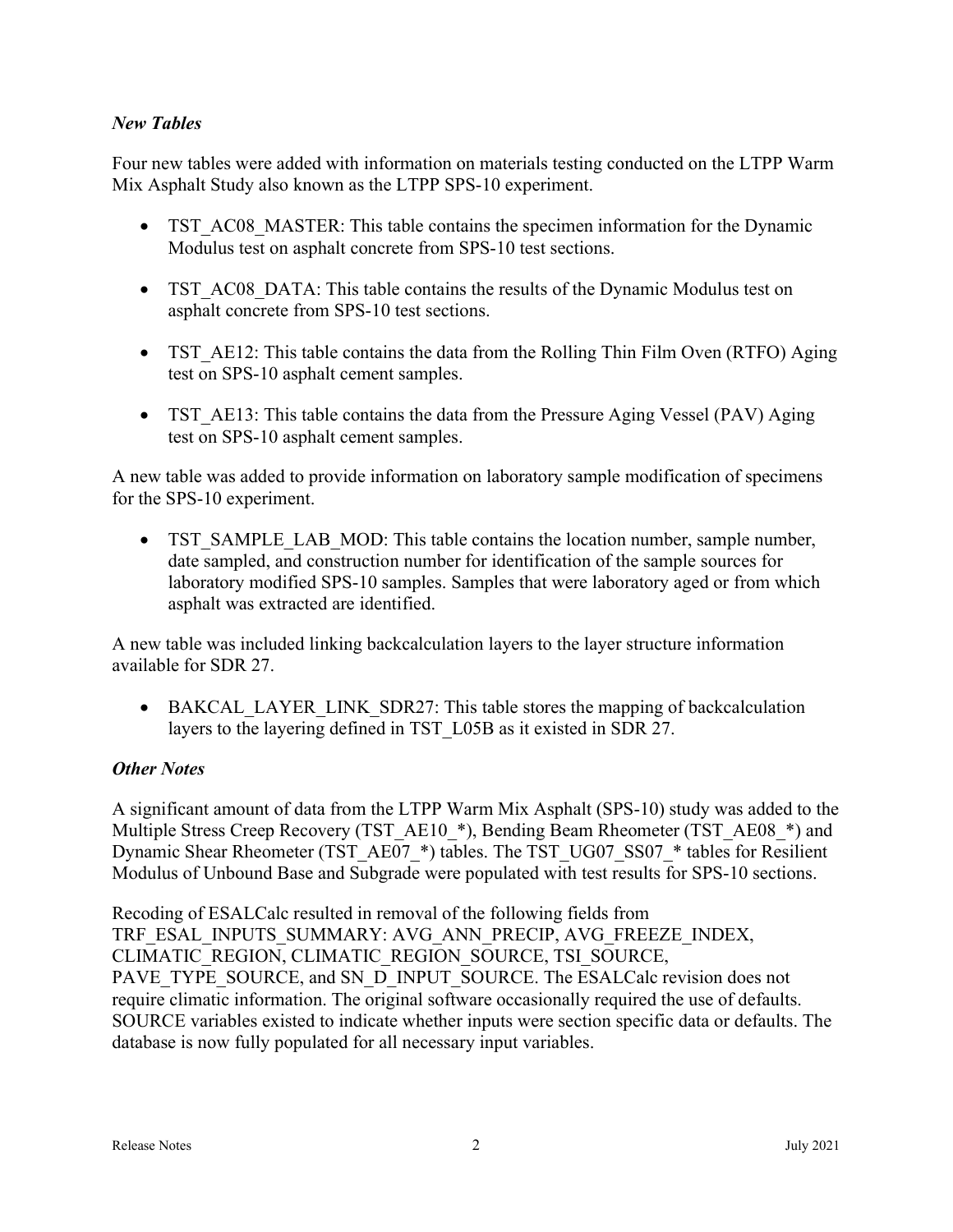# Release 34

This is the 34<sup>th</sup> release of data from the LTPP program for public dissemination. This public data release is scheduled for July 2020. Notable table additions and table alterations are described in this document. No table deletions occurred between the July 2019 and July 2020 public data release.

#### New Tables

Two new tables were added to provide initial material test data from the SPS-10 Warm Mix Experiment.

- TST\_AE10\_MASTER: This table contains laboratory set-up and compiled test results from the Multiple Stress Creep Recovery tests on asphalt cements from SPS-10 test sections.
- TST AE10 DATA: This table contains the raw data from the Multiple Stress Creep Recovery tests on asphalt cements for each of the 10 repeat tests performed at the two levels of stress defined in the test protocol.

In this initial release of this data, the data in these tables are very limited. Only 57 tests results are reported from SPS-10 test sites in Washington State and Oregon.

#### **Other Notes**

Ninety-six test results from the SPS-10 sites in Washington State and Oregon SPS-10 project sites were added to the TST\_AE08\_\* tables (Bending Beam Rheometer). One test result from the SPS-10 site in Washington State was added to the TST\_AE07\_\* tables (Dynamic Shear Rheometer).

The field labeled as MEPDG\_CRACKING\_PERCENTAGE\_JPCC in the 2016 and 2017 data releases was added back to the database with the name ME\_PERCENT\_CRACKED\_SLABS in the MON\_DIS\_JPCC\_CRACK\_INDEX table. The computation of this field in the LTPP 2016 and 2017 public data releases was not in accordance with the pavement performance models used in the AASHTO Pavement ME program. This field was replaced in the 2019 data release with the MEPDG\_CRACKING\_PERCENT\_JPCC field which is computed in accordance with model assumptions in the AASHTO Pavement ME program. These fields were added back to these tables to provide continuity in this computed parameter for data users who might have previously used them.

The MEPDG\_TRUCK\_VOL\_PARAMETERS table has been replaced. There were several cases found where functions were providing irrational values when the initial year had very small volumes or negative growth rates existed.

The results and input files from LTPP analysis project "Advancement of Profile-Based Curl and Warp Analysis Using LTPP Profile Data" have been included in the Ancillary Information Management System (AIMS). The project assessed the impact of curl and warp in fluctuations of International Roughness Index (IRI); generalizing relationships between IRI and pseudo-strain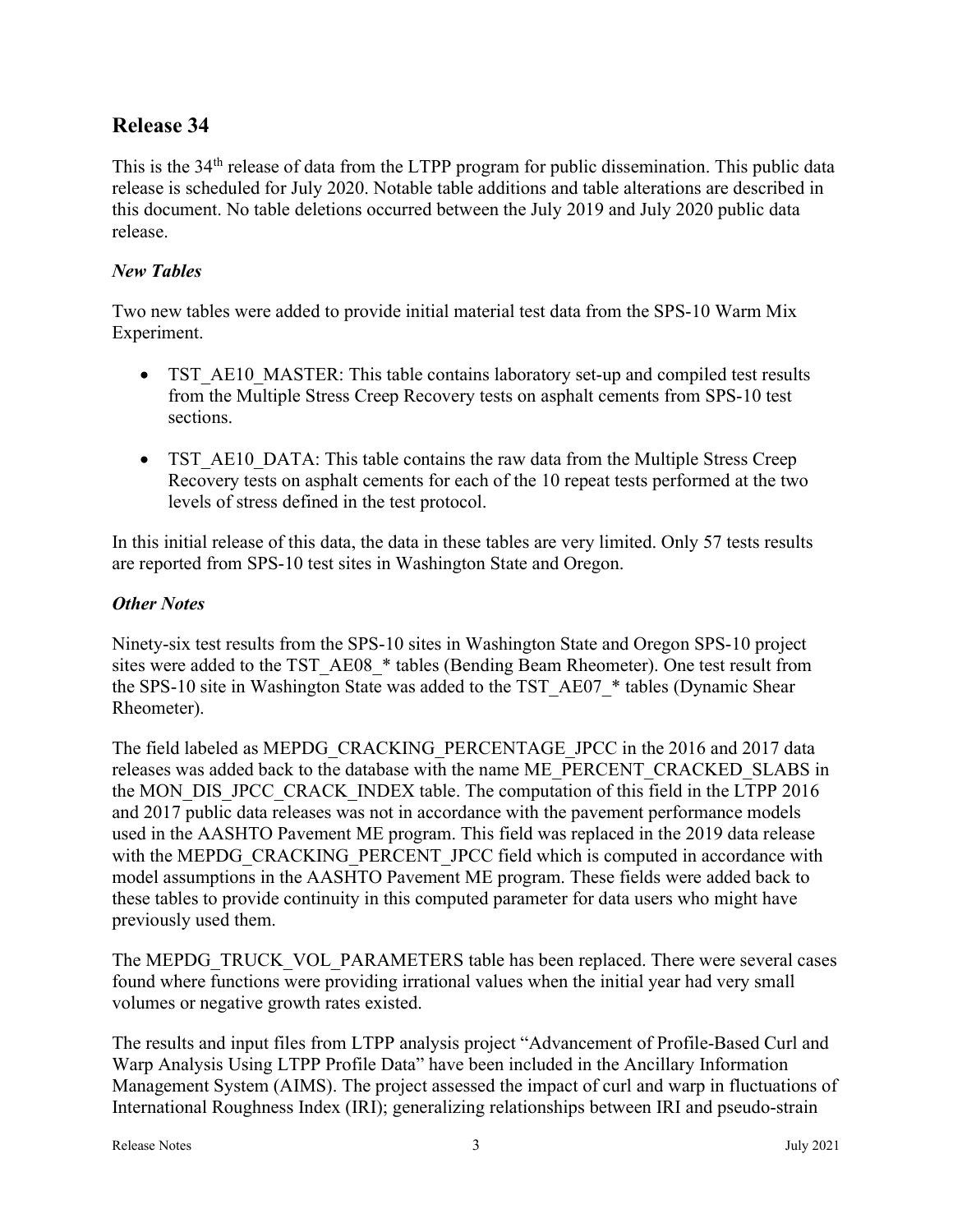gradient (PSG) to less robust data sets (i.e., those typically available to State Highway Agencies); correlating PSG to environmental factors, falling weight deflectometer results, and measured roughness; and examining the implications of short-term and long-term changes in IRI in the appearance of areas of localized roughness on 83 LTPP jointed plain portland cement concrete test sections. There is no corresponding data in the Pavement Performance Database (PPDB).

# Release 33

This is the 33<sup>rd</sup> public release of data from the LTPP program scheduled for July 2019. Some of the notable table additions, deletions, and other changes made to the LTPP data since the July 2018 data release are noted in the following.

### New Tables

Two new tables were added to replace older tables that contain transverse profile measurements. This was done to enable storage of data from the LTPP Highspeed Transverse Profile Measurement System, which can measure up to 2,000 transverse elevation points at each measurement station. The previous transverse measurements were converted and stored in the new storage table data structure.

- MON T\_PROF\_VISIT: This table contains date, location, air temperature, transverse measurement distance, measurement device, etc. It replaces the previous MON\_T\_PROF\_MASTER table and also serves as the parent table for the other related MON T\_PROF tables.
- MON T\_PROF\_ELEVATION: This table stores the normalized transverse elevations and replaces the MON\_T\_PROF\_PROFILE table.

Two new tables were added to provide information on WIM sites validated under FHWA contracts. The data are collected each time a FHWA contractor performs a site validation. These tables describe site location, geometry, and installed equipment. The tables are:

- WIM\_SITE\_INVENTORY: This table describes site location, geometry, and installed equipment, both type and location, relative to the test sections to which the traffic data applies.
- WIM\_SITE\_PHOTOS: This tables identifies all of the photographs of the site showing sensors, location, and electronics. The photos are not included in the PPDB. They are available through validation reports in the InfoPave library.

Two new tables were added to provide inputs and computations of pavement surface and subsurface temperatures that are used in the LTPPBind models based on MERRA 2 climate data. Data from these tables are contained only in the Data Selection and Download feature on InfoPave. These data are provided only for LTPP test section locations. These tables include: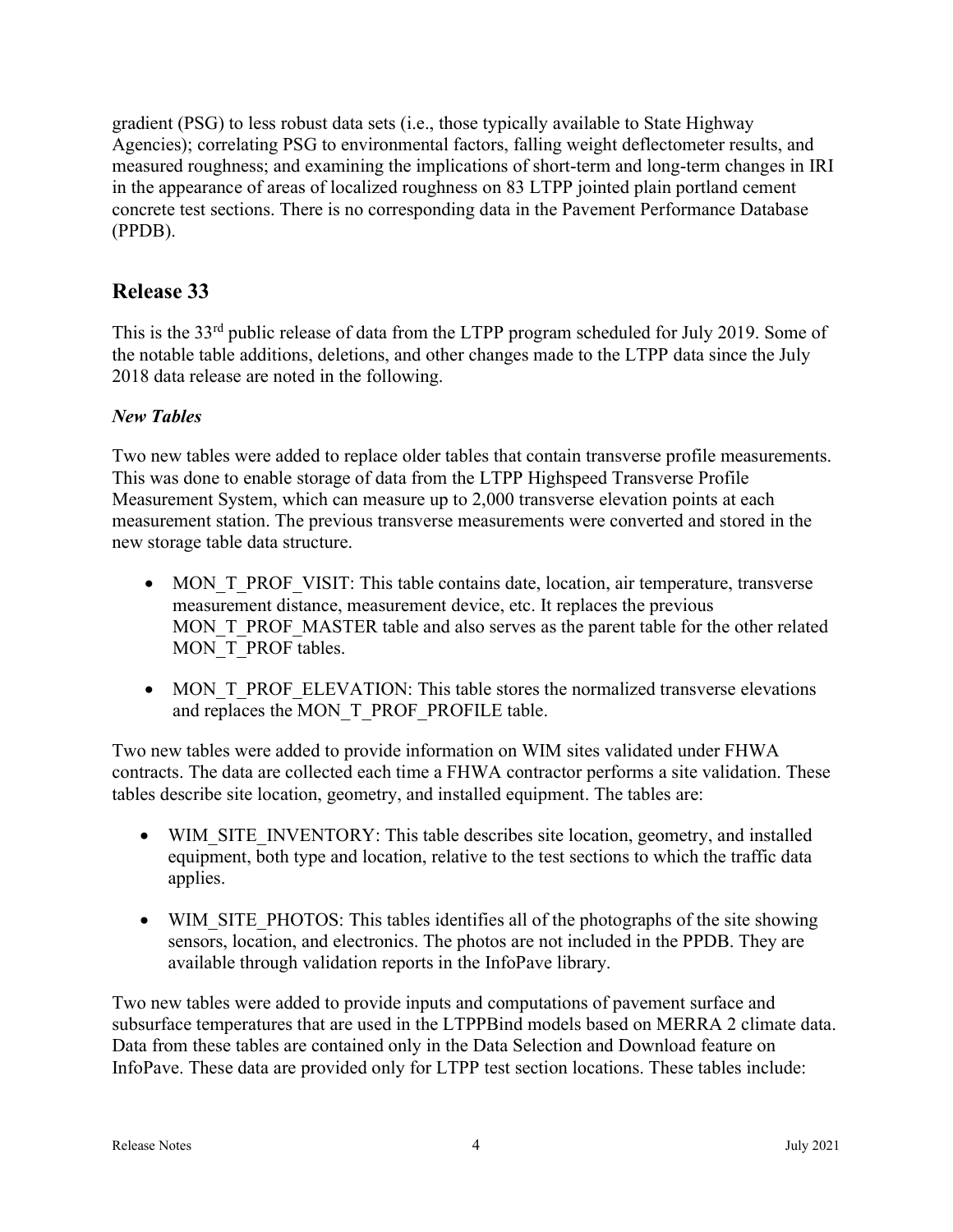- MERRA BIND TEMP SUMMARY. This table contains the temperature inputs computed from MERRA 2 data for use in LTPPBind PG grade computations. It contains high air temperature index, lowest annual air temperature, and the average and  $98<sup>th</sup>$ percentile high pavement temperatures 20 mm below the surface of the pavement and lowest pavement surface temperature on an annual basis.
- MERRA\_GRID\_SECTION. This table contains the relational link between the MERRA CELL ID and each LTPP test section.

### Tables Excluded

As noted above, the MON\_T\_PROF\_MASTER and MON\_T\_PROF\_PROFILES tables were excluded from the data release because they were replaced with new tables.

#### **Other Notes**

Changes were made to the way the distress used for calibration of the Mechanistic-Empirical Pavement Design Guide (MEPDG) pavement performance prediction models is computed from LTPP data. The old computations were removed from the database and replaced with computed parameters based on specifications received from the AASHTO Pavement ME team.

The draft distress indices based on the FHWA Notice for Propose Rule Making (NPRM) and 2014 Highway Performance Measurement System (HPMS) were also removed from the LTPP database since they are no longer applicable.

FHWA funded two projects to develop traffic data for use in the MEPDG and characterize traffic at LTPP sites with both representative and trend values. Preliminary versions of the tables were added in SDR 32. The TRF\_TREND table now has trend information on loading in addition to the volume trends provided in SDR 32. The TRF\_REP\_PARAMETERS table has been renamed TRF\_REP. Representative ESALs, GVW, and Relative Pavement Performance Factor (RPPIF) values for the truck population, vehicle classes, and by axle (except for GVW) have been added to the volumes already in the table.

# Release 32

This is the 32<sup>nd</sup> public release of data from the LTPP program scheduled for July 2018. Some of the notable updates, additions, deletions, and changes made to the data since the July 2017 data release include the following:

### New Tables

SDR 32 includes three new tables with MIT Scan dowel bar location information, five new traffic computed parameter tables, one new test table for recycled engine oil bottoms (REOB) data, and 54 new tables providing a single source of construction data otherwise spread out amongst tables in INV, RHB, MNT, and SPS tables.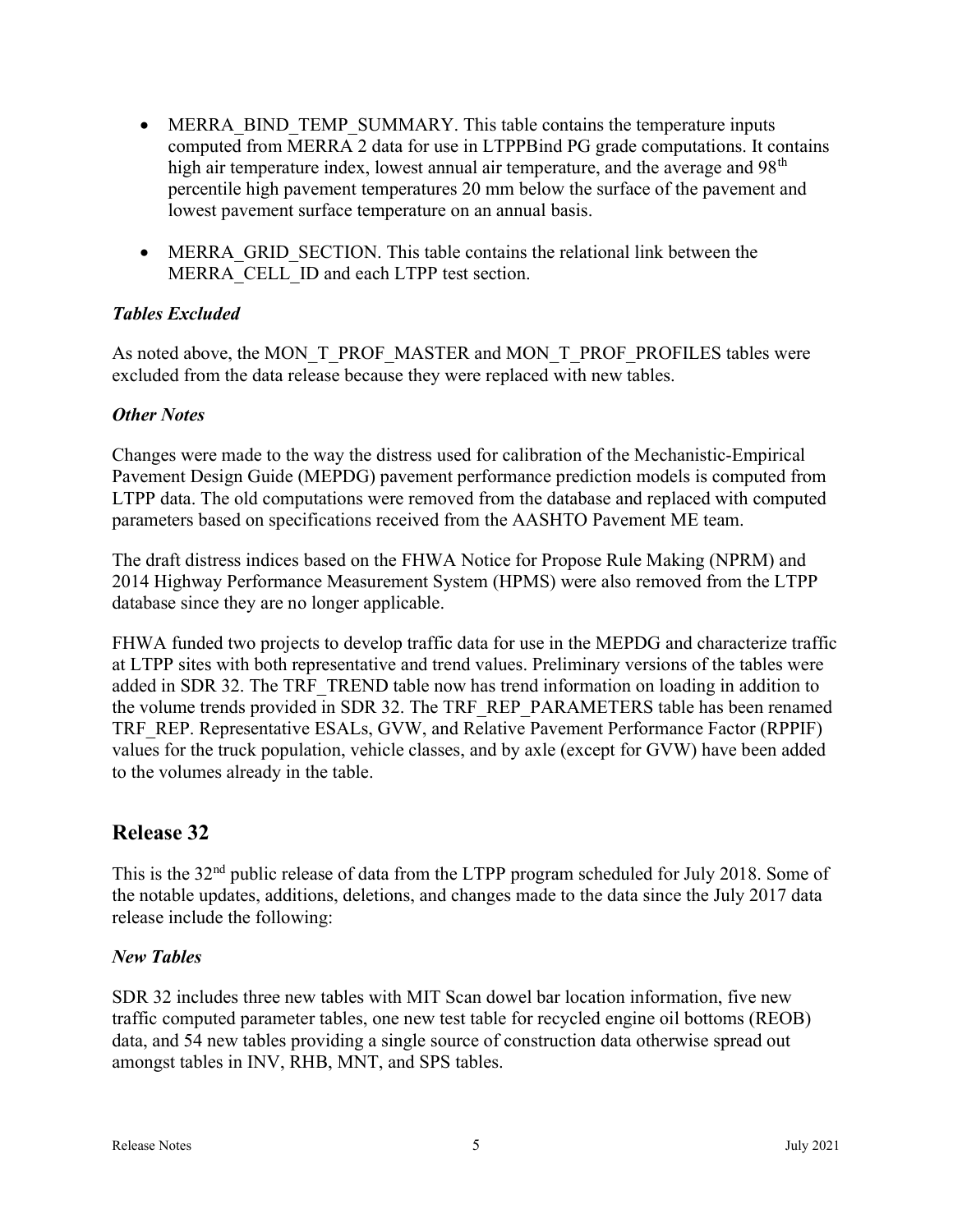The three MIT Scan dowel bar location information tables are part of the MON module. They contain information on the location of the joint tested as well as the results of the MIT Scan identifying the alignment and placement of individual dowel bars at that joint. These new tables are:

- MON MIT VISIT: This table contains the general joint and site information from MIT scan.
- MON MIT JOINT: This table contains the joint score and effective dowel diameter information from MIT scan.
- MON MIT DOWEL: This tables contains dowel bar location and alignment information from MIT scan.

Five new traffic tables added in 2018 provide a consolidated set of traffic information. Three are designed for use with the AASHTOWare ME Design software. The other two use monitored and estimated data within the LTPP database to provide traffic site characteristics and complete time series values for each section studied. The new tables are:

- TRF TREND: Annual traffic statistics computed or estimated for each in-service and inexperiment year.
- TRF REP PARAMETERS: Representative truck volume, vehicle classification, and loading summary parameters by site.
- MEPDG\_TRUCK\_VOL\_PARAMETERS: Parameters used in the AASHTOWare Pavement ME software to estimate traffic volumes for FHWA vehicle classes 4 to 13 over the analysis period.
- MEPDG AXLE LOAD DIST FACTOR: Axle Load Distribution Factors (ALDF) developed based on normalized axle load spectra (NALS) for use with AASHTOWare Pavement ME software. These factors represent the expected distribution of axle loads by weight for a typical day of the month.
- MEPDG\_AXLE\_PER\_TRUCK: Representative number of axles per truck class for use with AASHTOWare Pavement ME software.

The new test table is the first implemented for the SPS-10 materials testing program.

• TST AE11: This table contains results from the recycled engine oil bottoms (REOB) test.

Fifty-Four new tables have been created to provide a single source for most of the construction data available in the INV, MNT, RHB, and SPS modules. These are similar to the data compilation views that were officially released in SDR 28, but are more comprehensive – maintaining all information from the source tables instead of just select information. They are formatted similar to the construction tables first provided in SDR 30, and often have similar names. Those tables were designed with the accommodation of all data in mind, but have been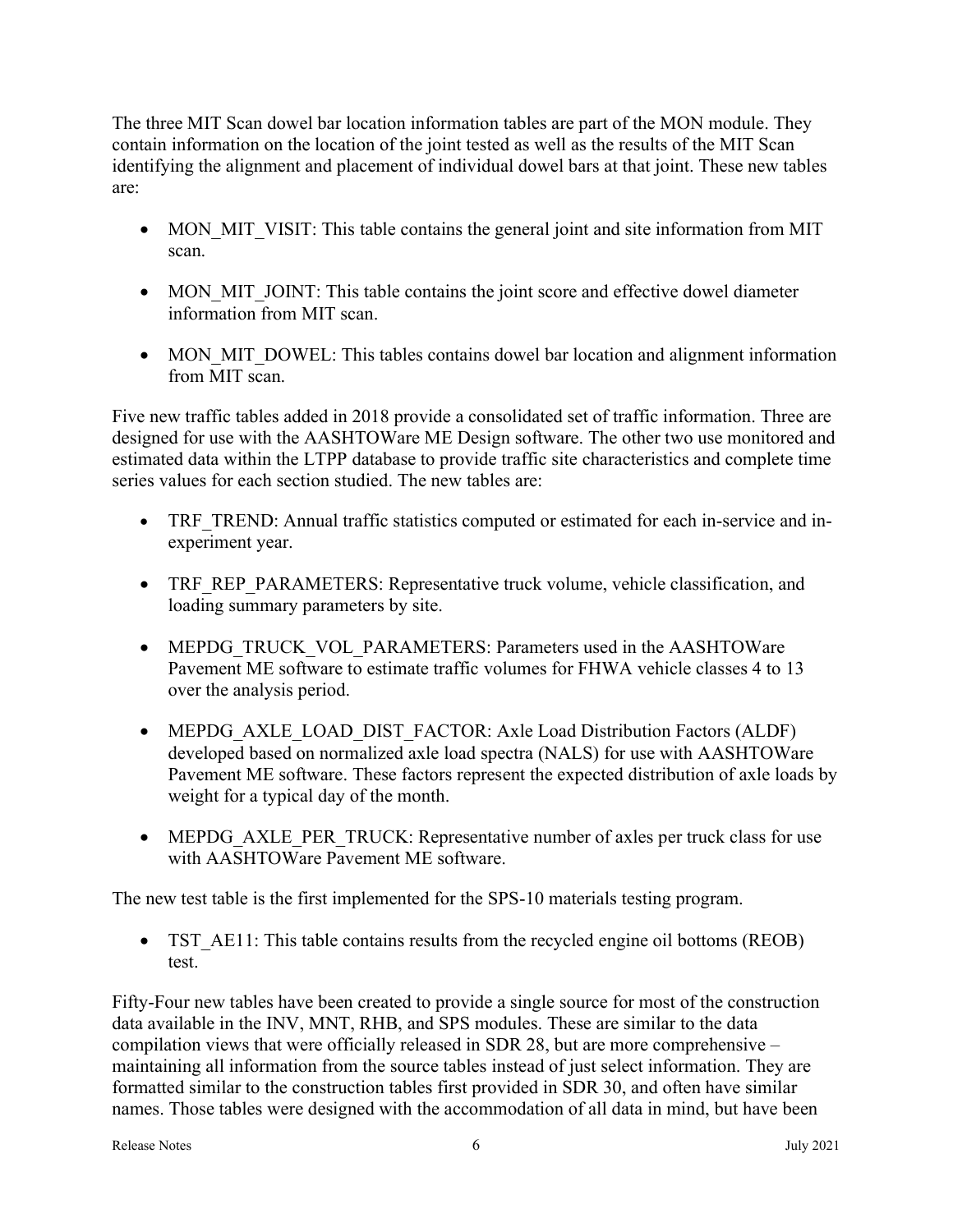left to contain SPS10 data only. These new tables will provide that accommodation instead. All of these tables end with \* EXP to indicate that they are expanded from existing data. The new tables are:

- PROJECT ID EXP: This table contains project site information.
- PROJECT STATIONS EXP: This table presents the order, length, and location of test sections within a SPS project.
- PROJECT\_INTERSECTIONS\_EXP: This table contains project level intersection information.
- SECTION GENERAL EXP: This table contains section lane, width, and speed information.
- SECTION DRAINAGE EXP: This table contains section subsurface drainage information.
- SECTION SHOULDER EXP: This table contains section shoulder information.
- SECTION CONST LAYER EXP: This table describes the originally built structure of the pavement.
- PROJECT HIST AGE EXP: This table contains date information for the original pavement section.
- PROJECT MAJOR IMP EXP: This table contains information for major rehabilitation and construction events that took place after the pavement was constructed, but before the section became part of the LTPP program.
- AC AGGR COMP EXP: This table contains composition information for aggregates used in AC layers.
- AC AGGR DUR EXP: This table contains durability data for aggregates used in AC layers.
- AC AGGR PROP EXP: This table contains physical properties of aggregate used in AC mixtures.
- AC\_AGGR\_SP\_PROP\_EXP: This table contains SuperPave-related physical properties of the aggregate used in AC mixtures.
- AC AGGR GRADATION EXP: This table contains gradation information for aggregate used in AC mixtures.
- AC\_BINDER\_EXP: This table contains properties of the binder used in AC mixtures.
- AC MODIFIER EXP: This table contains section lane, width, and speed information.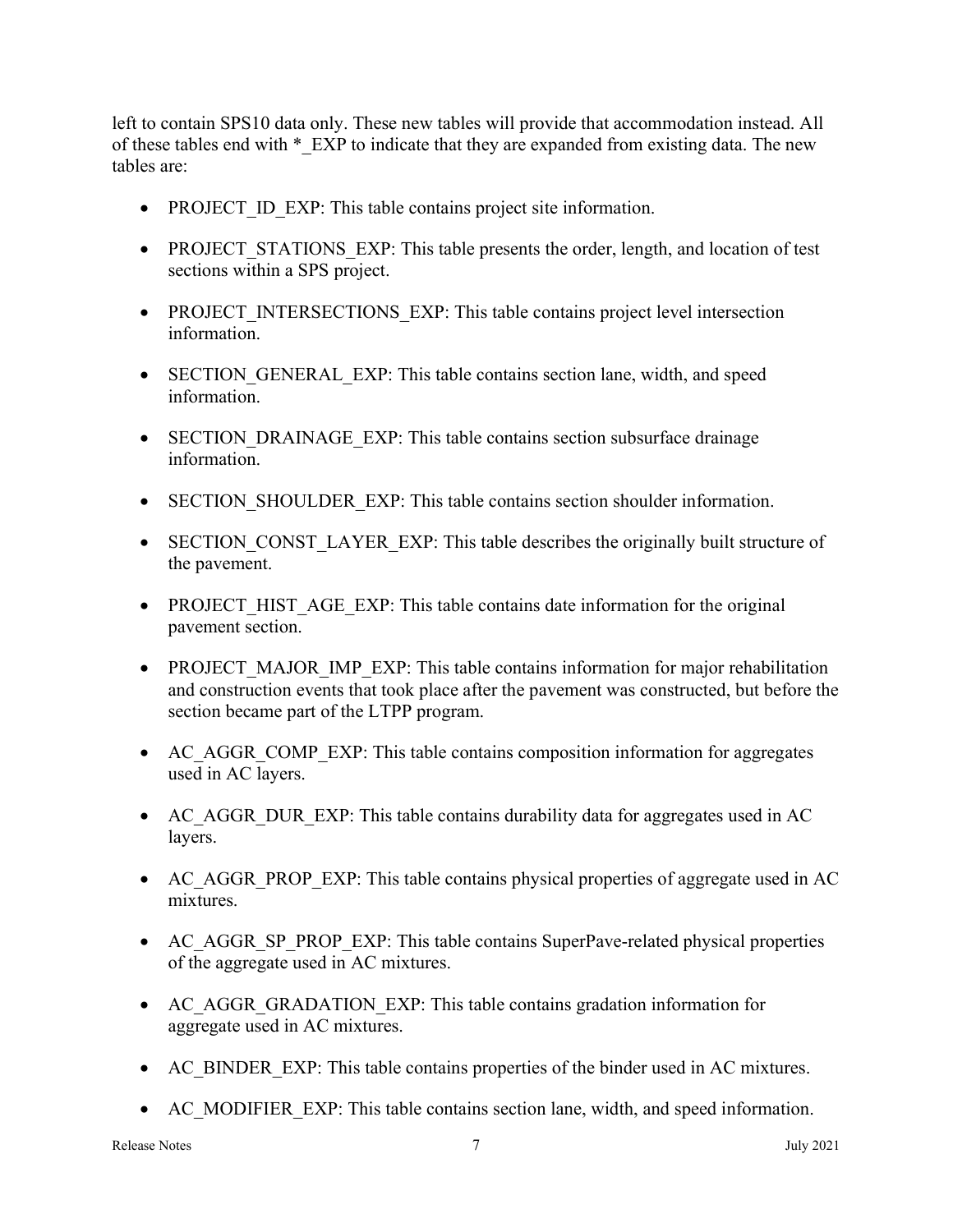- AC AGED BINDER EXP: This table contains properties of the binder used in AC mixtures after aging.
- AC DSR EXP: This table contains Dynamic Shear Rheometer, Bending Beam Rheometer, and Direct Tension tests for binders used in AC mixtures.
- AC AGGR RECYCLED EXP: This table contains type and storage information for recycled aggregates used in AC mixtures.
- AC\_LAB\_MIX\_EXP: This table contains AC laboratory mix design properties.
- AC\_LAB\_MIX\_RECYCLE\_EXP: This table contains laboratory mix design properties specific to recycled AC mixtures.
- AC MIXTURE EXP: This table contains AC mixture properties as placed.
- AC ANTISTRIPPING EXP: This table contains AC antistripping agent information.
- AC\_MOIST\_SUSCEPT\_EXP: This table contains AC mixture moisture susceptibility test results.
- AC\_PLACEMENT\_EXP: This table contains placement information for AC layers.
- AC\_CONSTRUCTION\_TEMPS\_EXP: This table contains construction temperature data for AC layers.
- AC\_COMPACTION\_EXP: This table contains compaction data for AC layers.
- AC ROLLER EXP: This table contains compaction equipment data for AC layers.
- UNBOUND STABIL EXP: This table contains unbound layer stabilizing agent data.
- UNBOUND LAYER PROP EXP: This table contains unbound or stabilized base or subbase layer properties.
- SUBGRADE\_LAYER\_PROP\_EXP: This table contains subgrade layer properties.
- AC DENSITY MEAS EXP: This table contains density data used for construction quality control of AC layers.
- AC PROFILE MEAS EXP: This table contains profile data used for construction quality control of AC layers.
- SECTION CONSTRUCTION NOTES EXP: This table contains section notes and comments.
- AC\_MILLING\_EXP: This table contains information on AC milling operations.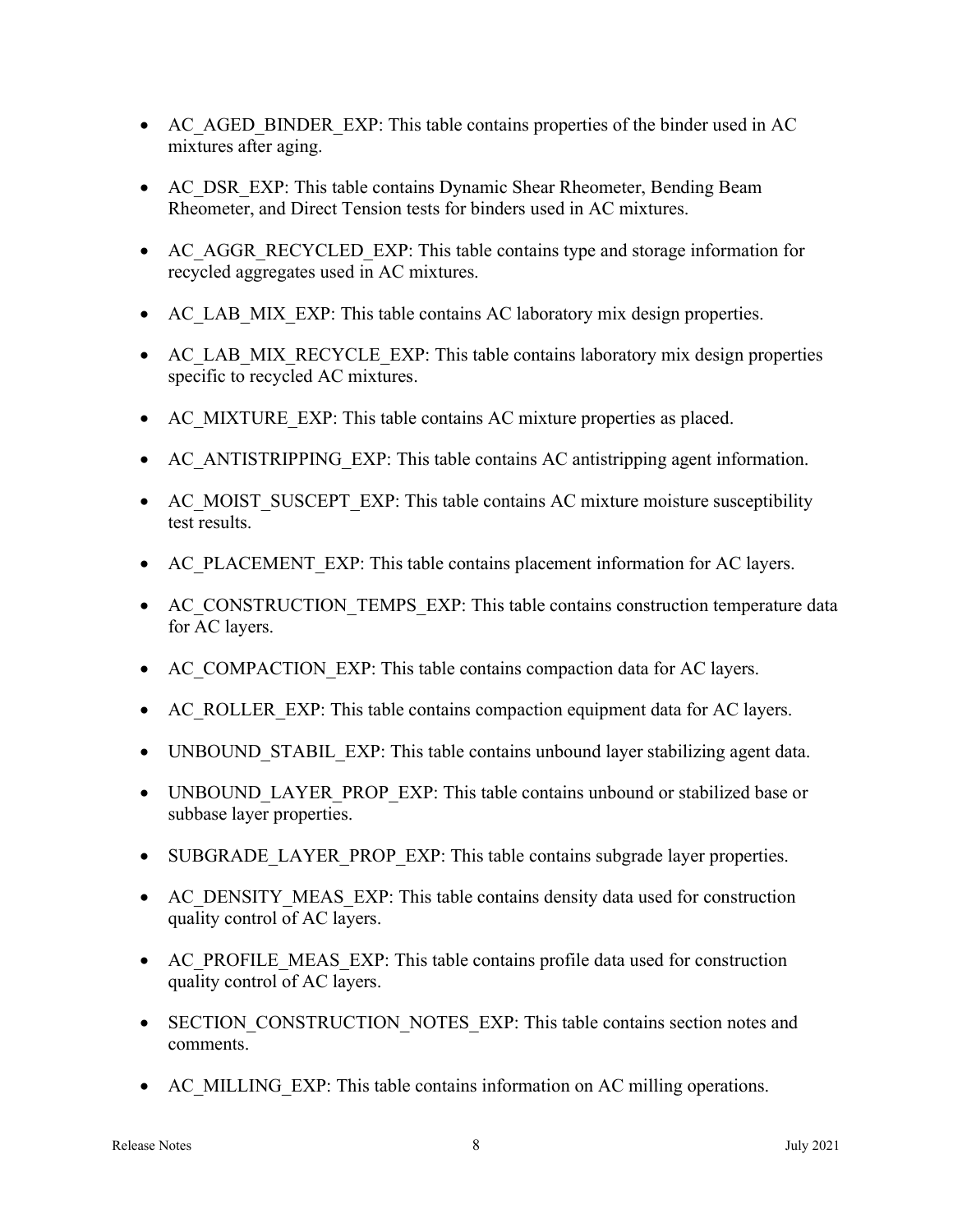- CONSTRUCTION EVENTS EXP: This table contains improvement information. Includes maintenance and rehabilitation events.
- PCC ADMIX EXP: This table contains PCC admixture amounts and types.
- PCC AGGR COMP EXP: This table contains composition information for aggregates used in PCC layers.
- PCC\_AGGR\_DUR\_EXP: This table contains durability data for aggregates used in PCC layers.
- PCC AGGR GRADATION EXP: This table contains gradation information for aggregate used in PCC mixtures.
- PCC AGGR PROP EXP: This table contains physical properties of aggregate used in PCC mixtures.
- PCC\_CONSTRUCTION\_EXP: This table contains PCC paver, curing, and texturing Information.
- PCC MIXTURE EXP: This table contains PCC mixture and mix design information.
- PCC STRENGTH EXP: This table contains PCC layer strength information.
- PCC JOINT FORMING EXP: This table contains PCC joint forming methods.
- PCC\_JOINT\_SEALANT\_EXP: This table contains PCC joint sealant type, reservoir, and backer information.
- PCC JOINT SPACING EXP: This table contains PCC joint spacing information.
- PCC TIE BARS EXP: This table contains PCC joint tie bar information.
- PCC STEEL EXP: This table contains PCC layers reinforcing steel.
- PCC\_LOAD\_TRANSFER\_EXP: This table contains PCC joint load transfer type and placement information.
- SUBDRAIN\_RETROFIT\_EXP: This table contains sub-drainage retrofit data.
- SUBGRADE\_PREP\_EXP: This table contains subgrade stabilization and compaction information.
- UNBOUND GRADATION EXP: This table contains unbound or stabilized base or subbase layer gradation information.
- AC\_LIFT\_PLACEMENT\_EXP: This table contains un-compacted lift placement information.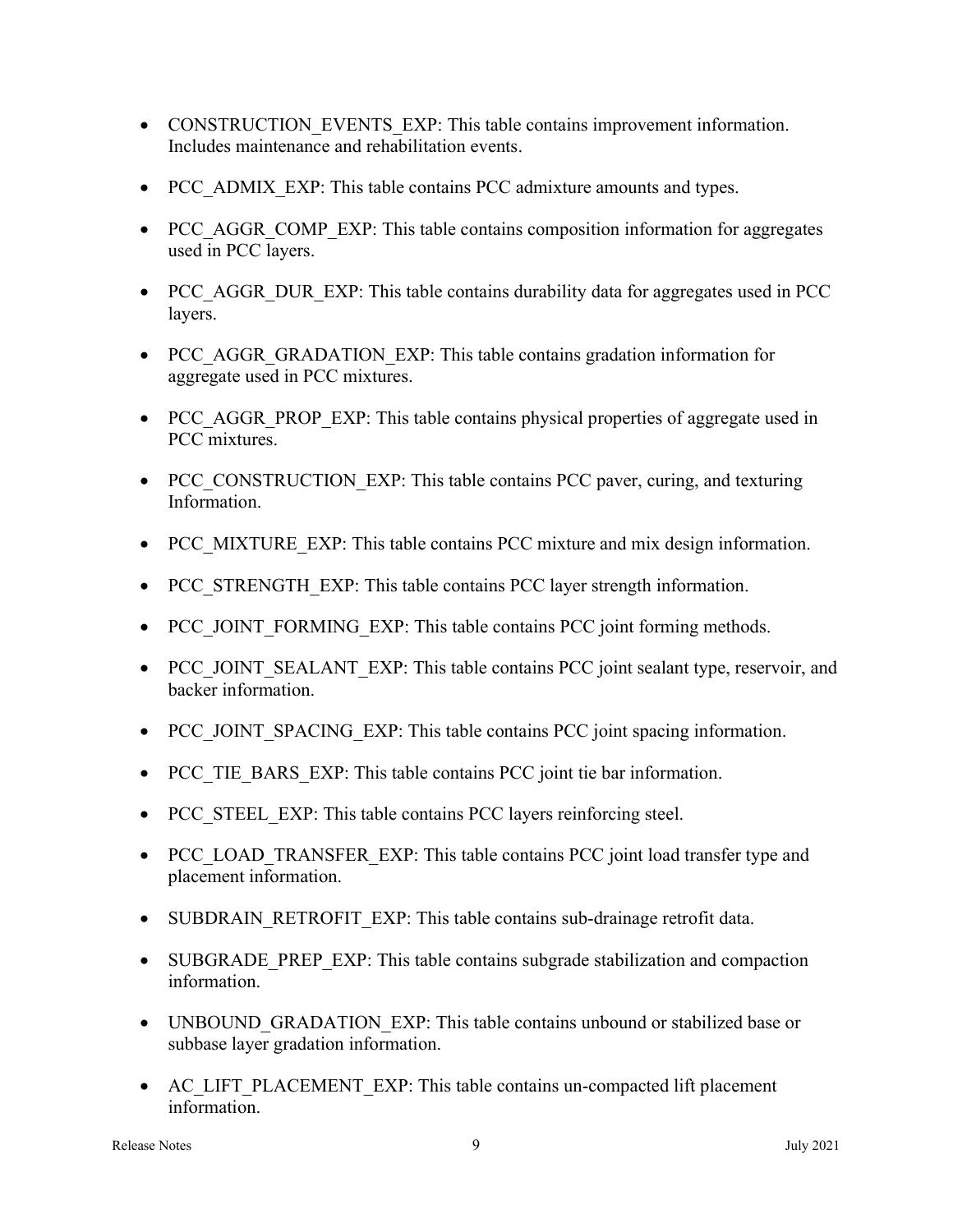### Tables Excluded

Because of the creation of the new construction EXP tables, most of the DCV tables have been removed. The following tables are no longer available:

- SECTION LAYOUT
- STABILIZATION DETAILS
- SUBGRADE PROPERTIES
- UNBOUND LAYER PROPERTIES
- AC AGG GRADATION
- AC AGG\_PROP
- AC\_ANTISTRIP
- AC\_BINDER\_PROP
- AC MIX PROP
- AC MOISTURE SUSCEPTIBILITY
- AC\_VOLUMETRICS
- PCC ADMIXTURE
- PCC\_AGG\_GRADATION
- PCC AGG PROP
- PCC JOINT FORMING
- PCC JOINT SEALANT
- PCC\_JOINT\_SPACING
- PCC LOAD TRANSFER
- PCC\_MIX\_DESIGN
- PCC\_REINFORCING
- PCC STRENGTH
- PCC\_TIE\_BARS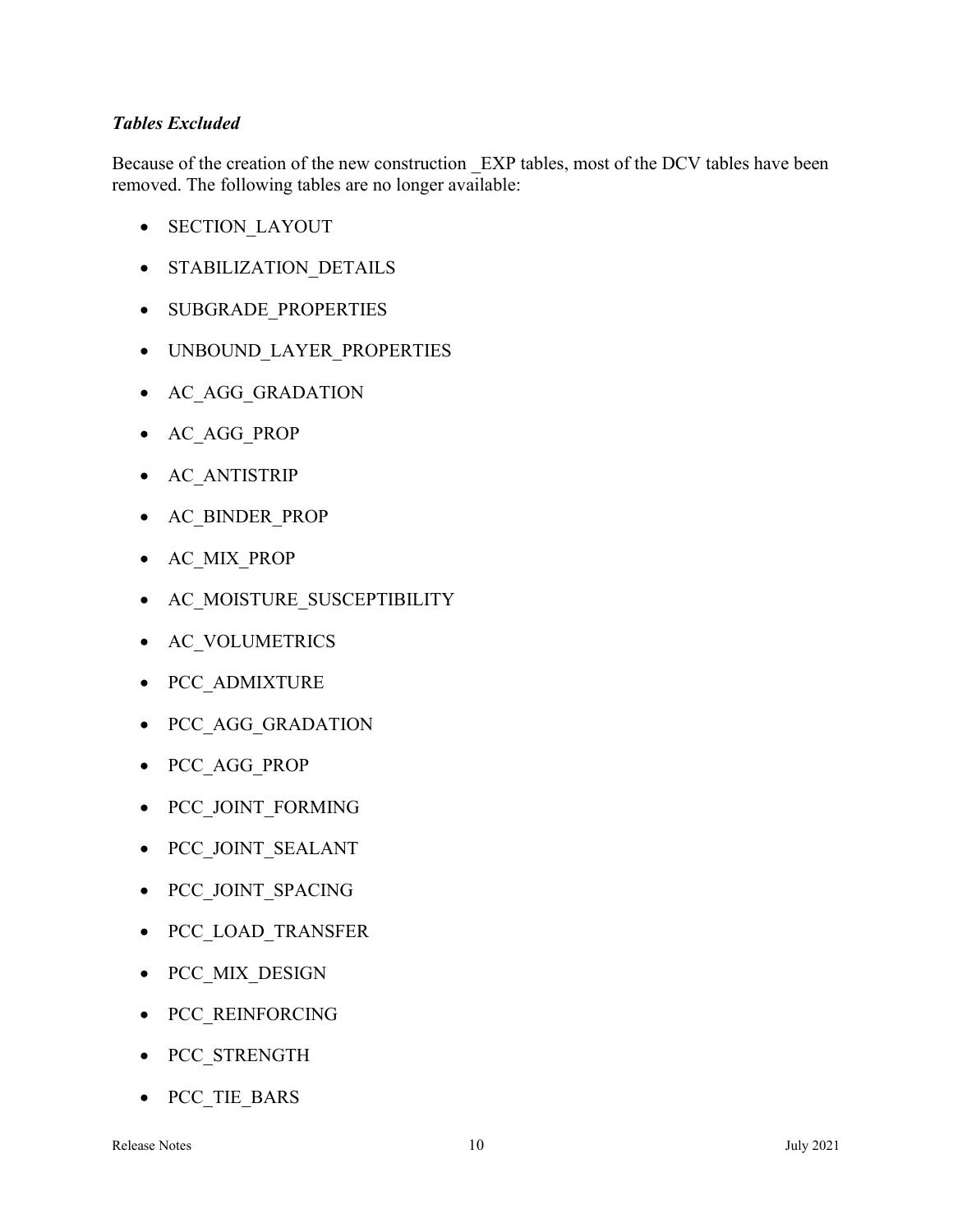#### **Other Notes**

The CLM\_VWS tables have been updated to include new weather stations and climate information to 2017 for test sections still in study as of 2013. Additionally, the OWS weather station IDs have been updated to be consistent with the National Oceanic Atmospheric Administration Global Historical Climatology Network identifiers, and the site locations have been updated to use decimal degrees instead of having separate fields for degrees, minutes, and seconds.

# Release 31

This is the 31<sup>st</sup> public release of data from the LTPP program scheduled for July 2017. Some of the notable updates, additions, deletions, and changes made to the data since the July 2016 data release include the following:

#### New Tables

SDR 31 includes 17 new tables with computed parameters and supporting information for normalized axle load spectra (NALS) and the Relative Pavement Performance Impact Factor (RPPIF).

This group of tables is generally considered to be part of the traffic module, but does not use the TRF module convention. These tables are named NALS, RPPIF, or VEHICLE depending on the contents. The NALS tables contains percentile distributions of axle type count by load range. The RPPIF tables have summary statistics for comparison and grouping of similar NALS. The VEHICLE tables include intermediate computations.

These new tables are:

- NALS ANNUAL DISTRIB: This table contains the normalized annual axle load distribution based on average of monthly axle distribution percentages.
- NALS ANNUAL EVAL: This table contains the QC assessment of the NALS\_ANNUAL\_DISTRIB table.
- NALS MONTHLY DISTRIB: This table contains the normalized axle load distributions based on MM\_AX records.
- NALS MONTHLY EVAL: This table contains the QC assessment of the NALS\_MONTHLY\_DISTRIB table.
- RPPIF\_ANNUAL\_AVG\_TRUCK: This table contains the average RPPIF for a truck by year.
- RPPIF\_MONTHLY\_AVG\_TRUCK: This table contains the average RPPIF for a truck by month.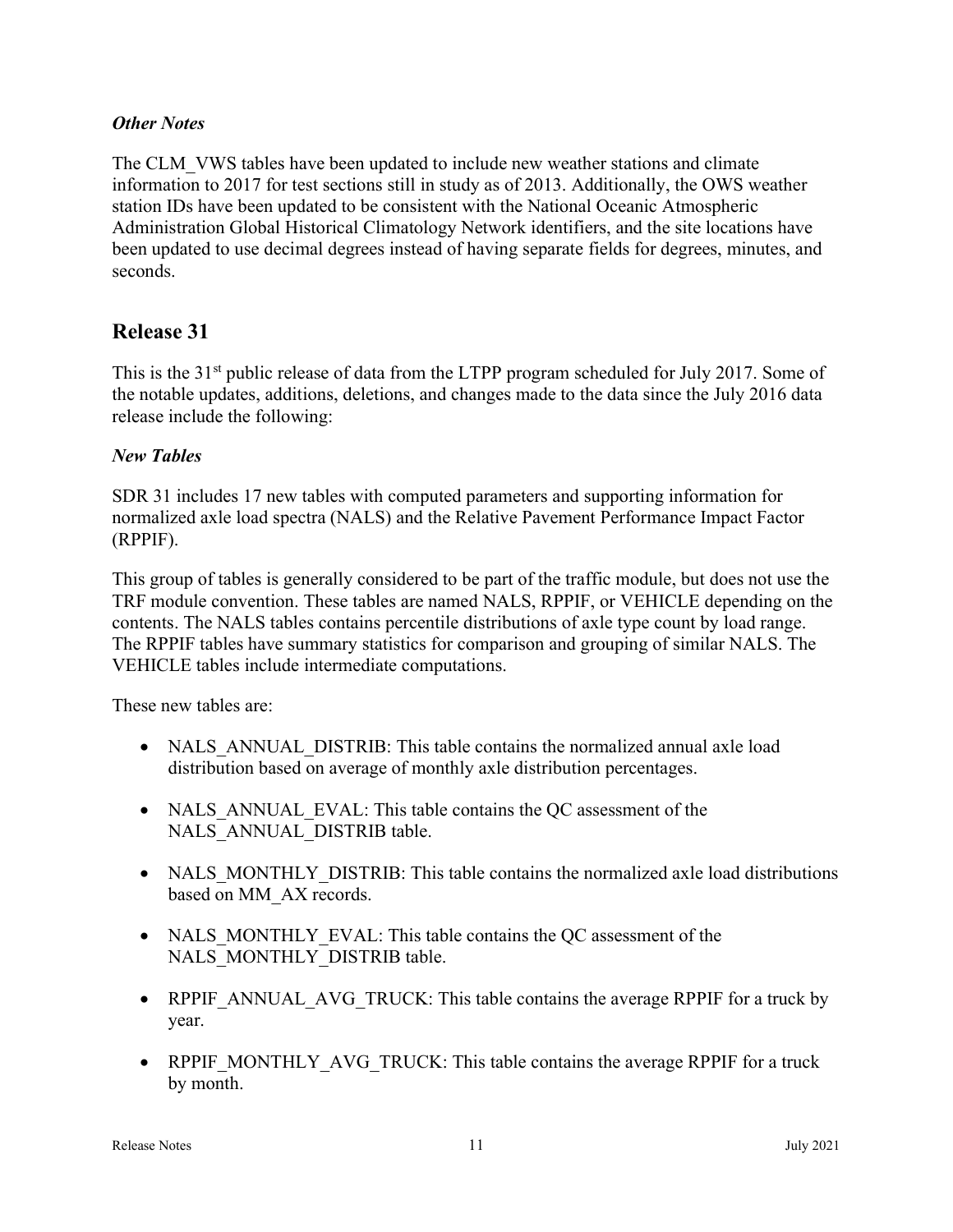- RPPIF NALS ANNUAL: This table contains the RPPIF computed by year, vehicle class, and axle group.
- RPPIF NALS MONTHLY: This table contains the RPPIF computed by month, vehicle class, and axle group.
- RPPIF VEHICLE CLASS ANNUAL: This table contains the RPPIF per vehicle class by year.
- RPPIF VEHICLE CLASS MONTHLY: This table contains the RPPIF per vehicle class by month.
- RPPIF WIJ FACTOR: This table contains the  $w_{ij}$  factors for computing RPPIF factors by axle group and weight bin.
- VEHICLE CLASS ADT ANNUAL: This table contains the average daily vehicles per class by year (to the nearest tenth).
- VEHICLE CLASS ADT MONTH: This table contains the average daily vehicles by class and month.
- VEHICLE CLASS AVG AX ANL: This table contains the average axles per vehicle class by year.
- VEHICLE CLASS AVG AX MONTH: This table contains the average axles per vehicle class by month.
- VEHICLE CLASS TOTAL AXLES: This table contains the total axles by vehicle class and axle group by month.
- VEHICLE CLASS TOTAL COUNT: This table contains the total trucks per vehicle class by month.

Two new computed parameter test tables have been added to contain air voids information. These new tables are:

- TST\_AIR\_VOIDS\_CALC: This table contains air void calculations for each valid bulk specific gravity measurement in TST\_AC02.
- TST AIR VOIDS SECT: This table contains section level air voids calculations for each section with valid data in TST\_AIR\_VOIDS\_CALC.

# Tables Excluded

All tables included in Release 30 are also part of Release 31.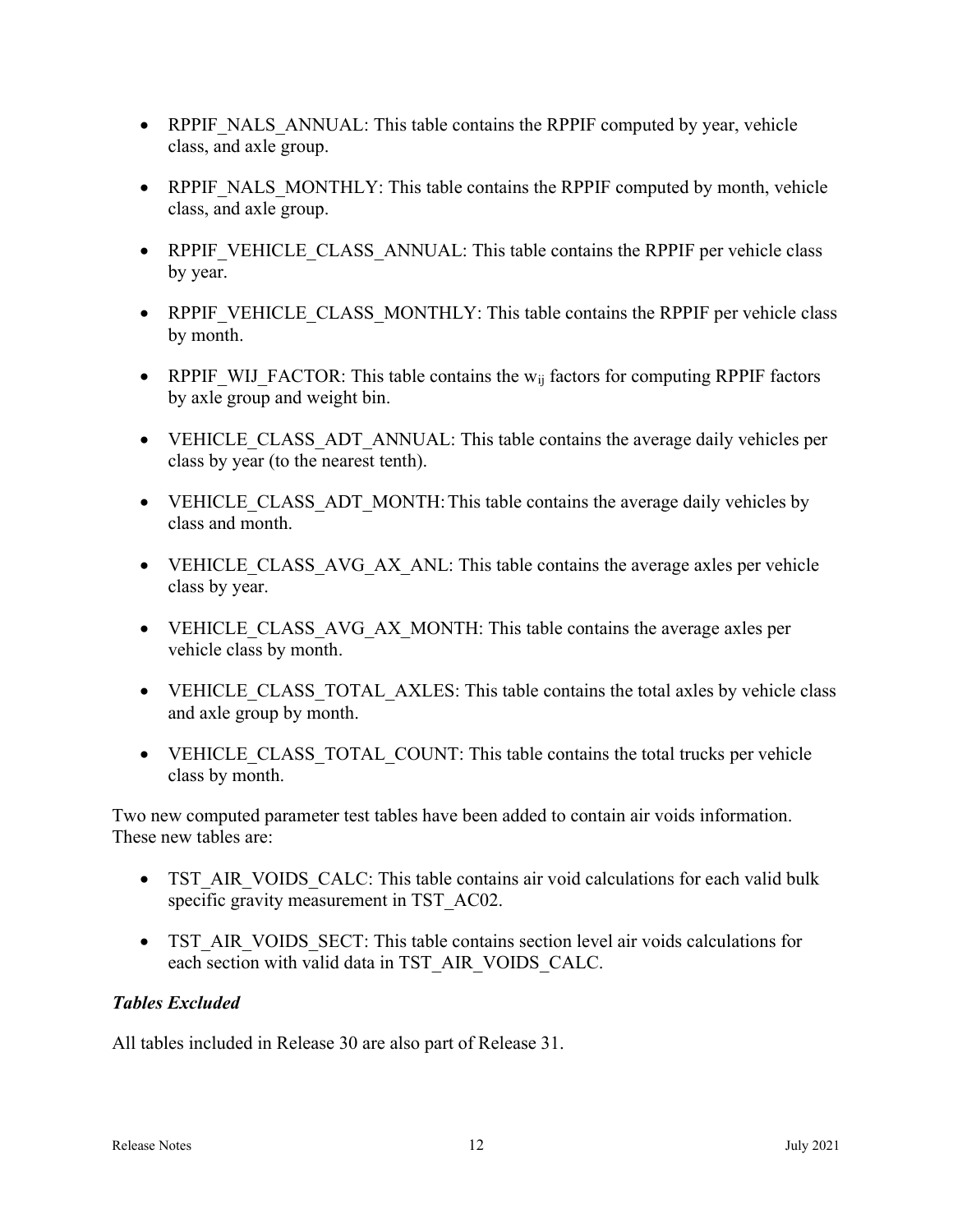#### **Other Notes**

In addition to the fields added previously for SDR 30, more new fields have been added to the MON DIS  $*$  REV tables to accommodate new distress interpretations consistent with the new HPMS 2016 field guide. These new fields are:

- $\bullet$  MON DIS JPCC REV.CRACKED SLABS HALF
- MON DIS CRCP REV.PUNCHOUTS A L
- MON DIS CRCP REV.PUNCHOUTS A M
- MON DIS CRCP REV.PUNCHOUTS A H

The fields are populated for most records, using data derived from existing distress maps.

The MON\_DIS\_\*\_CRACK\_INDEX tables have been updated to include index values consistent with HPMS 2016 guidelines. The existing HPMS fields have been re-named HPMS14 and are still included for information.

AC\_MODIFIER and AC\_MOIST\_SUSCEPT are included in the release for the first time. Although these tables were built with the rest of the construction tables that were released in SDR 30, they were not initially populated, and were therefore not included in the LTPP public data release.

# Release 30

This is the 30<sup>th</sup> public release of data from the LTPP program. Some of the notable updates, additions, deletions, and changes made to the data since the April 2015 data release include the following:

#### New Tables

Forty-one new tables have been added to the new construction module. Unlike the tables in most other PPDB modules, the tables in the construction module do not have a module designation in the table names. These tables are intended to eventually replace most of the existing MNT, RHB, INV, and SPS  $*$  tables, but for SDR 30, they contain only data for the new SPS-10 sites. These new tables are:

- PROJECT ID: This table contains general project layout and location information.
- PROJECT STATIONS: This table contains section lane, width, and speed information.
- PROJECT INTERSECTIONS: This table contains project-level intersection information.
- SECTION GENERAL: This table contains section lane, width, and speed information.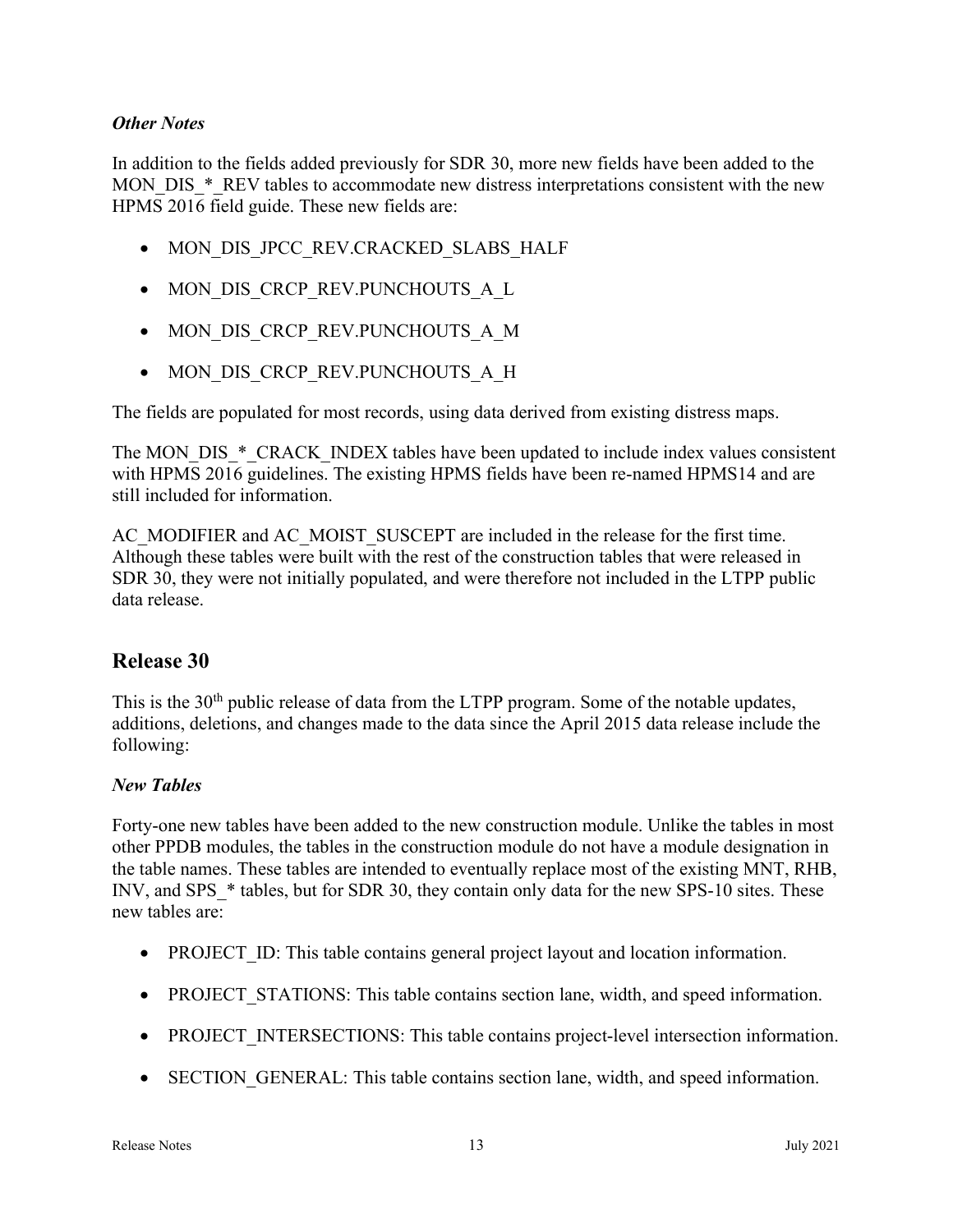- SECTION DRAINAGE: This table contains section subsurface drainage information.
- SECTION SHOULDER: This table contains section shoulder information.
- SECTION CONST LAYER: Table describing the originally built structure of the pavement.
- PROJECT HIST AGE: This table contains age information for events that took place prior to the section becoming part of the LTPP program.
- PROJECT MAJOR IMP: This table contains information for major rehabilitation and construction events that took place after the pavement was constructed, but before the section became part of the LTPP program.
- DEICING FREQUENCY: This table contains snow removal and deicing application frequency.
- DEICING TYPES: This table contains types of deicing agents used.
- SECTION HPMS: This table contains HPMS specific data items.
- AC\_AGGR\_COMP: This table contains composition information for aggregates used in AC layers.
- AC AGGR DUR: This table contains durability data for aggregates used in AC layers.
- AC AGGR PROP: This table contains physical properties of aggregate used in AC mixtures.
- AC\_AGGR\_SP\_PROP: This table contains SuperPave-related physical properties of the aggregate used in AC mixtures.
- AC AGGR GRADATION: This table contains gradation information for aggregate used in AC mixtures.
- AC\_BINDER: This table contains properties of the binder used in AC mixtures.
- AC AGED BINDER: This table contains properties of the binder used in AC mixtures after aging.
- AC\_DSR: This table contains Dynamic Shear Rheometer, Bending Beam Rheometer, and Direct Tension tests for binders used in AC mixtures.
- AC AGGR RECYCLED: This table contains type and storage information for recycled aggregates used in AC mixtures.
- AC\_LAB\_MIX: This table contains laboratory mix design for AC mixtures.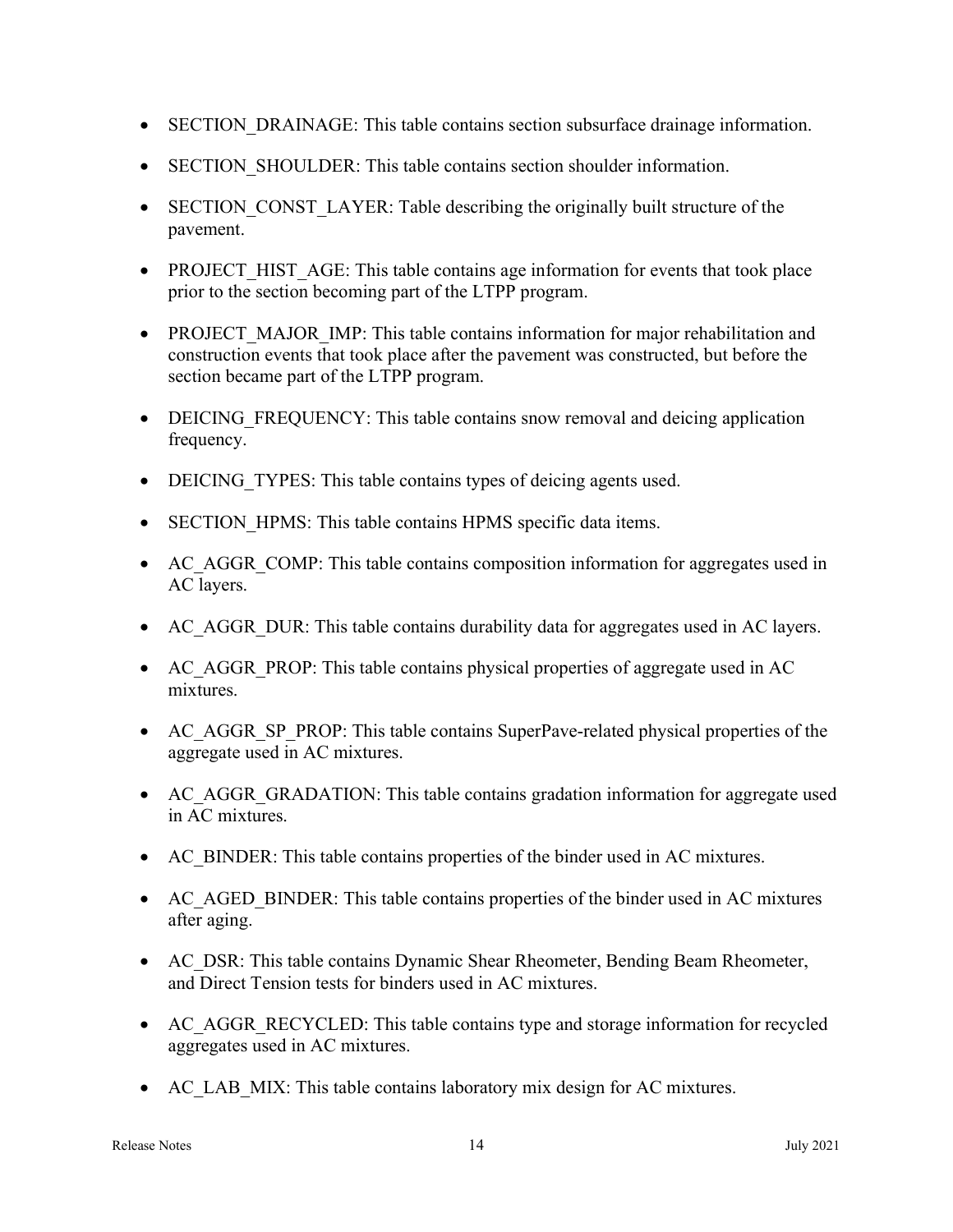- AC\_LAB\_MIX\_RECYCLE: This table contains laboratory mix design properties specific to recycled AC mixtures.
- AC\_LAB\_MIX\_WARM: This table contains laboratory mix design properties specific to warm mix AC mixtures.
- AC MIXTURE: This table contains AC mixture properties as placed.
- AC\_ANTISTRIPPING: This table contains AC antistripping agent information.
- AC SP MIXTURE: This table contains AC Superpave mixture properties as placed.
- AC PLACEMENT: This table contains placement information for AC layers.
- AC\_CONSTRUCTION\_TEMPS: This table contains construction temperature data for AC layers.
- AC\_COMPACTION: This table contains compaction data for AC layers.
- AC ROLLER: This table contains compaction equipment data for AC layers.
- UNBOUND STABIL: This table contains unbound layer stabilizing agent data.
- UNBOUND LAYER PROP: This table contains unbound or stabilized base or subbase layer properties.
- UNBOUND GRADATION: This table contains unbound or stabilized base or subbase layer gradation information.
- SUBGRADE LAYER PROP: This table contains subgrade layer properties.
- AC DENSITY MEAS: This table contains AC layer density data used for construction quality control.
- AC PROFILE MEAS: This table contains AC layer profile data used for construction quality control.
- SECTION FIELD THICK MEAS: This table contains field layer thickness measurements from time of construction at different stations.
- SECTION CONSTRUCTION NOTES: This table contains section notes and comments.
- AC MILLING: This table contains information on AC milling operations.
- CONSTRUCTION EVENTS: This table contains improvement information maintenance and rehabilitation events.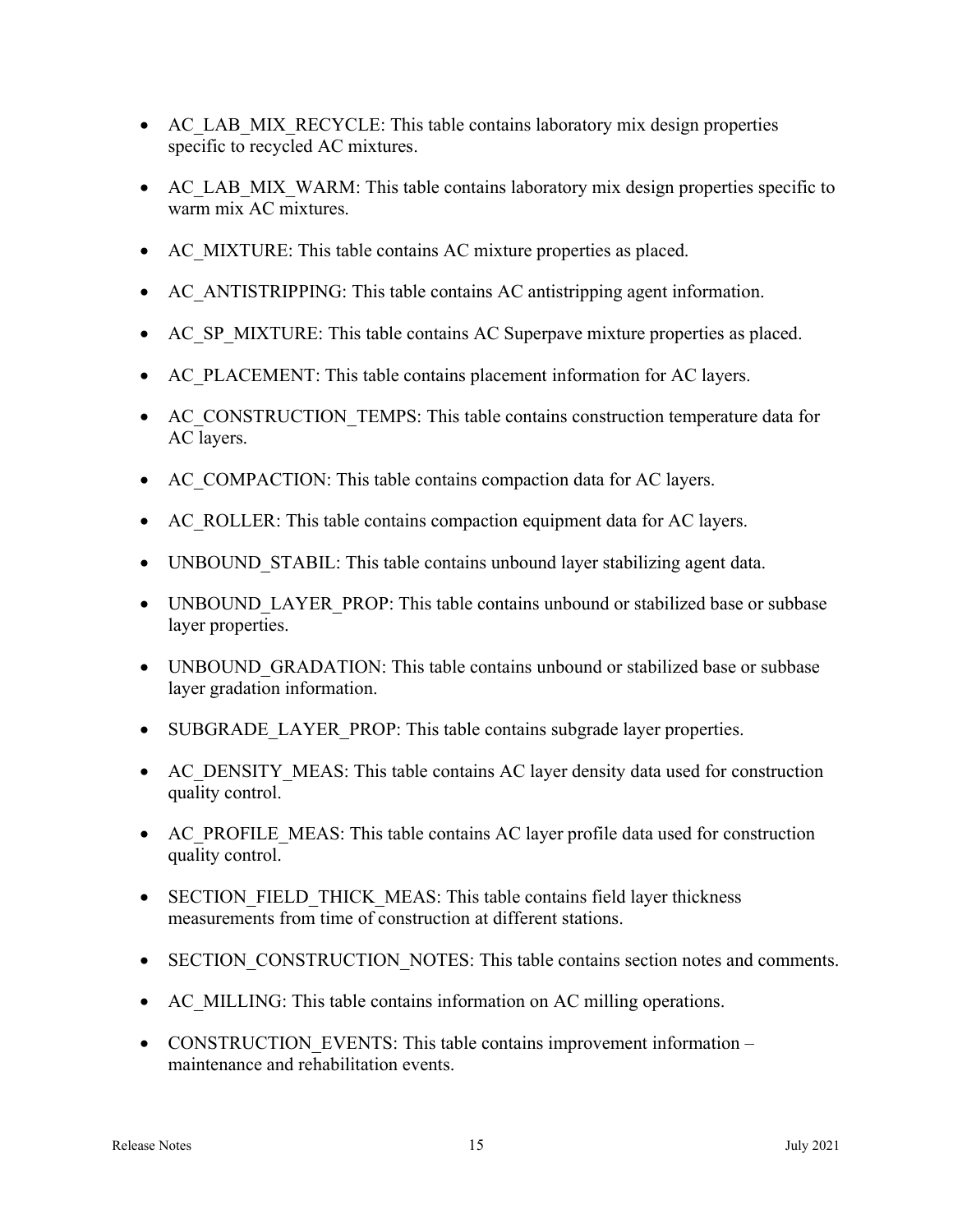Three new distress tables have been created to deliver cracking index information that may be useful for other national applications such as HPMS, MAP-21 NPRM, and MEPDG. These new tables are:

- MON DIS AC CRACK INDEX: This table contains the cracking percentage as defined by HPMS, NPRM, and MEPDG, and the HPMS defined cracking length.
- MON DIS JPCC CRACK INDEX: This table contains the cracking percentage as defined by HPMS, NPRM, and MEPDG.
- MON DIS CRCP CRACK INDEX: This table contains the cracking percentage as defined by HPMS and NPRM, and the punchouts per unit length as defined by MEPDG.

### Tables Excluded

The MERRA tables, initially provided in SDR 29, are no longer part of the SDR. The data is now being provided exclusively through InfoPave. This includes the following tables:

MERRA\_GRID\_ID, MERRA\_HUMID\_DAY, MERRA\_HUMID\_HOUR, MERRA\_HUMID\_MONTH, MERRA\_HUMID\_YEAR, MERRA\_PRECIP\_DAY, MERRA\_PRECIP\_HOUR, MERRA\_PRECIP\_MONTH, MERRA\_PRECIP\_YEAR, MERRA\_SITE\_LINK, MERRA\_SOLAR\_DAY, MERRA\_SOLAR\_HOUR, MERRA\_SOLAR\_MONTH, MERRA\_SOLAR\_YEAR, MERRA\_TEMP\_DAY, MERRA\_TEMP\_HOUR, MERRA\_TEMP\_MONTH, MERRA\_TEMP\_YEAR, MERRA\_WIND\_DAY, MERRA\_WIND\_HOUR, MERRA\_WIND\_MONTH, and MERRA\_WIND\_YEAR.

TRF\_ESAL\_DRAINAGE\_COEFF has been removed because it was unnecessary.

Due to processing issues, texture data will not be part of SDR 30. This exclusion is not expected to be permanent, but for SDR 30, the following texture tables are excluded:

MON HSS TEXTURE SECTION and MON HSS TEXTURE SEGMENT.

The data in these tables will be available through InfoPave in a future data release.

### **Other Notes**

Several fields have been added to the MON\_DIS\_\*\_REV tables to accommodate new distress interpretations so that LTPP may better support national applications. These new fields are:

- MON\_DIS\_AC\_REV.WP\_LENGTH\_CRACKED
- MON DIS AC REV.TRANS CRACK L GT183
- $\bullet$  MON DIS JPCC REV.CRACKED SLABS TRANS
- $\bullet$  MON DIS JPCC REV.CRACKED SLABS TOTAL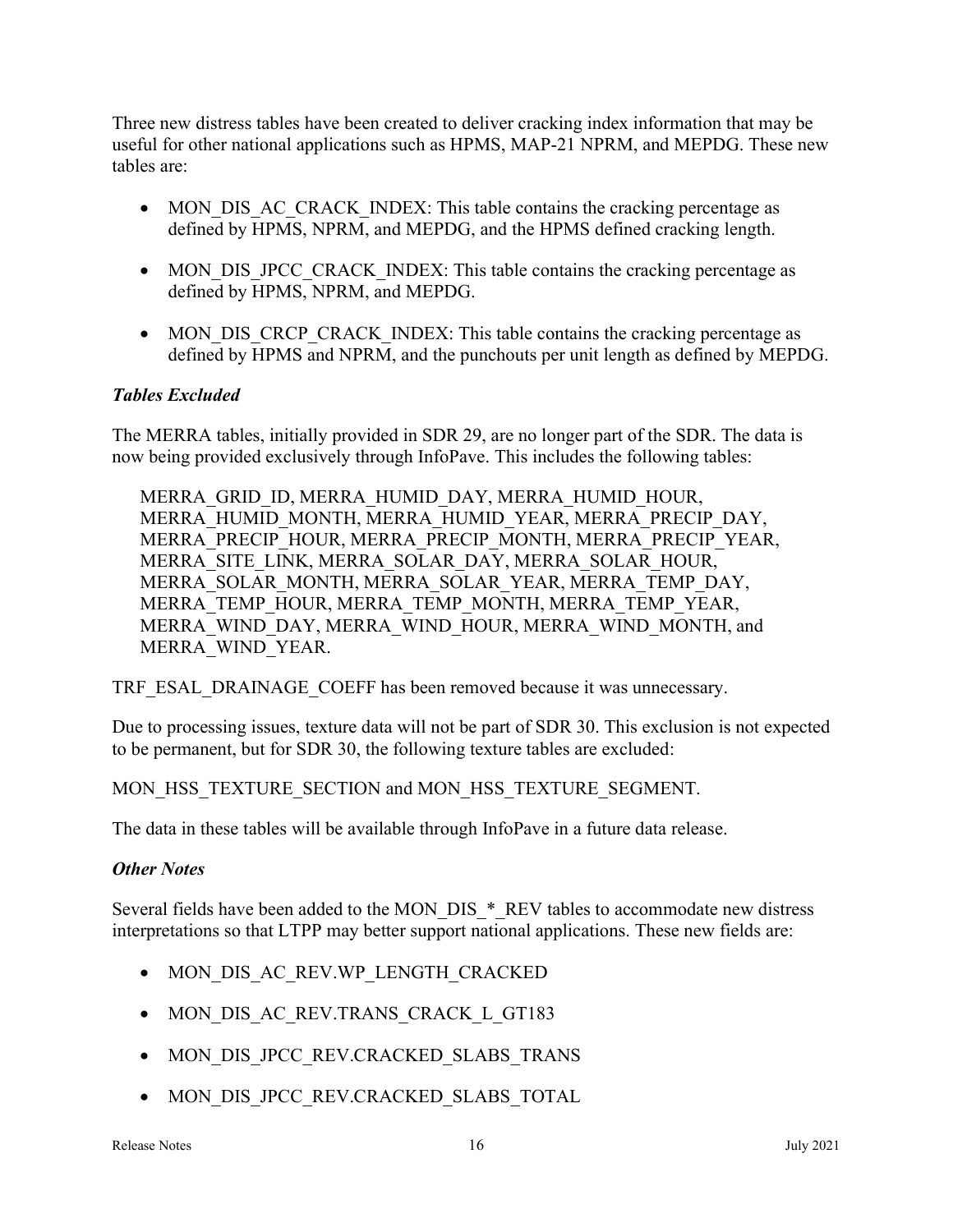- MON DIS JPCC REV.SLAB COUNT
- MON DIS CRCP REV.PUNCHOUTS AREA

The fields are populated for most records, using data derived from existing distress maps.

The data in the MON HSS tables for all site visits using the AMES profilers has been reprocessed and re-entered. The data will, in many cases, be different than data for the same visits included in SDR 29. Also, 25mm data collected with previous profilers has been added to MON HSS PROFILE ELEVATION 25. This includes most profile runs starting in about 1996.

# Release 29

This is the  $29<sup>th</sup>$  public release of data from the LTPP program. Some of the notable updates, additions, deletions, and changes made to the data since the January 2014 data release include the following:

### New Tables

In SDR 29, 33 new tables were added, 22 new MERRA climate tables, 13 new backcalculation (BAKCAL) tables, and 9 new profile/texture (MON\_HSS) tables.

### MERRA Tables

The new MERRA tables contain climate data summaries from Modern-Era Retrospective Analysis for Research and Application (MERRA). This dataset provides continuous hourly precipitation, humidity, temperature, wind, and solar radiation estimates. Due to the size of the data, the hourly tables are not actually part of the SDR but are included here because they will be made available to the user using other means.

The new tables are similar to the existing CLM VWS tables, which provide similar data from a different data set consisting of terrestrial observations. The new MERRA tables are:

- MERRA GRID ID: This table contains location, elevation, and assignment of ID to each MERRA grid centroid.
- MERRA HUMID DAY: This table contains humidity 2 meters above MERRA centroid by date.
- MERRA HUMID HOUR: This table contains humidity 2 meters above MERRA centroid by date and hour.
- MERRA HUMID MONTH: This table contains humidity 2 meters above MERRA centroid by year and month.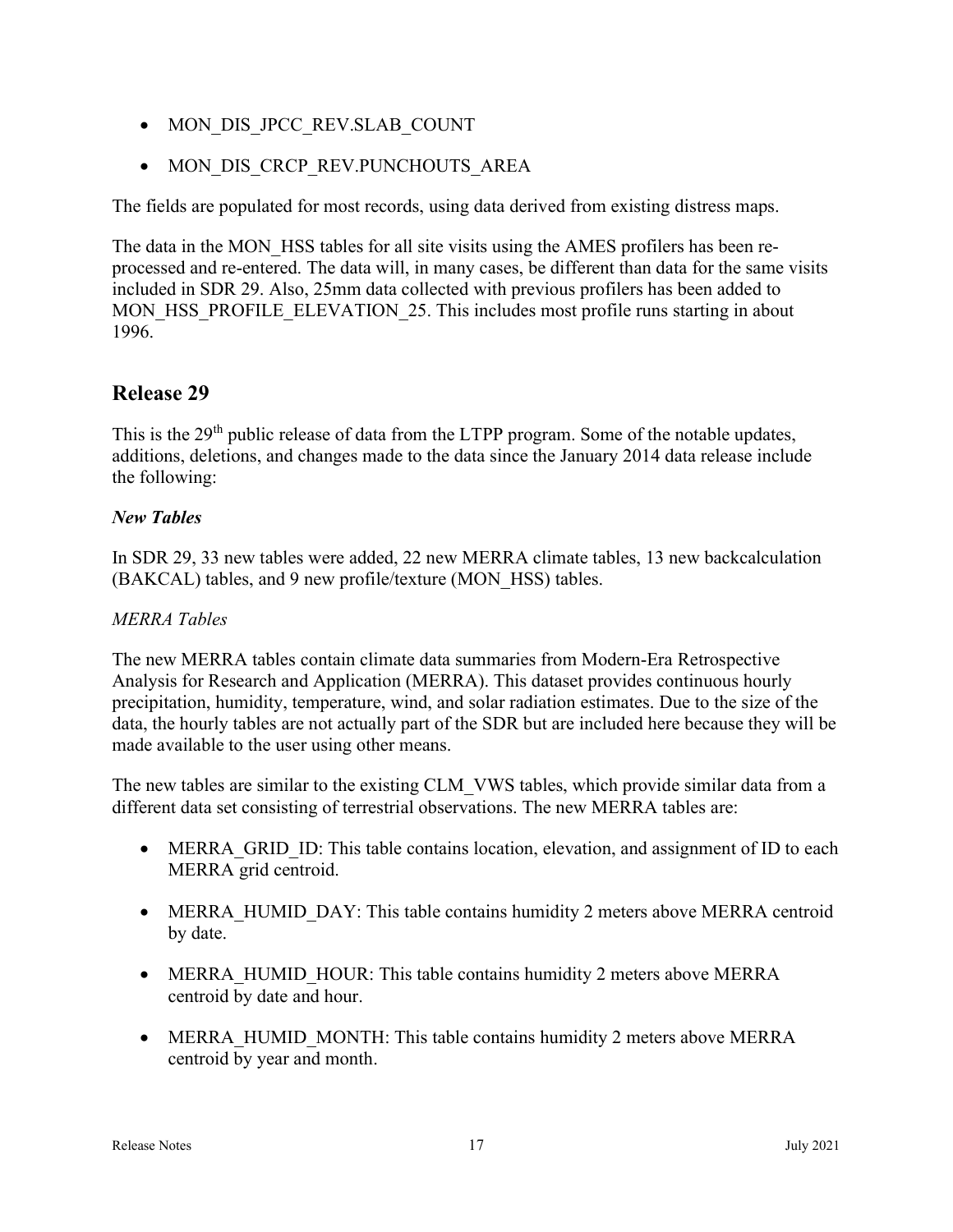- MERRA HUMID YEAR: This table contains humidity 2 meters above MERRA centroid by year.
- MERRA PRECIP DAY: This table contains precipitation at MERRA cell centroid by date.
- MERRA PRECIP HOUR: This table contains precipitation at MERRA cell centroid by date and hour.
- MERRA PRECIP MONTH: This table contains precipitation at MERRA cell centroid by year and month.
- MERRA PRECIP YEAR: This table contains precipitation at MERRA cell centroid by year.
- MERRA SITE LINK: This table contains assignment of test sections to MERRA cells.
- MERRA SOLAR DAY: This table contains solar radiation and cloud cover at MERRA cell centroid by date.
- MERRA SOLAR HOUR: This table contains solar radiation and cloud cover at MERRA cell centroid by date and hour.
- MERRA SOLAR MONTH: This table contains solar radiation and cloud cover at MERRA cell centroid by year and month.
- MERRA SOLAR YEAR: This table contains solar radiation and cloud cover at MERRA cell centroid by year.
- MERRA TEMP DAY: This table contains air temperature 2 meters above MERRA cell centroid elevation by date.
- MERRA TEMP HOUR: This table contains air temperature 2 meters above MERRA cell centroid by date and hour.
- MERRA TEMP MONTH: This table contains air temperature 2 meters above MERRA cell centroid elevation by year and month.
- MERRA TEMP YEAR: This table contains air temperature 2 meters above MERRA cell centroid elevation by year.
- MERRA WIND DAY: This table contains wind 2 meters above MERRA cell centroid by date.
- MERRA WIND HOUR: This table contains wind 2 meters MERRA cell centroid by date and hour.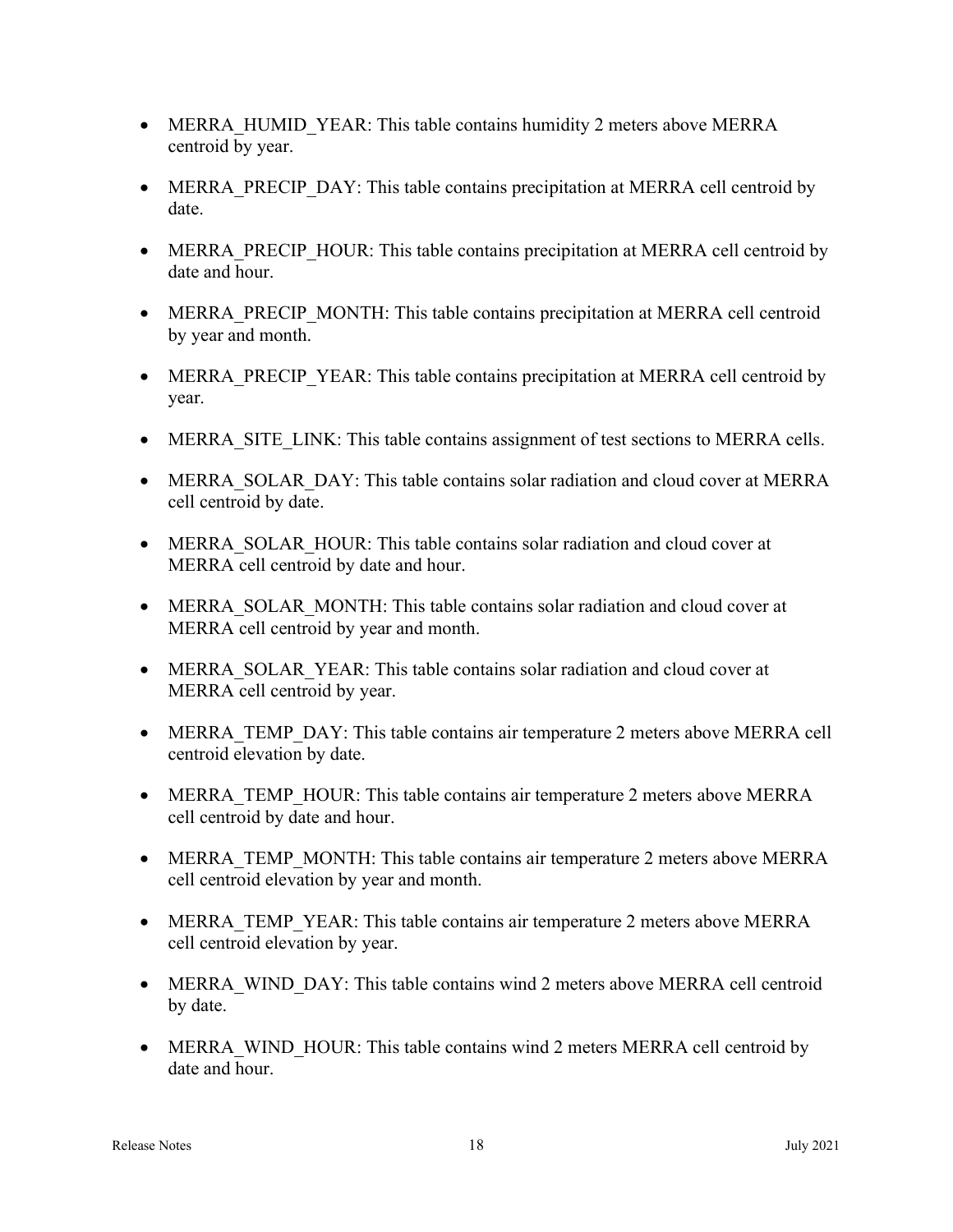- MERRA WIND MONTH: This table contains wind 2 meters above MERRA cell centroid by year and month.
- MERRA WIND YEAR: This table contains wind 2 meters above MERRA cell centroid by year.

#### BAKCAL Tables

The new BAKCAL tables contain backcalculation information for deflection data sets in the MON DEFL tables. These tables nominally replace the MON DEFL FLX and MON\_DEFL\_RGD tables, which were last available in Release 20.0. The new BAKCAL tables are:

- BAKCAL BASIN: This table contains identifying information for each deflection basin used in the backcalculation process.
- BAKCAL BEST FIT BASIN LAYER: This table contains best fit backcalculation modulus values for each deflection basin. This table only has information for PCC surfaced sections only.
- BAKCAL BEST FIT BASIN MASTER: This table contains backcalculation fit and quality measures for each deflection basin.
- BAKCAL BEST FIT LAYERS: This table contains layer thicknesses used calculation of layer modulus values using the BEST FIT procedure.
- BAKCAL BEST FIT SECTION LAYER: This table contains best-fit backcalculated modulus values for each FWD pass. This table only has information for PCC surfaced sections only.
- BAKCAL BEST FIT SECTION MASTER: This table contains best-fit backcalculation quality measures and other non-layer specific information for each FWD pass. This table only has information for PCC surfaced sections only.
- BAKCAL LAYER LINK: This table contains mapping of backcalculation layers to the current TST\_L05B layering structure.
- BAKCAL\_MODULUS\_BASIN\_LAYER: This table contains backcalculated modulus values for each measured deflection basin.
- BAKCAL\_MODULUS\_BASIN\_MASTER: This table contains backcalculation fit and quality measures for each deflection basin.
- BAKCAL MODULUS SECTION LAYER: This table contains backcalculated modulus values averaged for each FWD pass.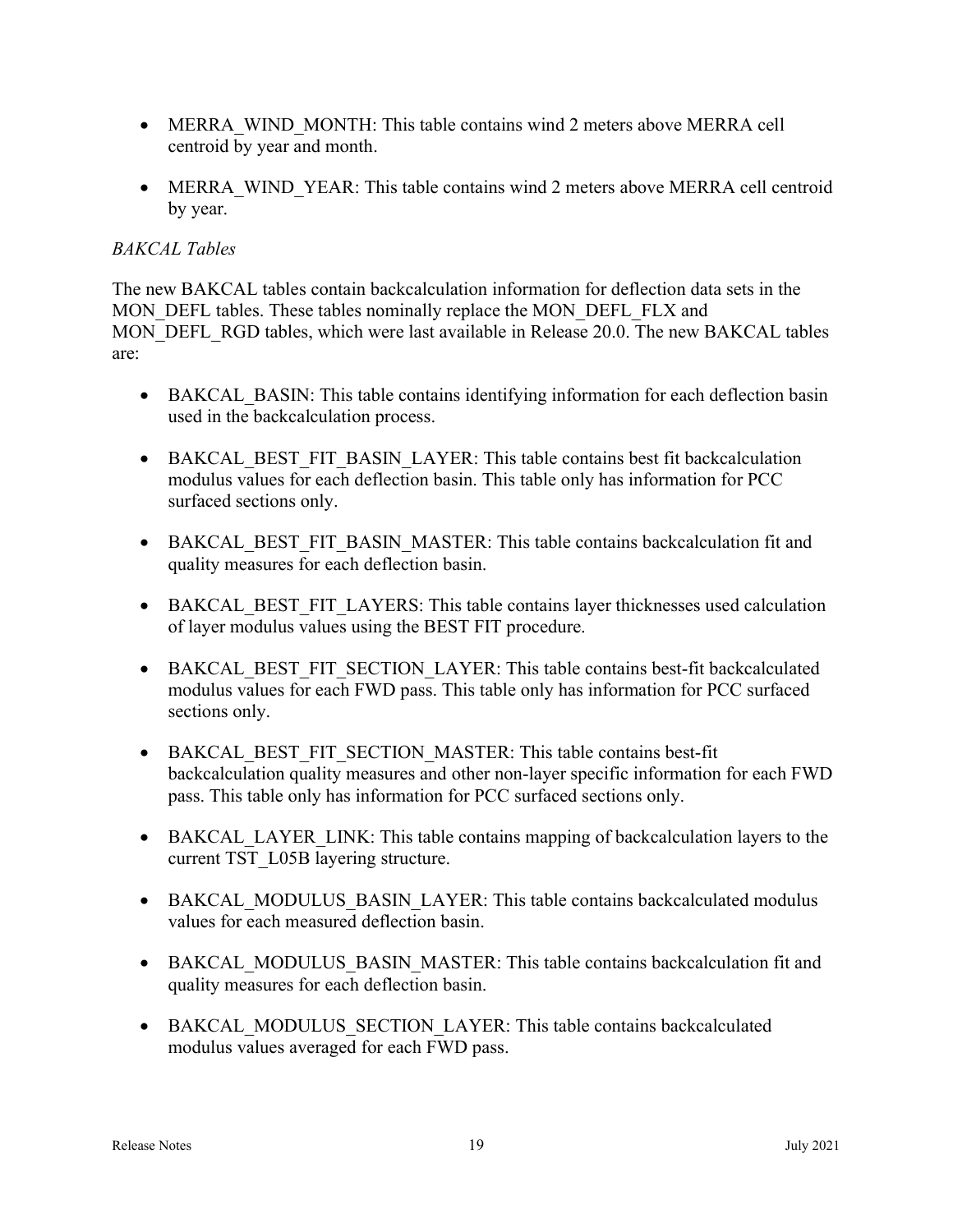- BAKCAL MODULUS SECTION MASTER: This table contains backcalculation quality and fitment information applicable to a given FWD pass.
- BAKCAL PASS: This table contains identifying information for each FWD pass used in the backcalculation process.
- BAKCAL STRUCTURE LAYERS: This table contains layer thicknesses used for backcalculation of layer modulus values.

### MON\_HSS Tables

The new MON HSS tables contains information from the new longitudinal profile/texture units, as well as all of the data that was previously in MON\_PROFILE\_MASTER and MON\_PROFILE\_DATA. The new tables are:

- MON HSS FAULT VALUES: This table contains high-speed survey fault data.
- MON HSS PROFILE ELEVATION 150: This table contains high-speed survey profile elevation data at 150mm or 152.4mm intervals.
- MON HSS PROFILE ELEVATION 25: This table contains high-speed survey profile elevation data at 25mm or 25.4mm intervals.
- MON HSS PROFILE SECTION: This table contains high-speed survey section level profile computed parameters and statistics based on 150 mm interval data.
- MON HSS RUN NO: This table contains identification of each high-speed survey run made during each visit.
- MON HSS TEXTURE SECTION: This table contains high-speed survey section level texture computed parameters and statistics.
- MON HSS TEXTURE SEGMENT: This table contains high-speed survey texture data for 100mm segments.
- MON HSS UNIT ID: This table contains high-speed survey unit identification.
- MON HSS VISIT NO: This table contains information related to each high-speed survey site visit.

### Tables Excluded

MON\_PROFILE\_MASTER and MON\_PROFILE\_DATA are no longer part of the SDR. The information that was in these tables in now in the MON\_HSS series of tables.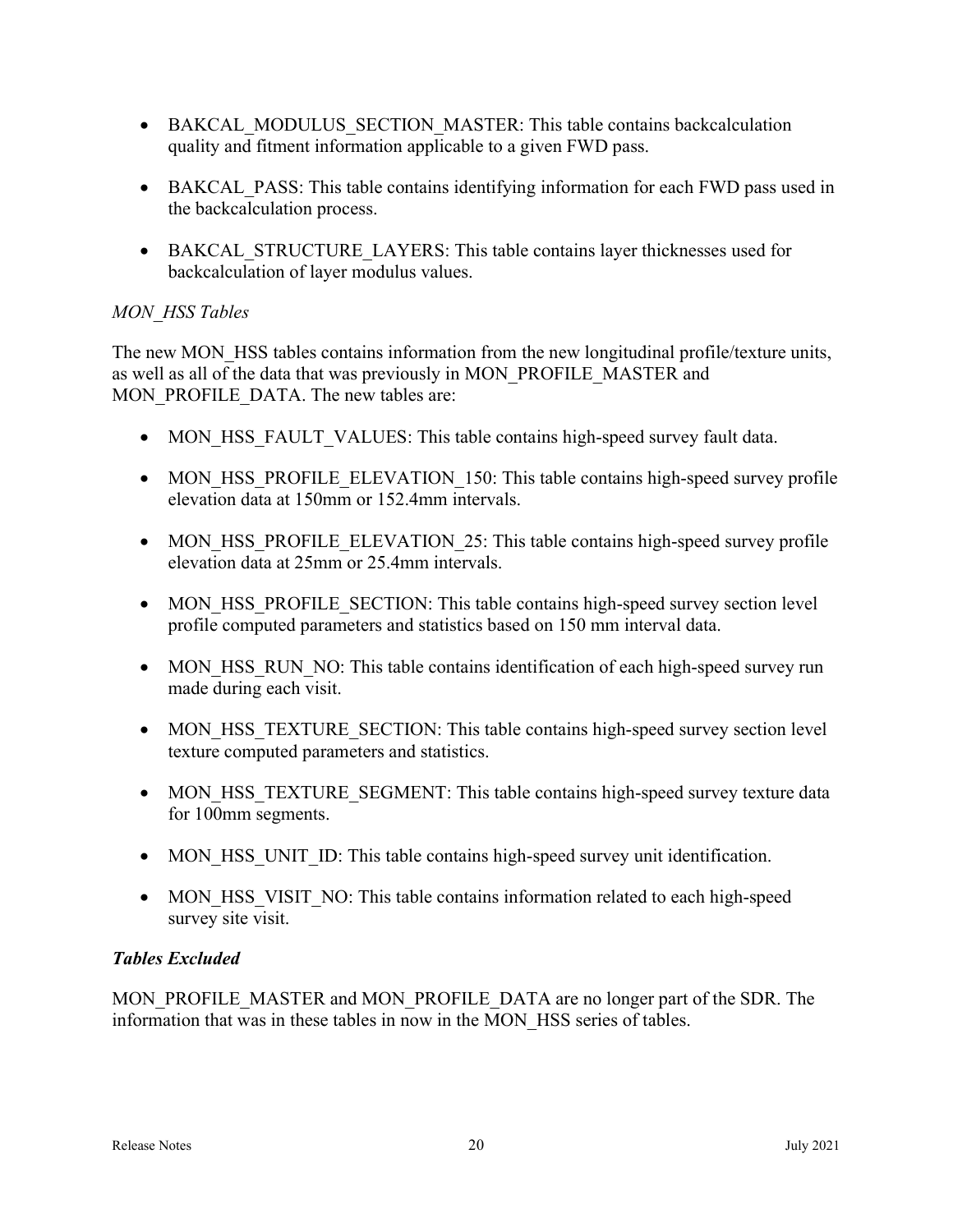#### **Other Notes**

SECTION\_COORDINATES has a new field for elevation. The ELEVATION field contains elevation derived from the coordinates.

MON\_DEFL\_LOC\_INFO has two new fields for location – LATITUDE and LONGITUDE. For this SDR, the fields exist but are not populated.

The structure of TST AC02 has been modified. The table previously had one BSG field that either contained a coated or uncoated value. The table now has BSG for uncoated values, and COATED BSG for coated values. This is now consistent with the data sheet.

# Release 28

In SDR 28 the Data Compilation View (DCV) tables were promoted from beta to full SDR table status. This includes the six new tables and the 18 tables that were included in SDR 27 as beta.

#### New Tables and Table Name Changes

Six new tables were added to the DCV module. All of these tables contain data combined from existing tables. Unlike the tables in most other PPDB modules, the tables in the DCV module do not have a module designation in the table names. These new tables are:

- MNT IMP SOURCE. This table contains the location of the detailed information for those events included in MNT\_IMP. The source tables which contain available data from entries in the MNT\_IMP table include MNT\_ASPHALT\_CRACK\_SEAL, MNT\_ASPHALT\_PATCH, MNT\_ASPHALT\_SEAL, MNT\_GMG, MNT\_IMP, MNT\_PCC\_CRACK\_SEAL, MNT\_PCC\_FULL\_DEPTH, MNT\_PCC\_JOINT\_RESEAL, MNT\_PCC\_PART\_DEPTH, RHB\_MILL\_AND\_GRIND, SPS2\_PCC\_FULL\_DEPTH, SPS3\_CHIP, SPS3\_CRACK, SPS3\_SLURRY, SPS4\_CRACK\_SEAL\_GENERAL, SPS4\_PCC\_CRACK\_SEAL, SPS5\_AC\_PATCHES, SPS6\_DIAMOND\_GRIND, SPS6\_PCC\_CRACK\_SEAL, SPS6\_PCC\_FULL\_DEPTH, SPS6\_PCC\_JOINT\_RESEAL, SPS6\_PCC\_PART\_DEPTH, and SPS7\_MILLING tables.
- SECTION LAYOUT: This table contains section layout and location information. This table contains combined data from INV\_ID, INV\_GENERAL, SPS\_ID, SPS\_GENERAL, and SPS\_PROJECT\_STATIONS.
- SECTION STRUCTURE HISTORY: This table contains information on dates of structural changes to each section, including original construction, milling, overlays, and crack and seat events. It contains a mixture of data extracted from the EXPERIMENT\_SECTION, RHB\_IMP, SPS\_ID, INV\_AGE, and SECTION\_LAYER\_STRUCTURE tables.
- STABILIZATION DETAILS: This table contains information on stabilization types and quantities for unbound layers compiled from the INV\_STABIL,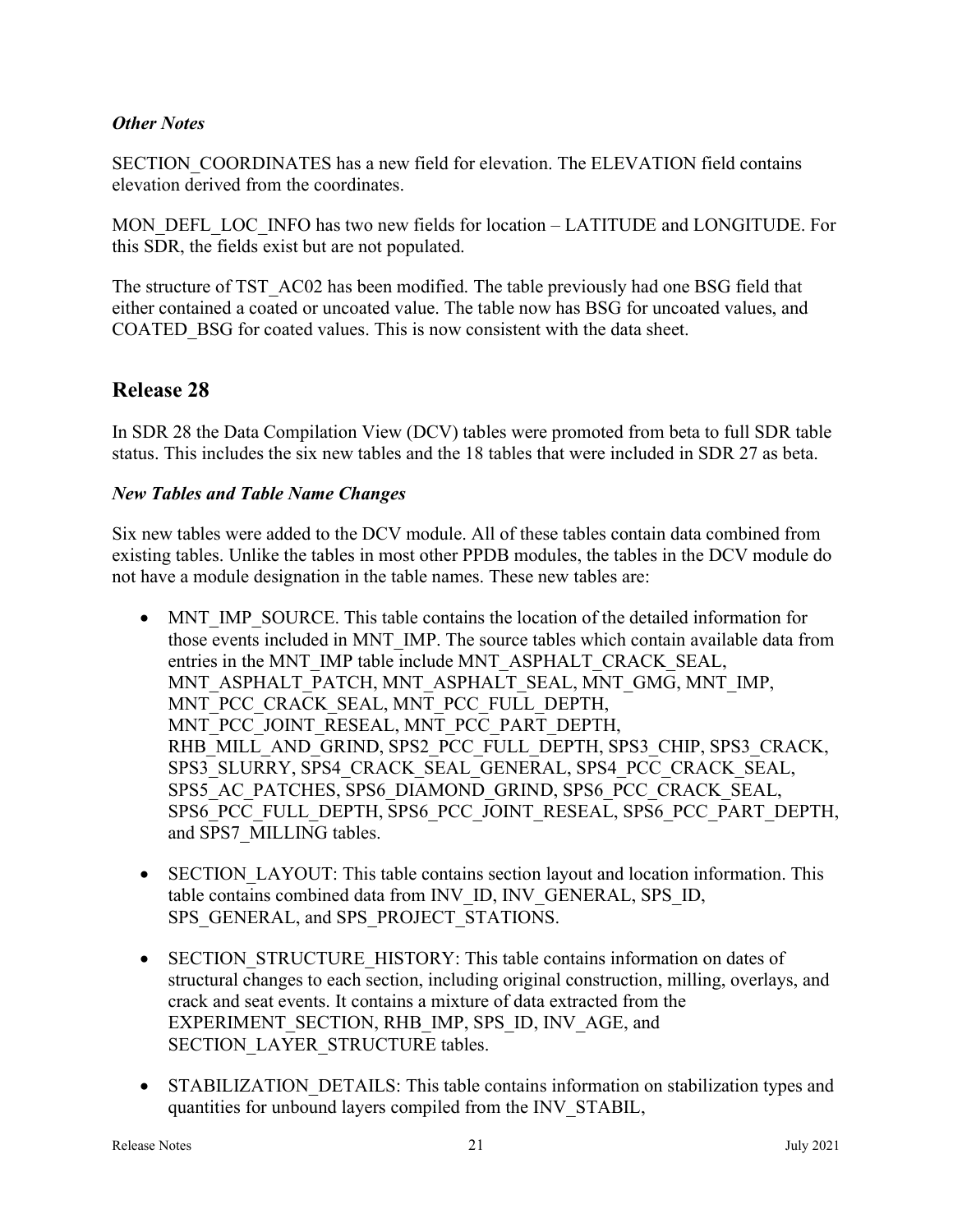SPS1\_SUBGRADE\_PREP, SPS2\_SUBGRADE\_PREP, SPS8\_SUBGRADE\_PREP, and SPS9\_SUBGRADE\_PREP tables.

- SUBGRADE PROPERTIES: This table contains the physical properties of subgrade material. Contains data from INV\_SUBGRADE, which has been expanded to the test section level. Data from the INV module does not include properties from test sections newly constructed after the start of the LTPP program in 1987.
- UNBOUND LAYER PROPERTIES: This table contains physical properties of unbound layers expanded to test section level from data contained in the INV\_UNBOUND table. Data in this table is constrained to that reported by participating highway agencies for pavement structures whose initial construction was completed prior to inclusions into the LTPP program.

# Tables Excluded

All tables included in SDR 27 are also included in SDR 28.

### **Other Notes**

The TST PC03 data has been updated with new information provided by the FHWA lab at Turner-Fairbanks Highway Research Center. The new data is primarily repeat tests on previously tested PCC cores.

The DTE field in MON\_DEFL\_DROP\_DATA has been removed. This field was never populated. Load transfer efficiency calculations are provided in MON\_DEFL\_LTE.

The structure of SPSWIM\_VALIDATION\_INIT has been modified to include three new fields: OUT OF STUDY TPF, LAST FULL YEAR, and COMMENTS.

# Release 27

### New Tables and Table Name Changes

In SDR 27, 33 new tables were added and seven existing tables were renamed. One new table was added for falling weight deflectometer (FWD) load transfer efficiency computations, 14 new tables for interpreted Dynamic Load Response (DLR) measurements, and 18 new tables that contain data combined from multiple existing tables. Seven of the existing DLR tables were renamed.

# FWD Load Transfer Efficiency

One new table, MON\_DEFL\_LTE, was added to the FWD\_Data\_Without\_Drop\_Data database to contain the results of load transfer efficiency computations from FWD measurements at transverse joints and cracks on Portland cement concrete pavement layers.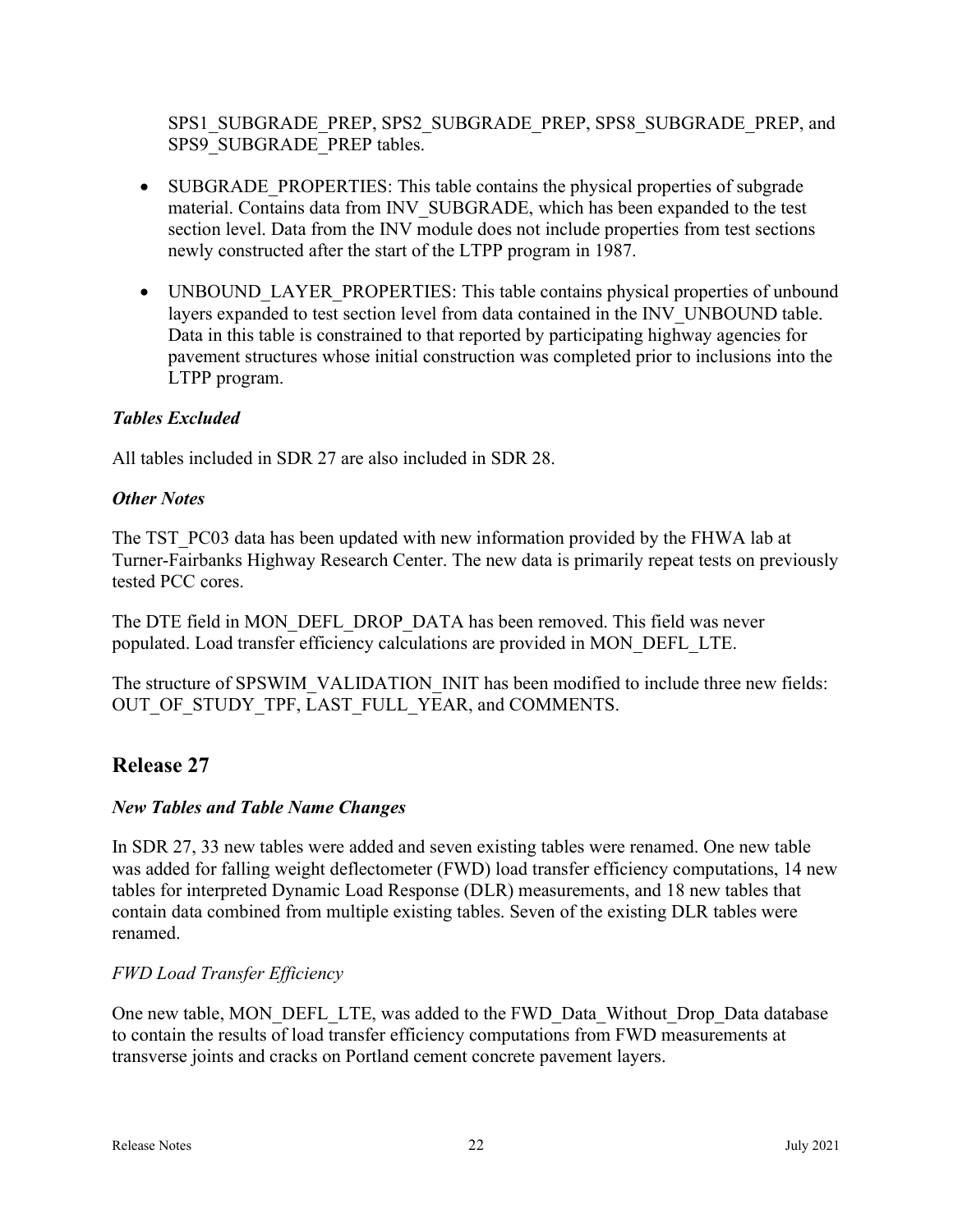• MON DEFL LTE. This table contains load transfer efficiency computation from falling weight deflectometer measurements from the J4, J5, C4, and C5 LANE\_NO measurements at transverse joints/cracks on jointed and continuously reinforced Portland cement concrete pavements. The LTE computation is not corrected for slab bending effects.

### DLR Tables

The new DLR tables are the reinterpreted data from Ohio, which were removed from SDR 26. Due to differences in the interpretation method and table restructuring, this data is being added back into the database using a table name format starting with DLR\_OH. The data tables containing DLR data from North Carolina that were retained in SDR 26 were renamed using a name format that begins with DLR\_NC to distinguish this data from the Ohio DLR data. The DLR module now contains the following tables:

- DLR NC LVDT CONFIG PCC. This table contains LVDT gauge settings and location information for North Carolina DLR tests.
- DLR NC\_LVDT\_TRACE\_SUM\_PCC. This table contains LVDT trace summary information developed using DLRCheck for North Carolina DLR tests.
- DLR\_NC\_MASTER\_PCC. This table contains North Carolina DLR site and instrumentation summary information for Dynamic Load Response on AC sections.
- DLR\_NC\_STRAIN\_CONFIG\_PCC. This table contains North Carolina DLR test sensor gauges – device, settings and location information.
- DLR\_NC\_STRAIN\_TRACE\_SUM\_PCC. This table contains North Carolina Data Load Response strain trace summary information.
- DLR NC TEST MATRIX. This table contains North Carolina Dynamic Load Response test matrix summary information.
- DLR\_NC\_TRUCK\_GEOMETERY. This table contains North Carolina Dynamic Load Response truck geometry summary information.
- DLR\_OH\_LVDT\_CONFIG\_AC. This table contains LVDT gauge configuration settings and location information for Ohio DLR AC test sections.
- DLR\_OH\_LVDT\_CONFIG\_PCC. This table contains gauge configuration settings and location information for Ohio DLR PCC test sections.
- DLR\_OH\_LVDT\_TRACE\_SUM\_AC. This table contains interpreted LVDT peak values from AC pavement measurements at the Ohio DLR test site.
- DLR\_OH\_LVDT\_TRACE\_SUM\_PCC. This table contains interpreted LVDT peak values from PCC pavement measurements at the Ohio DLR test site.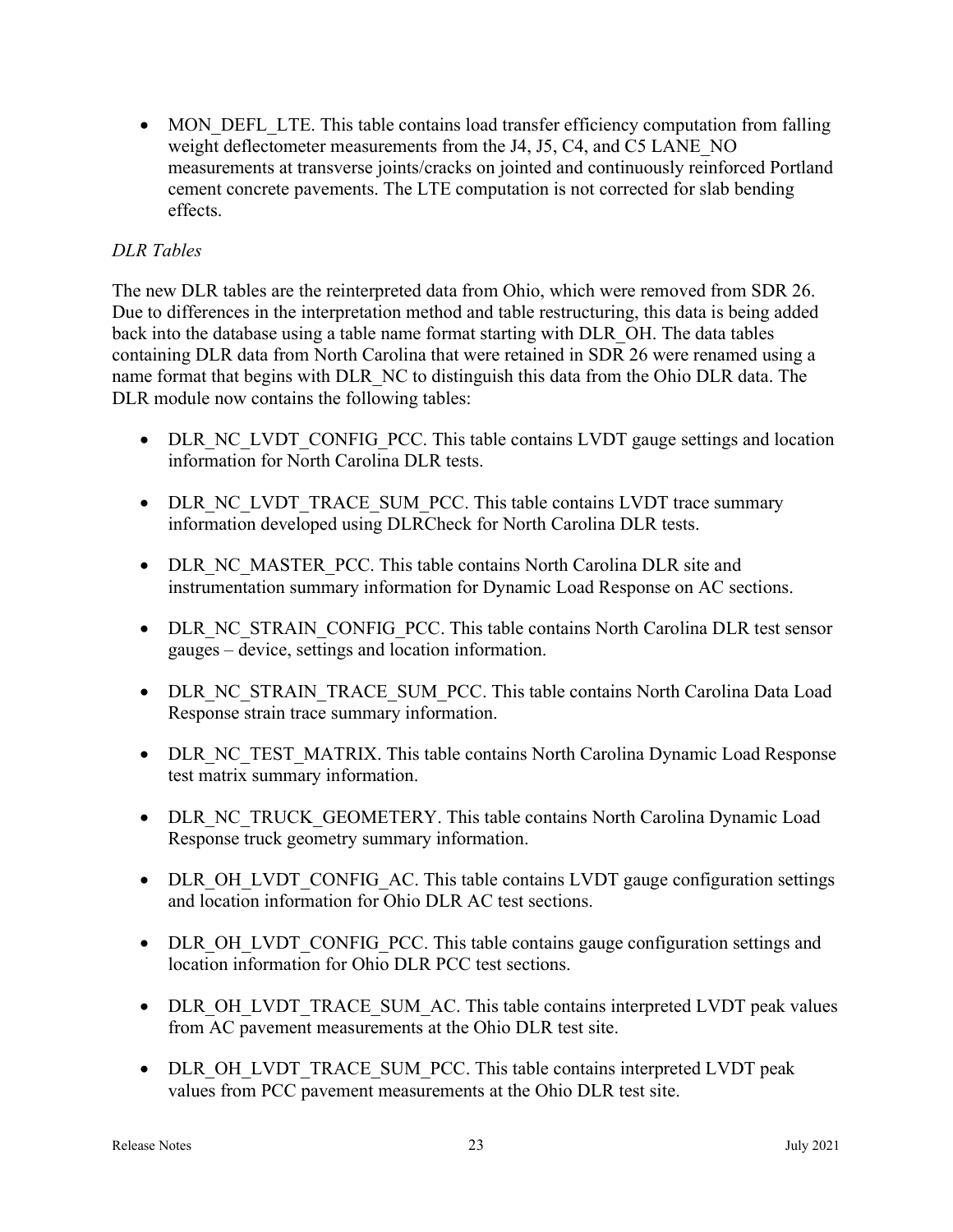- DLR OH\_MASTER\_AC. This table contains site summary instrumentation measurement information for Ohio DLR AC sections.
- DLR\_OH\_MASTER\_PCC. This table contains site summary instrumentation measurement information for Ohio DLR PCC sections.
- DLR OH\_PRESSURE\_CONFIG\_AC. This table contains pressure gauge configuration settings and location information for Ohio DLR AC test sections.
- DLR\_OH\_PRESSURE\_TRACE\_SUM\_AC. This table contains interpreted pressure peak values from AC pavement measurements at the Ohio DLR test site.
- DLR\_OH\_STRAIN\_CONFIG\_AC. This table contains strain gauge configuration settings and location information for Ohio DLR AC test sections.
- DLR\_OH\_STRAIN\_CONFIG\_PCC. This table contains strain gauge configuration settings and location information for Ohio DLR PCC test sections.
- DLR\_OH\_STRAIN\_TRACE\_SUM\_AC. This table contains interpreted strain peak values from AC pavement measurements at the Ohio DLR test site.
- DLR\_OH\_STRAIN\_TRACE\_SUM\_PCC. This table contains interpreted strain peak values from PCC pavement measurements at the Ohio DLR test site.
- DLR OH TEST MATRIX. This table contains test matrix summary information for the Ohio DLR tests.
- DLR\_OH\_TRUCK\_GEOMETERY. This table contains Ohio load response truck geometry summary information.

### Data Compilation Views

The tables in the new Data Compilation View (DCV) module contain data compiled from other existing tables with the primary intent of reducing the number of tables a user needs to look at for similar types of data elements. In addition to combining data, these tables also expand linked and project level data to create individual test section level records. Coded values have been replaced with the code description to alleviate the need to perform the linking necessary to get those values otherwise. While this information is technically implemented as a "view" in database terminology, it is presented as tables in the SDR.

The tables in the DCV module are included in SDR 27 as a beta or trial release in the interest of receiving data user feedback. The module is being released as volume 2 in SDR 27 to indicate a separation from the other PPDB data tables. Unlike most other PPDB modules, the views do not have a module designation in the table names. The new tables in the DCV module are: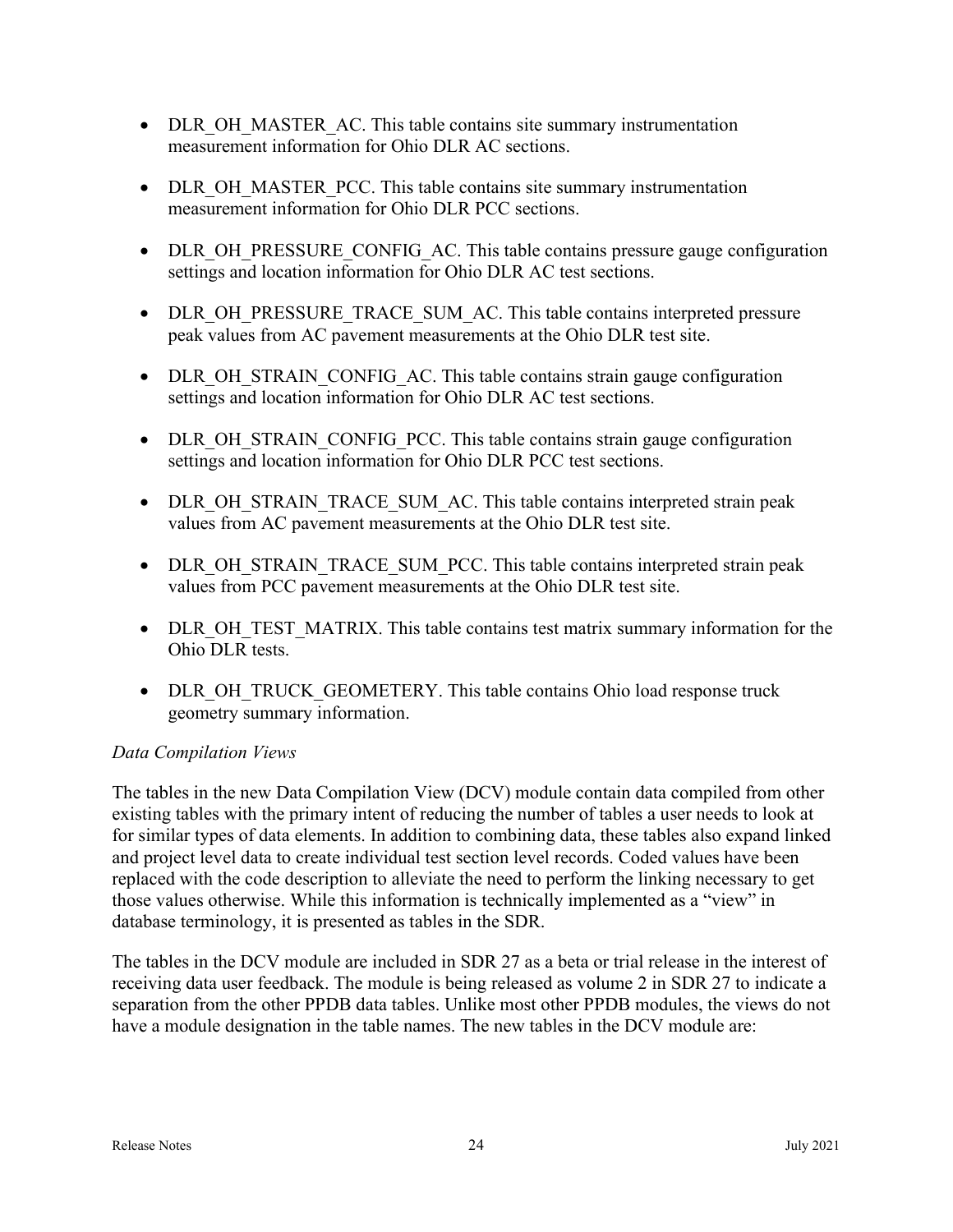- AC\_AGG\_GRADATION. This table contains gradation information for aggregate used in AC mixtures. Contains data from INV\_GRADATION, RHB\_ACO\_AGGR\_PROP, RHB\_CMRAP\_COMBINED\_AGG, and RHB\_HMRAP\_COMBINED\_AGG.
- AC AGG PROP. This table contains physical properties of aggregate used in AC mixtures. Contains data from INV\_PMA, RHB\_ACO\_AGGR\_PROP, RHB\_CMRAP\_COMBINED\_AGG, RHB\_HMRAP\_COMBINED\_AGG, SPS1\_PMA\_AGGREGATE\_PROP, SPS2\_PMA\_AGGREGATE\_PROP, SPS8\_PMA\_AGGREGATE\_PROP, and SPS9\_PMA\_AGGREGATE\_PROP.
- AC ANTISTRIP. This table contains information on anti-stripping agents used in AC mixtures. Contains data from INV\_PMA\_ORIG\_MIX, RHB\_ACO\_MIX\_PROP, SPS1\_PMA\_MIXTURE\_PROP, SPS2\_PMA\_MIXTURE\_PROP, SPS8\_PMA\_MIXTURE\_PROP, and SPS9\_PMA\_MIXTURE\_PROP.
- AC BINDER PROP. This table contains properties of the binder used in AC mixtures. Contains data from INV\_PMA\_ASPHALT, RHB\_ACO\_PROP, SPS1\_PMA\_AC\_PROPERTIES, SPS8\_PMA\_AC\_PROPERTIES, and SPS9\_PMA\_AC\_PROPERTIES.
- AC\_MIX\_PROP. This table contains AC Hveem and Marshall mixture information. Contains data from INV\_PMA\_ORIG\_MIX, RHB\_ACO\_LAB\_MIX, RHB\_CMRAP\_LAB\_MIX, RHB\_HMRAP\_LAB\_MIX, SPS1\_PMA\_MIXTURE\_PROP, SPS2\_PMA\_MIXTURE\_PROP, SPS8\_PMA\_MIXTURE\_PROP, SPS9\_PMA\_MIXTURE\_PROP, and SPS9\_PMA\_MIX\_DES\_PROP.
- AC MOISTURE SUSCEPTIBILITY. This table contains results from moisture susceptibility tests on AC samples. Contains data from INV\_PMA\_ORIG\_MIX and RHB\_ACO\_MIX\_PROP.
- AC\_VOLUMETRICS. This table contains volumetric properties of AC mixtures as reported by agencies. Contains data from INV\_PMA\_ORIG\_MIX, RHB\_ACO\_LAB\_MIX, RHB\_ACO\_MIX\_PROP, RHB\_CMRAP\_LAB\_MIX, RHB\_CMRAP\_MIX\_PROP, RHB\_HMRAP\_LAB\_MIX, RHB\_HMRAP\_MIX\_PROP, SPS1\_PMA\_MIXTURE\_PROP, SPS2\_PMA\_MIXTURE\_PROP, SPS8\_PMA\_MIXTURE\_PROP, SPS9\_PMA\_MIXTURE\_PROP, SPS9\_PMA\_MIX\_DES\_PROP, and SPS9\_SP\_PMA\_MIXTURE\_PROP.
- PCC\_ADMIXTURE. This table contains properties of admixtures used in PCC mixtures. Contains data from SPS8\_PCC\_MIXTURE\_DATA, SPS2\_PCC\_MIXTURE\_DATA, RHB\_PCCO\_MIXTURE, and INV\_ADMIX.
- PCC AGG GRADATION. This table contains gradation information for aggregate used in PCC mixtures. Contains data from INV\_GRADATION, RHB\_PCCO\_AGGR, SPS2\_PCC\_MIXTURE\_DATA, and SPS8\_PCC\_MIXTURE\_DATA.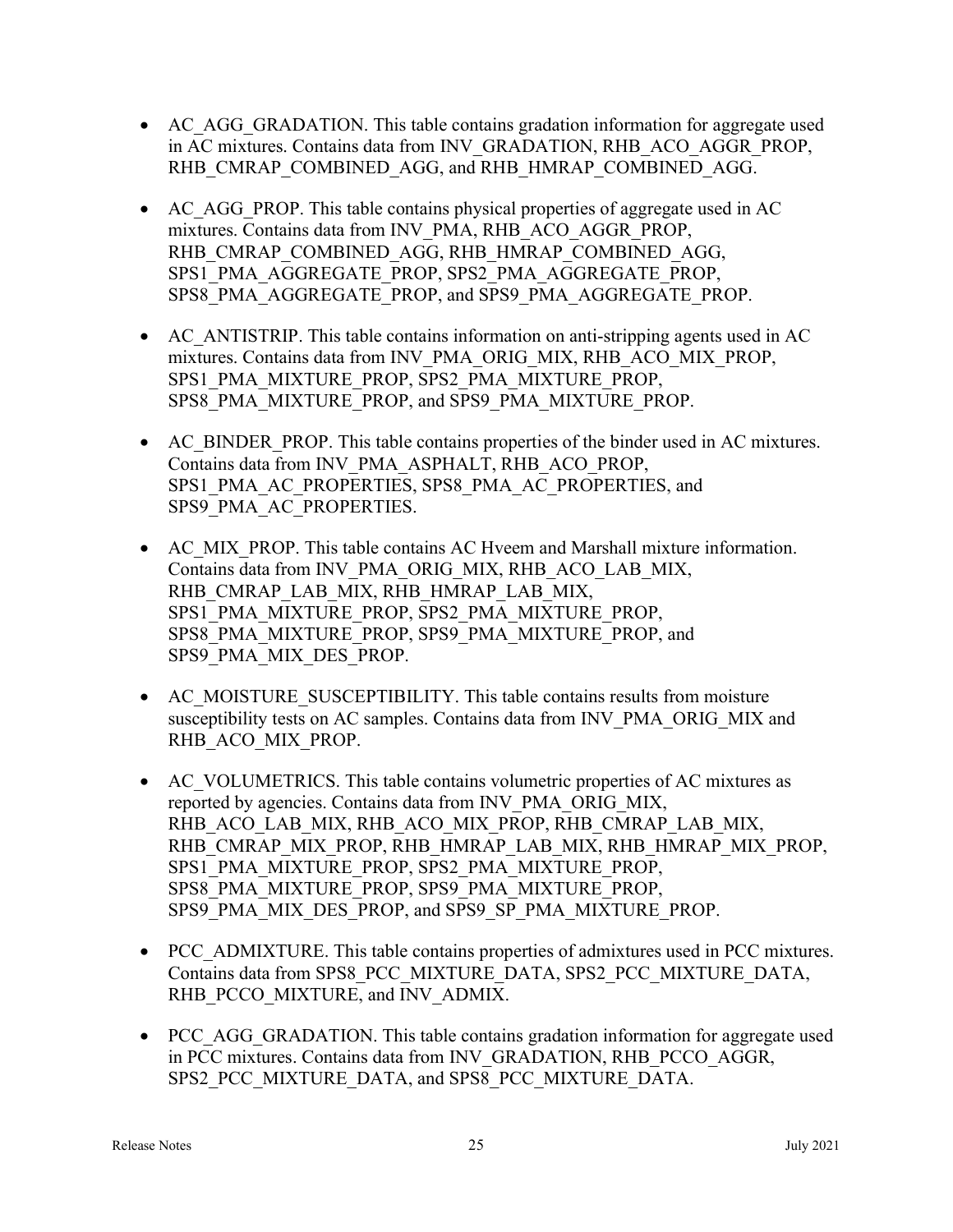- PCC AGG PROP. This table contains physical properties of aggregate used in PCC mixtures. Contains data from RHB\_PCCO\_AGGR, SPS2\_PCC\_MIXTURE\_DATA, SPS8\_PCC\_MIXTURE\_DATA, and INV\_PCC\_MIXTURE.
- PCC JOINT FORMING. This table contains methods used to create the joints on PCC layers. Contains data from RHB\_PCCO\_JOINT\_DATA, SPS8\_PCC\_JOINT\_DATA, SPS2\_PCC\_JOINT\_DATA, and INV\_PCC\_JOINT.
- PCC JOINT SEALANT. This table contains properties of joint sealants used during initial placement of PCC layers. Contains data from RHB\_PCCO\_JOINT\_DATA, SPS8\_PCC\_JOINT\_DATA, SPS2\_PCC\_JOINT\_DATA, and INV\_PCC\_JOINT.
- PCC JOINT SPACING. This table contains joint spacing used on PCC layers. Contains data from RHB\_PCCO\_JOINT\_DATA, SPS8\_PCC\_JOINT\_DATA, SPS7\_PCCO\_JOINT\_DATA, SPS2\_PCC\_JOINT\_DATA, and INV\_PCC\_JOINT.
- PCC\_LOAD\_TRANSFER. This table contains properties of load transfer devices used on PCC layers. Contains data from INV\_PCC\_JOINT, RHB\_PCCO\_JOINT\_DATA, SPS8\_PCC\_JOINT\_DATA, and SPS2\_PCC\_JOINT\_DATA.
- PCC MIX DESIGN. This table contains PCC mix design properties. Contains data from INV\_PCC\_MIXTURE, RHB\_PCCO\_MIXTURE, SPS2\_PCC\_MIXTURE\_DATA, and SPS8\_PCC\_MIXTURE\_DATA.
- PCC\_REINFORCING. This table contains physical properties of reinforcement used in PCC layers. Contains data from SPS2\_PCC\_STEEL, RHB\_PCCO\_STEEL, and INV\_PCC\_STEEL.
- PCC STRENGTH. This table contains strength properties of PCC layers. Contains data from RHB\_PCCO\_STRENGTH and INV\_PCC\_STRENGTH.
- PCC TIE BARS. This table contains properties of tie bars placed in PCC layers. Contains data from RHB\_PCCO\_JOINT\_DATA, SPS8\_PCC\_JOINT\_DATA, SPS2\_PCC\_JOINT\_DATA, and INV\_PCC\_JOINT.

### Tables Excluded

The only tables that were in SDR 26 that will not be in SDR 27 are the renamed DLR tables which contained data from North Carolina. The following tables will not be in SDR 27 as a result of the renaming:

- DLR LVDT CONFIG PCC
- DLR LVDT TRACE SUM PCC
- DLR MASTER PCC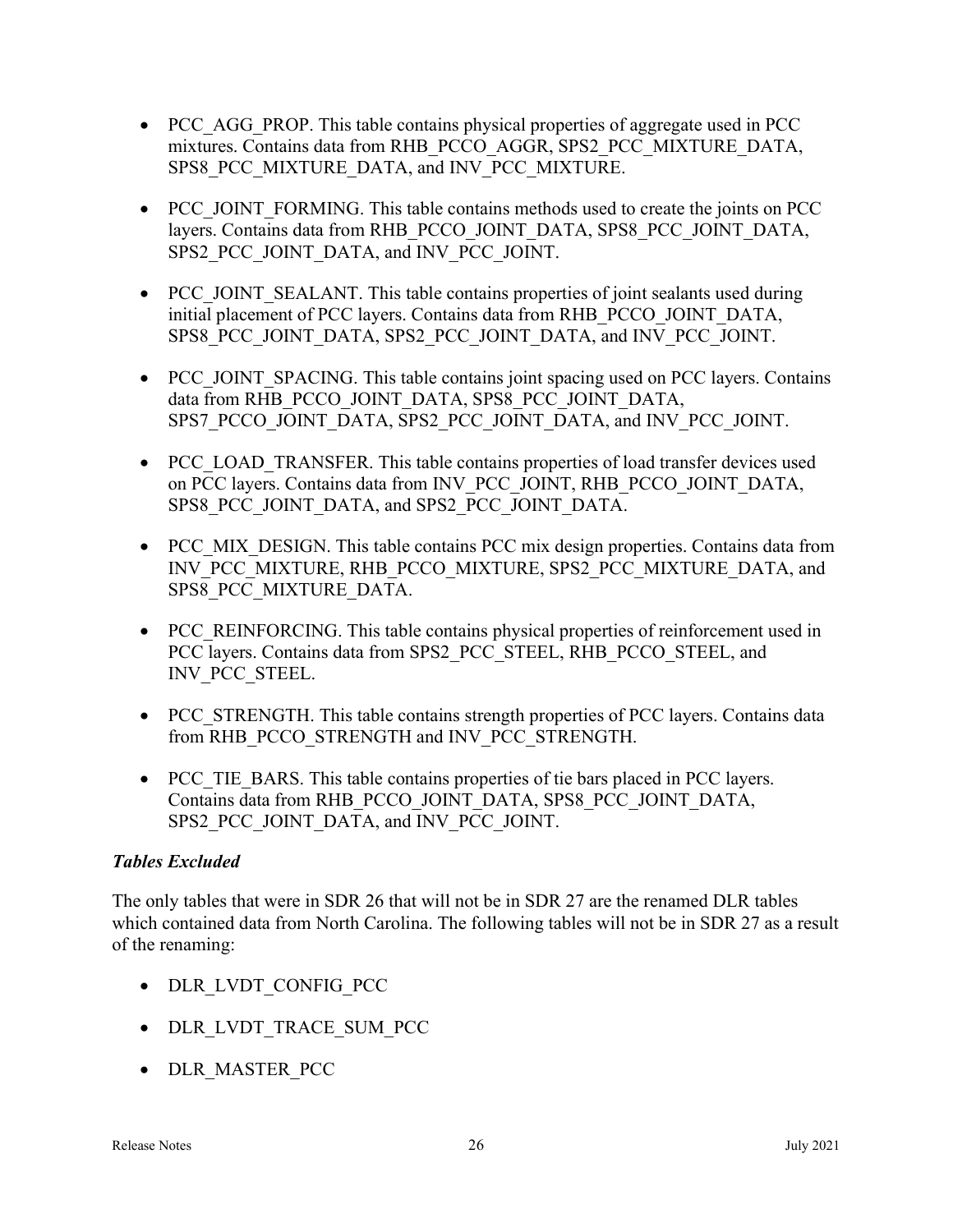- DLR STRAIN CONFIG PCC
- DLR STRAIN TRACE SUM PCC
- DLR TEST MATRIX
- DLR TRUCK GEOMETERY

### **Other Notes**

The CLM\_VWS tables have been updated to include new weather stations and climate information to 2013.

The TST\_PC03 data has again been updated with new information provided by the lab. The new data is primarily repeat tests on previously tested cores.

Some of the databases in the FWD drop data and profile data volumes had to be reorganized to keep within the 2 GB limit on MS Access databases.

# Release 26

This is the 26<sup>th</sup> public release of data from the LTPP program. Some of the notable updates, additions, deletions, and changes made to the data since the January 2011 data release include the following:

### Tables Added

No new tables were added to the database for SDR 26.

### Tables Excluded

Problems were found with the Ohio DLR data that warranted excluding the data from this release. All of the DLR data on AC surfaces were from Ohio, and as a result, the AC DLR tables are not populated for SDR 26, and have therefore been excluded. These excluded tables are:

- DLR LVDT CONFIG AC
- DLR\_LVDT\_TRACE\_SUM\_AC
- DLR MASTER AC
- DLR PRESSURE CONFIG AC
- DLR\_PRESSURE\_TRACE\_SUM\_AC
- DLR STRAIN CONFIG AC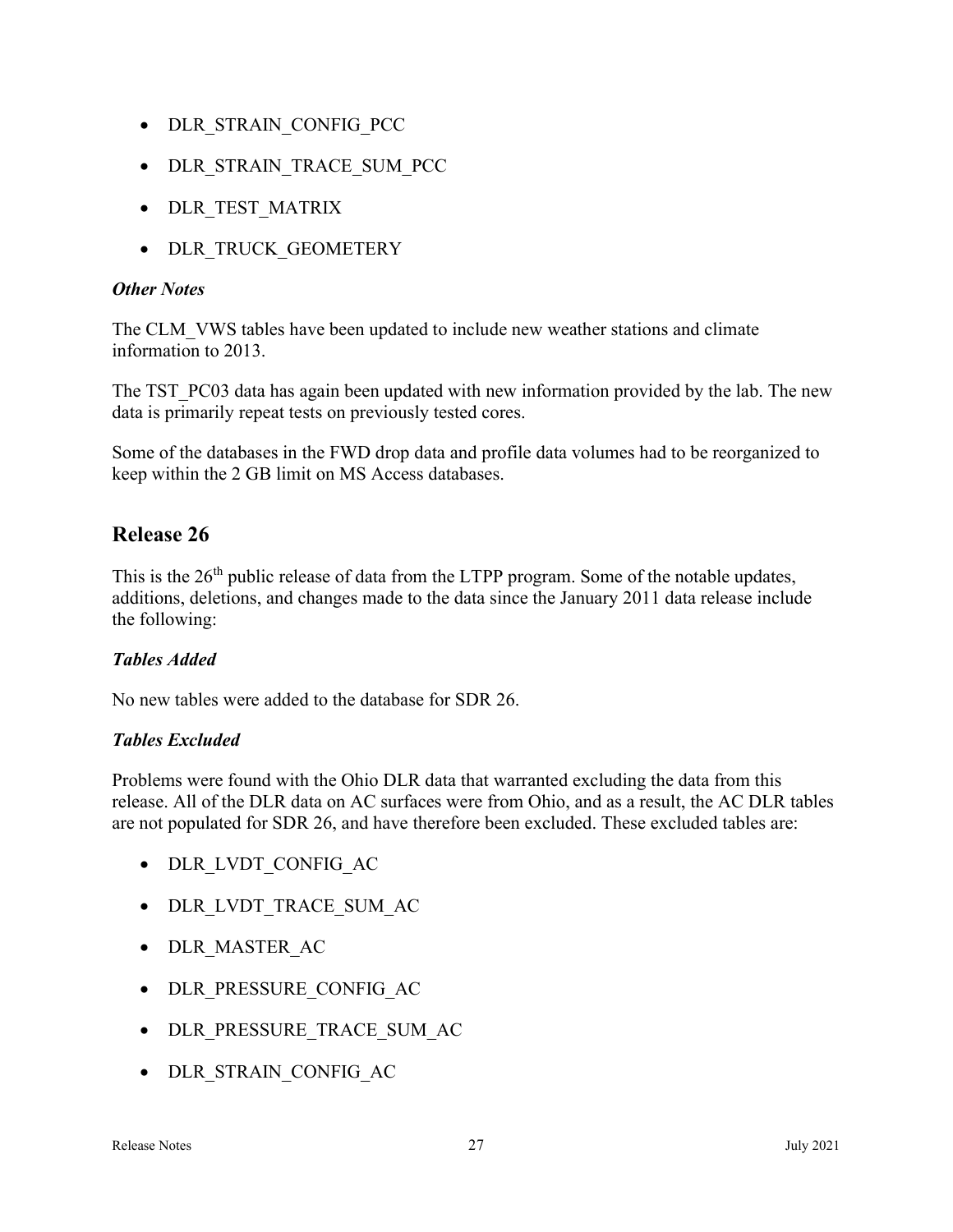• DLR STRAIN TRACE SUM AC

There are several LTAS tables that were previously included that have been excluded because they did not contain data of interest to users. These tables are:

- ESAL\_PER\_VEH
- STAT\_QC\_A\_AX
- STAT\_QC\_A\_AX\_9\_DD
- STAT\_QC\_BC\_AX
- STAT AC BC SPACE
- STAT QC GVW 9 DD
- COMP CL CT
- COMP WT CT
- COMP AX
- COMP\_GVW
- ESAL FACTOR SN 5 PT 2 5

#### **Other Notes**

RHB\_CMRAP\_COMBINED\_AC, RHB\_CMRAP\_LAB\_AGED\_AC, and

RHB\_CMRAP\_MIX\_PROP are included in the release for the first time. Although these tables have existed for some time now, they had not previously been populated, and were therefore not included in the Standard Data Release. There is now one record in each of these tables.

DD VOL was included in the LTAS database for the first time. This table contains the accepted daily volume records.

The TST PC03 data has again been updated with new information provided by the lab. The new data is primarily retests of previously tested cores.

The SURVEY WIDTH fields in the MON DIS \* tables have been updated, and are now effectively complete. There are only a handful of records left with no recorded survey width.

The structure of MON\_DIS\_PADIAS\_AC has been significantly altered. The longitudinal cracking has been split into wheelpath and non-wheelpath, and the reflective cracking has been redistributed to either longitudinal or transverse as appropriate. These changes make the structure of this table more compatible with the other distress tables, and allow for easier tracking of changes in distress over time.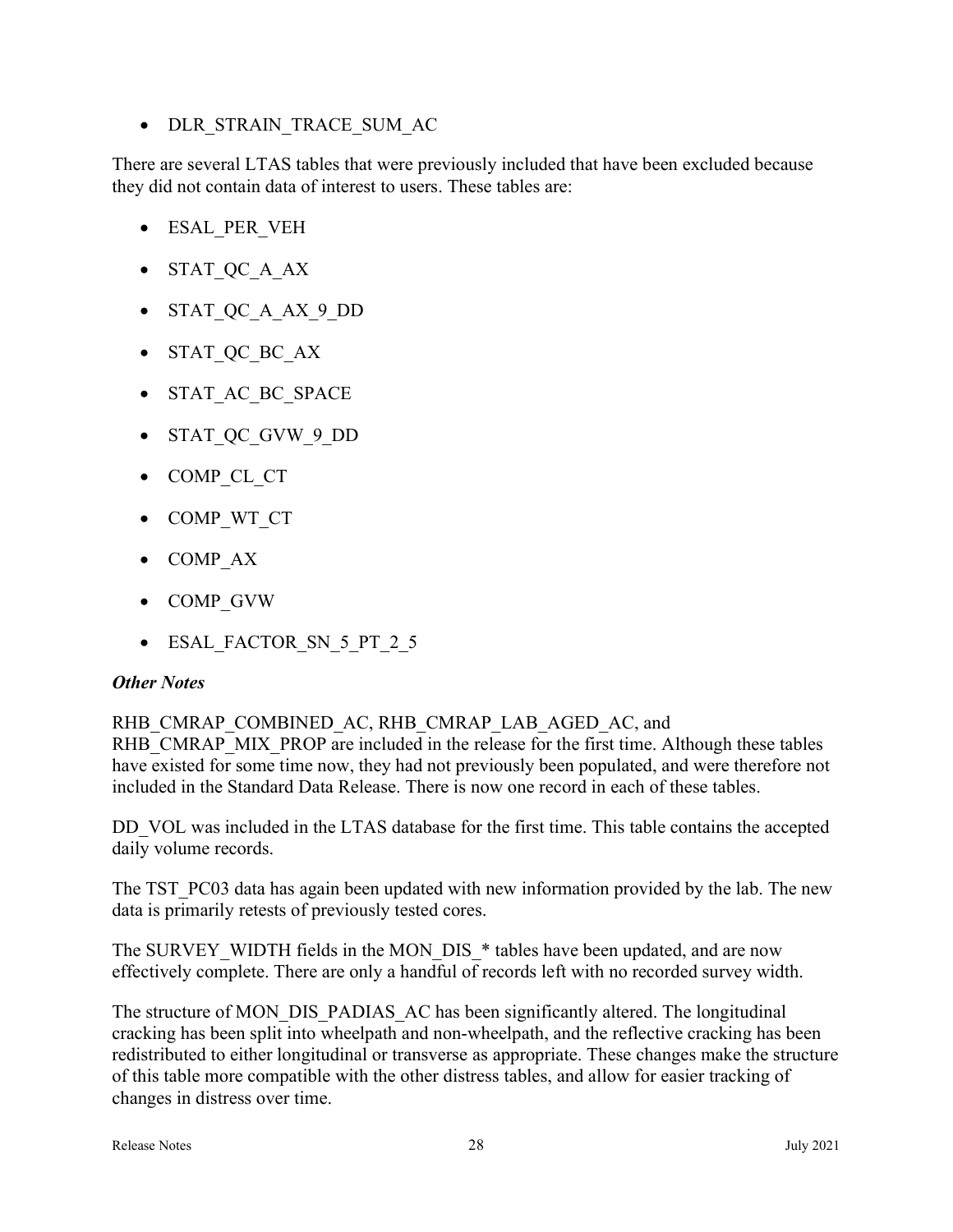LTPPDD, LTPPTD, CODES, and CODETYPES all now contain information for the tables in all five volumes. The LTAS information in the corresponding TRAFFIC tables is still also available separately in LTAS Administration on Volume 5 for use as a standalone traffic data set.

# Release 25

This is the 25<sup>th</sup> public release of data from the LTPP program. Some of the notable updates, additions, deletions, and changes made to the data since the January 2010 data release include the following:

# Tables Added

Five new TRF\_ESAL tables were added to the PPDB in the TRF module. These tables contain the annual ESAL estimates and computation parameters for the LTPP lane based on traffic monitoring measurements and computed using the 1993 AASHTO Guide for Design of Pavement Structures methodology. Previously, these tables and the associated computation program were contained on the Reference Library disk as part of the ESALCalc utility software that was distributed with the SDR.

- TRF\_ESAL\_AC\_THICK. This table contains the thicknesses and other various properties of the layers in an AC pavement used to calculate ESALs. There may be slight differences between these thicknesses and those in SECTION\_LAYER\_STRUCTURE based on the input needs of the software.
- TRF\_ESAL\_COMPUTED. This table contains the yearly ESAL estimates for each section with an acceptable sample of axle load measurements contained in the LTPP database in the indicated year.
- TRF\_ESAL\_DRAINAGE\_COEFF. This table contains the drainage coefficient for unbound base and subbase layers used in the ESAL calculation and the climate zone that the coefficient is based upon.
- TRF\_ESAL\_INPUTS\_SUMMARY. This is the master table that contains a summary of all of the input data used in the annual ESAL estimate. It includes properties such as pavement type, functional classification, climatic characterizations, and general structural properties.
- TRF\_ESAL\_PCC\_COMP\_THICK. This table contains the values used to compute the value of the effective thickness of the PCC layers used in the ESAL calculation. The table includes information on the thickness of multiple PCC layers and whether or not they are bonded.

One new table was added in the LTAS database.

 HH\_CL\_CT. This table contains the hourly classification volumes from classification records for sites included in the SPS Traffic pooled fund.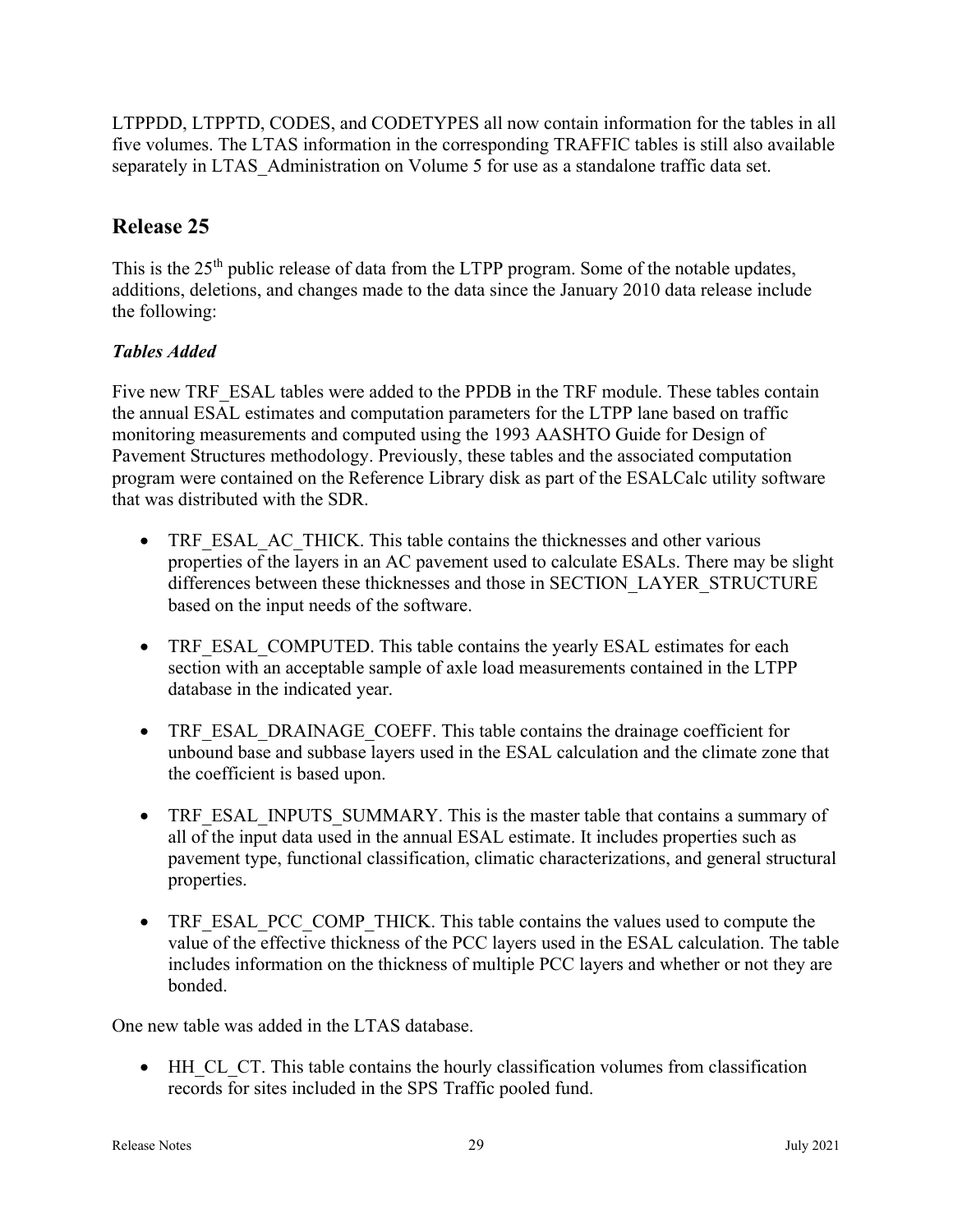#### **Other Notes**

RHB\_ACO\_ SP\_MIX\_PROP is included in the release for the first time. Although this table has existed for some time now, it had not previously been populated, and was therefore not included in the Standard Data Release. There is now one record in this table.

The TST PC03 data has again been updated with new information provided by the lab. This includes some new data not previously available, and some replacement data.

The SURVEY WIDTH fields in the MON DIS \* tables have been updated. However, there are still approximately 700 manual distress surveys from the Southern Region that have not had the SURVEY WIDTH field populated. Data users interested in this missing data should contact LTPP Customer Support Service Center, which should have it available by the time of this data release.

Traffic data for all lanes reported to the LTPP program have been added to the LTAS DB. Previously, traffic data for only the LTPP study lane were available.

Data issues significant enough to affect proper interpretation of the DLR data contained in SDR 25 and all previous data releases have been found. LTPP efforts to correct and enhance this data have not been completed. Because of these problems, those wishing to analyze the DLR data should not use the data provided in SDR 25 without first contacting LTPP Customer Support Service Center at **LTPPINFO@dot.gov** to obtain information on identified problems and request corrected data.

# Release 24

This is the 24<sup>th</sup> public release of data from the LTPP program. Some of the notable updates, additions, deletions, and changes made to the data since the January 2009 data release include the following.

### Tables Added

Two new MON\_DRAIN\_PERM tables. These tables contain measurements and calculations made as part of the drainage study undertaken as part of NCHRP project 1-34D and included in the final report – NCHRP report 583 "Effects of Subsurface Drainage on Pavement Performance."

- MON DRAIN PERM CALC. This table contains the calculated permeability and other drainage characteristics resulting from NCHRP 1-34D. The values in these new MON DRAIN tables were taken from the appendices in the report.
- MON DRAIN PERM MEAS. This table contains the field measurements made in support of the permeability calculations conducted as part of NCHRP 1-34D. These values are necessary to get the values in the MON\_DRAIN\_PERM\_CALC table.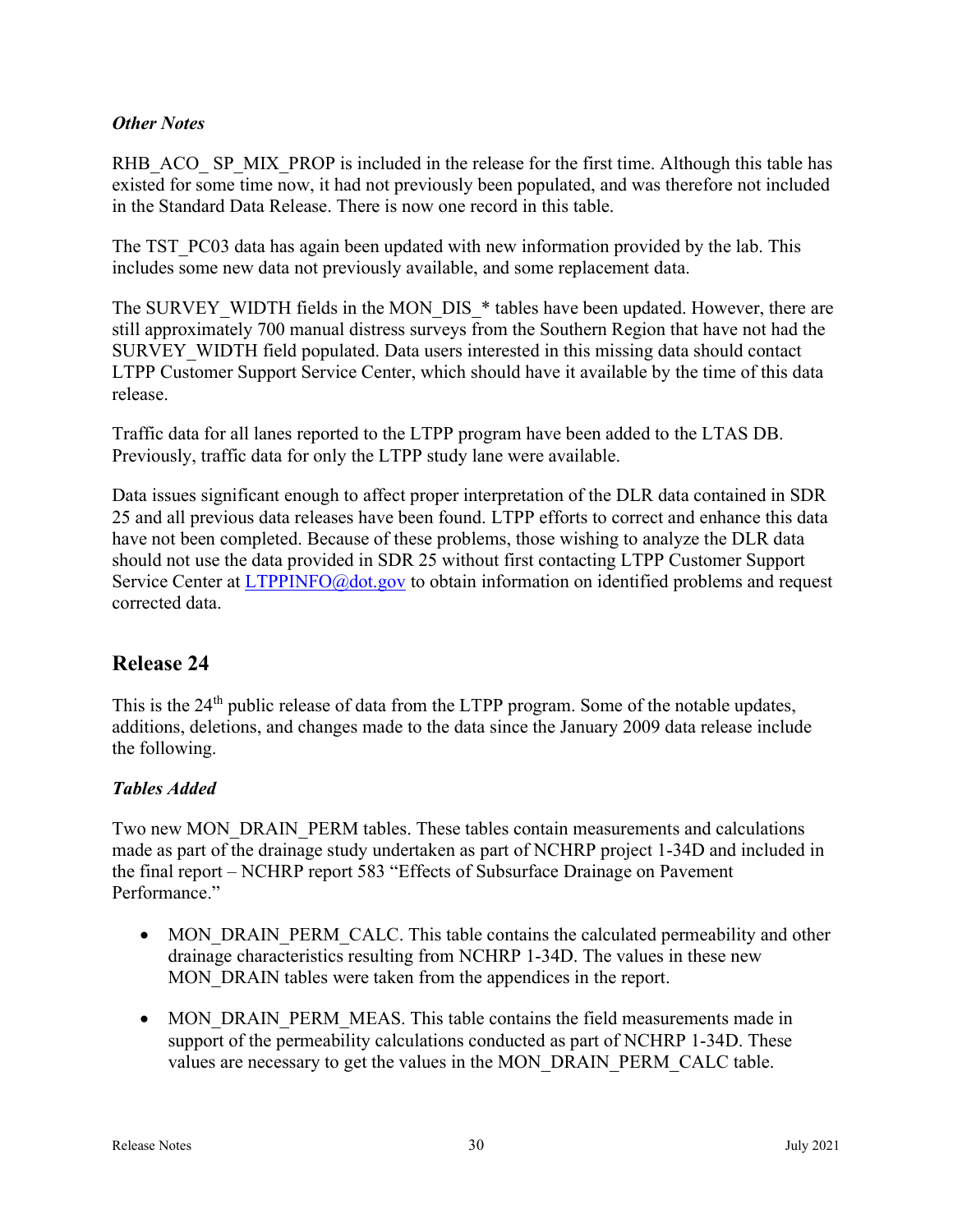Nine new TST\_ESTAR tables. These tables house the newly-developed dynamic modulus  $|E^*|$ computed parameter data, which contain the inputs used by the developed Artificial Neural Network (ANN) models, as well as the outputs those models created. Dynamic modulus  $|E^*|$  is a fundamental property that defines the stiffness characteristic of hot mix asphalt (HMA) mixtures as a function of loading rate and temperature. Details on the models and intermediate calculations can be found in the report  $LTPP$  Computed Parameter: Dynamic Modulus included on the LTPP Reference Library distributed with the SDR.

- TST\_ESTAR\_MASTER. This is the master linking table for all of the new TST\_ESTAR tables. It contains the information necessary to relate the information in the tables keyed with the ESTAR\_LINK field to the rest of the database.
- TST\_ESTAR\_GSTAR\_CAM\_COEFF. This table contains the coefficients necessary to use the Christensen-Anderson-Marasteanu (CAM) model to predict  $|G^*|$  input values.
- TST\_ESTAR\_GSTAR\_INPUT. This table contains the  $|G^*|$  information used as input to the two G\* based E\* ANN models.
- TST\_ESTAR\_VISC\_MODEL\_COEFF. This table contains the A and VTS values used to generate the input viscosity values.
- TST\_ESTAR\_VISC\_INPUT. This table contains the viscosity values used as input to the two viscosity-based |E\*| ANN models.
- TST\_ESTAR\_VOLUM\_INPUT. This table contains the volumetric data (VMA and VFA) used in the  $|G^*|$  and viscosity-based  $|E^*|$  ANN models.
- TST\_ESTAR\_MR\_INPUT. This table contains the resilient modulus data used in the resilient modulus-based |E\*| ANN model.
- TST\_ESTAR\_MODULUS. This table contains the modulus values predicted by the various E\* models for a given temperature and frequency. The data in this table is very similar to the data required for input into the MEPDG.
- TST\_ESTAR\_MODULUS\_COEFF. This table contains the Sigmoidal and Shift Factor fitting function coefficients. These values are developed from the modulus values contained in the TST\_ESTAR\_MODULUS tables, and will fail QC if the resulting curve does not match the modulus values well enough.

The LTPP Traffic Analysis database has been added as a separate set of databases. This database contains daily and monthly traffic data used in the annual traffic estimates stored in the pavement performance database, traffic monitoring equipment locations, statistical summaries used in the quality review of traffic data, data errors, and other information used in the traffic data review and analysis procedure. The database is structured as a standalone series of ACCESS databases following the same type of functional structure as the pavement database.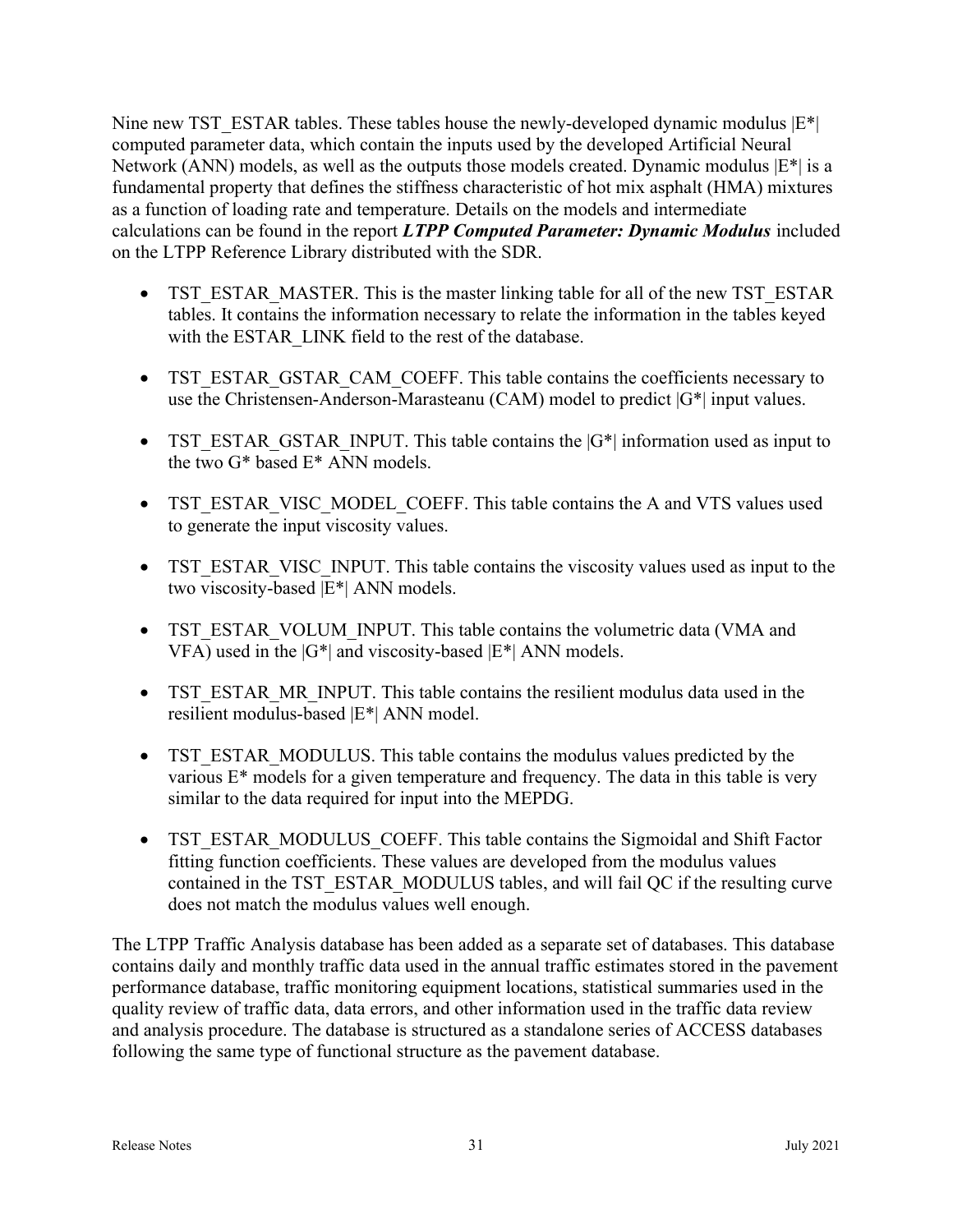The following tables will be included as part of this new LTAS database:

- COMP AX. This table contains comparison data sets for axle distributions based on 14 days of weight data immediately after a site validation for SPS-1, -2, -5, and -6 sites.
- COMP CL CT. This table contains comparison data sets for vehicle counts based on 14 days of classification data immediately after a site validation for SPS-1, -2, -5, and -6 sites.
- COMP GVW. This table contains comparison data sets for GVW distributions based on 14 days of weight data immediately after a site validation for SPS-1, -2, -5, and -6 sites.
- COMP WT CT. This table contains comparison data sets for vehicle counts based on 14 days of weight data immediately after a site validation for SPS-1, -2, -5, and -6 sites.
- DD AX. This table contains daily axle group counts by vehicle class and axle group using the agency's classification scheme.
- DD CL CT. This table contains count data by site, year, month, day, lane, and direction based on classification data records using the agency's classification scheme.
- DD GVW. This table contains daily GWV data by vehicle class using the agency's classification scheme.
- DD WT CT. This table contains count data by site, year, month, day, lane, and direction based on weight data records using the agency's classification scheme.
- ERR CL. This table contains a record for each lane and direction by date that was rejected in processing classification data.
- ERR WT. This table contains a record for each type of error encountered for each lane and direction by date while processing weight data.
- ESAL FACTOR SN 5 PT 2 5. This table is hard-coded with the factors to be used in computing average ESALs per vehicle for the purposes of graphical evaluation of relative changes in loading. The factors are for a flexible pavement with a structural number of 5 and a terminal serviceability of 2.5.
- ESAL PER VEH. This table contains for every site, year, month, lane, direction, and vehicle class the average ESALs per vehicle based on the ESAL factors found in ESAL\_FACTOR\_SN\_5\_PT\_2\_5. They are used solely for evaluating reasonableness of weight data.
- MM AX. This table contains monthly axle group counts by day of week by vehicle class for buses and trucks using the Traffic Monitoring Guide (TMG) 13-bin scheme.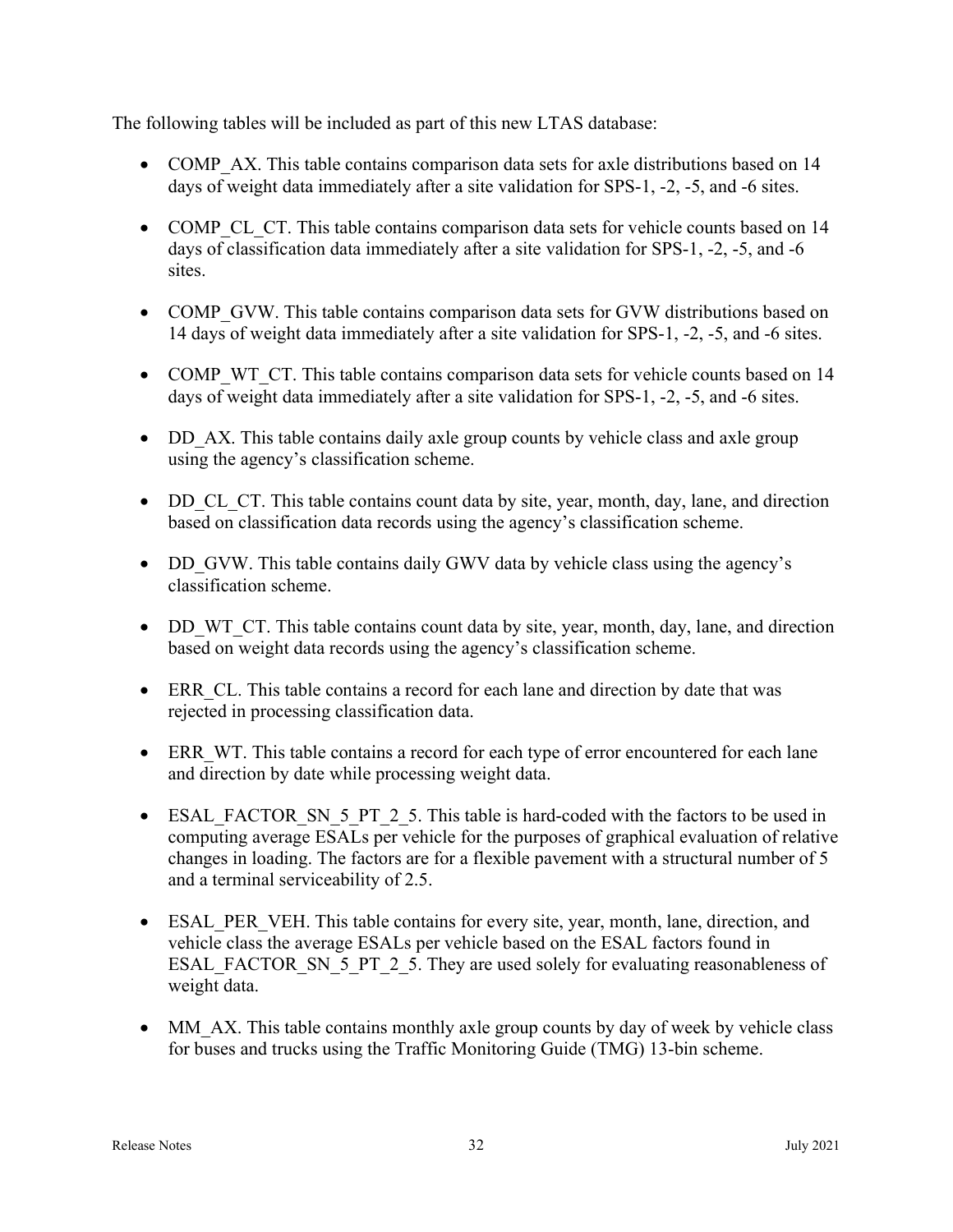- MM\_CT. This table contains monthly vehicle class counts summarized separately for weight and class data by day of week using the Traffic Monitoring Guide (TMG) 13-bin scheme.
- MM\_GVW. This table contains monthly GVW data by day of week by vehicle class for buses and trucks using the Traffic Monitoring Guide (TMG) 13-bin scheme.
- SHRP INFO. This table describes the relationship between an LTPP section or project and the traffic data collected used as inputs to estimation of pavement loading.
- SITE\_EQUIPMENT\_INFO. This table is used to identify the type of equipment installed and the classification schemes being used with that equipment.
- SPSWIM\_VALIDATION\_INIT. This table contains a listing of all sites being validated by the SPS WIM Pooled Fund Study, including date of initial validation.
- STAT QC A AX. This table contains first axle weights by site, year, month, day, lane, direction, vehicle class, and axle group using the agency's vehicle classification scheme.
- STAT QC A AX 9 DD. This table contains average steering axle weights and their standard deviations for all class 9 vehicles as population and for class 9 vehicles weighing 60,000 pounds or more where a class 9 is not necessarily a 5-axle tractor trailer combination.
- STAT QC BC AX. This table contains B-C axle weights by site, year, month, day, lane, direction, and vehicle class using the agency's vehicle classification scheme. The B-C axle is axles 2 and 3 from the front of the vehicle separated by 8 feet or less.
- STAT QC BC SPACE. This table contains B-C axle spacing by site, year, month, day, lane, direction, and vehicle class using the agency's vehicle classification scheme.
- STAT QC GVW 9 DD. This table is used to accumulate gross vehicle weights of class 9 vehicles in kips where a class 9 is not necessarily a 5-axle tractor trailer combination. The data is stored by site, year, month, day, lane, and direction.
- TRAFFIC ANALYSIS TRACKER. This table tracks when daily, monthly, and annual summaries and annual estimates were last updated.
- TRAFFIC CLASS CONVERT DATA. This table describes how the agency classes are divided among the TMG 13-bin classification scheme being used for LTPP reporting purposes.
- TRAFFIC CLASS CONVERT MASTER. This table has a minimum of two records for every state or province in SHRP\_INFO covering the entire LTPP study period  $1/1/1990$ to 12/31/2050. One refers to the relationships for classification data, the other to those for weight data.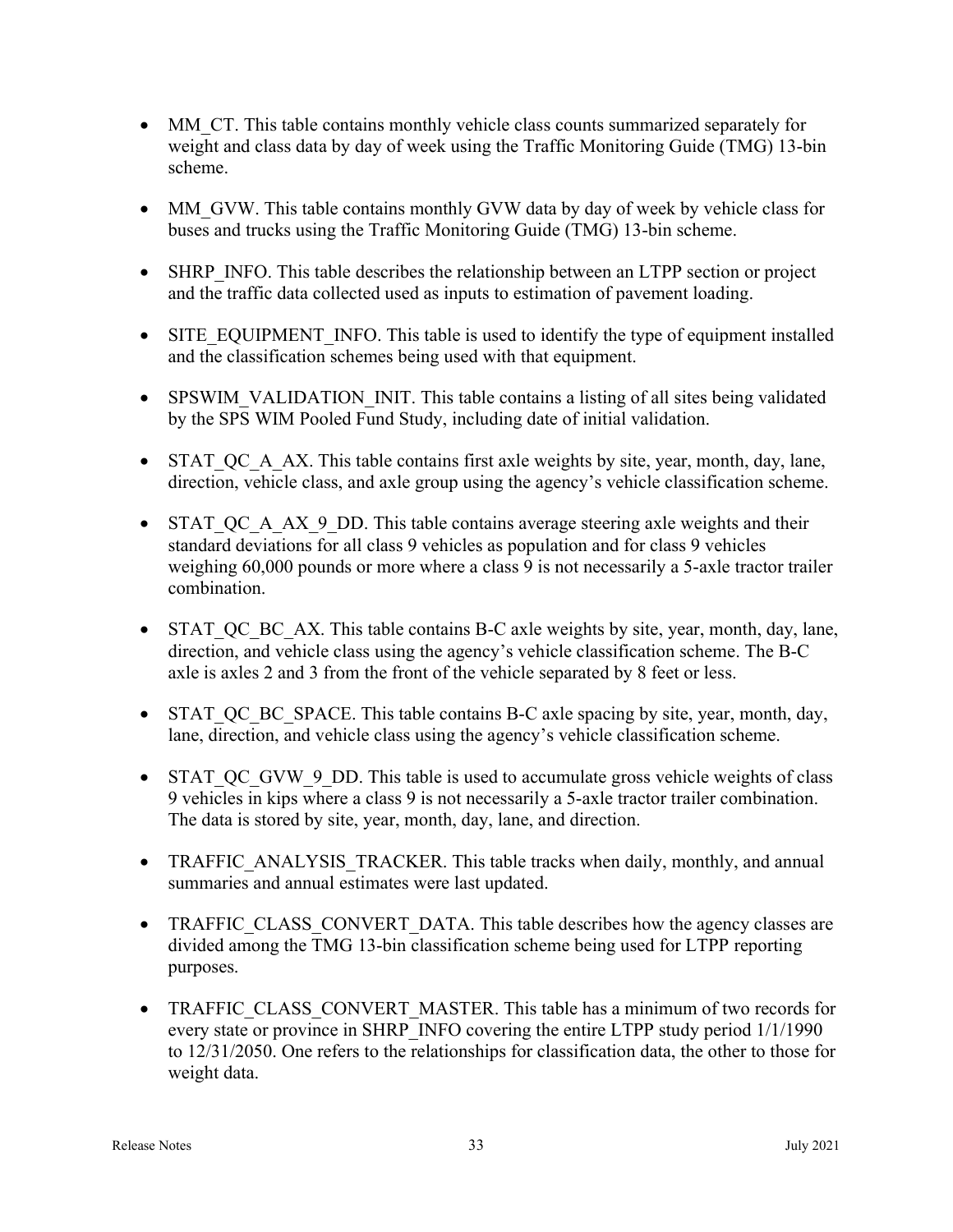- TRAFFIC CODES. This table contains a listing of all of the codes used by the traffic tables.
- TRAFFIC CODE TYPES. This table contains the codes and the sources used in creating the Codes List report for the traffic data base.
- TRAFFIC PURGES. This table contains purges pending or applied to traffic data.
- TRAFFIC REGIONS. This table contains the correspondence between the state code and the region that the state belongs.
- TRAFFIC RS CHANGES. This table stores information on changes made to record status, including the reason(s) why the modification was made.
- TRAFFICDD. This table is the data dictionary for the LTAS database, and provides a listing of all data tables and their associated fields for the LTPP traffic analysis software.
- TRAFFICTD. This table provides a description of all data tables used for the LTPP traffic analysis software.
- TRF MONITOR AXLE DISTRIB. This table has annual estimated axle distributions by vehicle class and axle group for the LTPP lane only. It is identical to the table of the same name in the pavement database.
- TRF MONITOR LTPP LN. This table has annual estimated counts by vehicle class and axle group for the LTPP lane only. It is identical to the table of the same name in the pavement database.
- YY\_AX. This table contains yearly axle group counts by day of week by vehicle class for buses and trucks using the Traffic Monitoring Guide (TMG) 13-bin scheme.
- YY\_CT. This table contains yearly vehicle class counts summarized separately for weight and class data by day of week using the TMG 13-bin scheme.
- YY GVW. This table contains yearly GVW data by day of week by vehicle class for buses and trucks using the Traffic Monitoring Guide (TMG) 13-bin scheme.

Additionally, two mostly empty databases are included – one with all the PPDB tables and one with all the LTAS tables. The PPDB database is included in Volume 1 and is named SKELETON. The tables normally contained in the Administration module are populated in this database, but the rest are unpopulated. The LTAS database is included in Volume 5 and is named TRAFFIC\_SKELETON. Again, the tables that contain more general administrative information are populated. These databases may serve as a useful tool for those wishing to create projectlevel databases or create a version of the tables in an alternate format.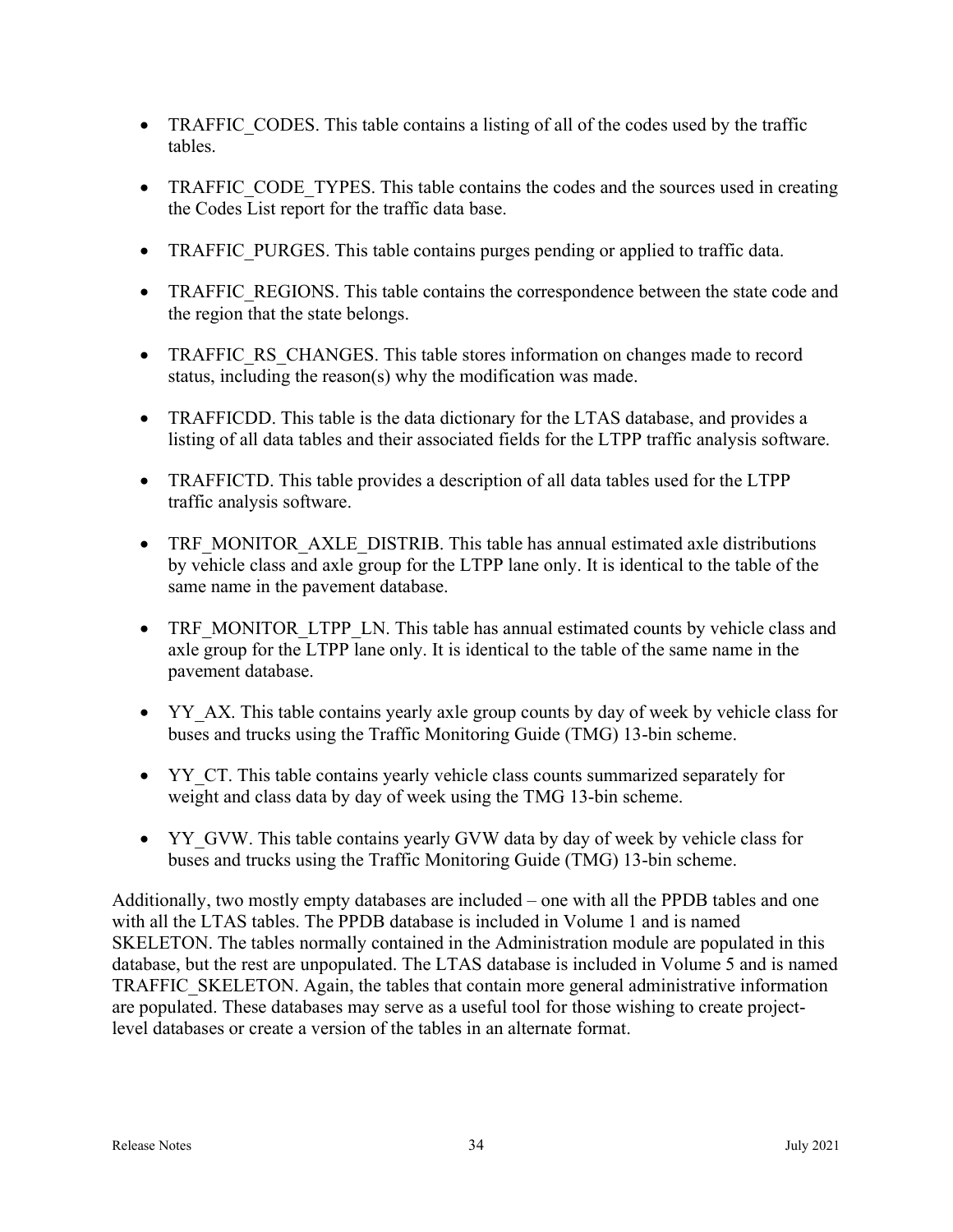#### **Other Notes**

The TST PC03 (PCC Coefficient of Thermal Expansion) table has been altered somewhat with the addition of several new fields. TEST\_SEQUENCE is included to indicate several tests on the same sample; EQUIP\_MANUFACTURER contains codified manufacturer information; PRIMARY\_AGG\_CLASS and SECONDARY\_AGG\_CLASS replace the old AGGR\_TYPE\_PCC field and use codified values instead of the open text previously used.

Additionally, the data in TST PC03 has been updated with new information provided by the lab. The new data set includes a significant increase in the number of available records, and replaces the previous data set entirely, which was incorrect due to faulty calibration values.

The profile elevation data in MON\_PROFILE\_DATE for manual Dipstick measurements has been updated since the last release using a corrected algorithm. The previous values were generally not filtered correctly and had large values reflecting actual elevation changes in the pavement surface. The new process removed these elevations changes and presents the Dipstick data consistently with the data collected by the inertial profilers.

Nearly 1000 new values have been added to the SURVEY\_WIDTH field in the MON\_DIS\_PADIAS42\_AC, MON\_DIS\_PADIAS42\_CRCP, and MON\_DIS\_PADIAS42\_JPCP tables. These values were taken from the distress maps by the MRL contractor.

# Release 23

This is the 23<sup>rd</sup> public release of data from the LTPP program. Some of the notable updates, additions, deletions, and changes made to the data since the January 2008 data release include the following:

### Tables Added

SECTION LAYER STRUCTURE. This table is a master pavement layer structure table. It is a copy of the contents of the TST\_L05B table. It was added to the administration module and is included in all MS Access pavement databases in the SDR for user convenience.

TRF\_MEPDG\_HOURLY\_DIST. This table contains annual average hourly distribution of trucks by hour in the LTPP lane. The computations were performed following the algorithm contained in the Mechanistic-Empirical Guide for the Design of New and Rehabilitated Pavement Structures developed under NCHRP project 1-37A.

SMP\_FROST\_PRESENCE. This table contains the number of frozen layers on a test day from interpretation of the measurement on SMP test sections.

### Tables Removed

MON DIS PADIAS CRCP. This table was removed since it is now empty. Records from the MON DIS PADIAS tables are removed when matching records are contained in the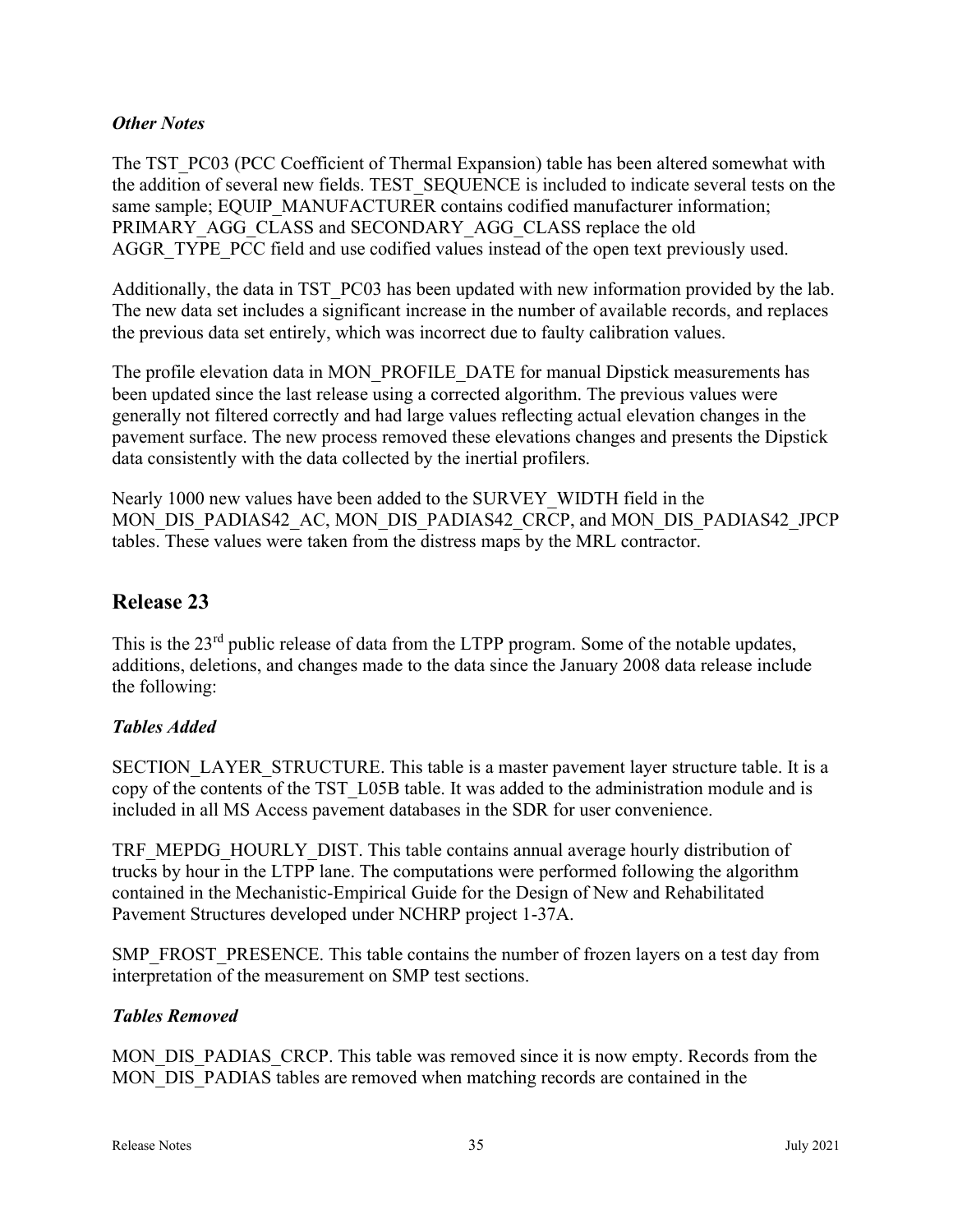MON\_DIS\_PADIAS42 tables. This means all of the data previously in the table was reinterpreted using the newer method.

RHB CMRAP MIX PROP. The three records that used to be in this table were removed in reaction to a Data Analysis Operations Feedback Report. Since the table is now empty it was removed from the data release.

MEPDG AX BINS. Although the MEPDG tables in release 22 were renamed in release 23, this table was removed since the information that was previously contained in the table was added to the renamed TRF\_MEPDG\_AX\_DIST table.

### **Other Notes**

RHB ACO SP PROP is included in the release for the first time. Although this table has existed for some time now, it had not previously been populated, and was therefore not included in the Standard Data Release.

The tables named MEPDG  $*$  in release 22 were renamed TRF\_MEPDG as follows:

- MEPDG\_ADTT\_LTPP\_LN was renamed TRF\_MEPDG\_AADTT\_LTPP\_LN.
- MEPDG\_AXLE\_DIST was renamed TRF\_MEPDG\_AX\_DIST.
- MEPDG\_AXLE\_DIST\_ANL was renamed TRF\_MEPDG\_AX\_DIST\_ANL.
- MEPDG\_AXLE\_DIST\_ANL\_VAR was renamed TRF\_MEPDG\_AX\_DIST\_ANL\_VAR.
- MEPDG\_AXLE\_PER\_TRUCK was renamed TRF\_MEPDG\_AX\_PER\_TRUCK.
- MEPDG\_MONTHLY\_ADJ\_FACTORS was renamed TRF\_MEPDG\_MONTH\_ADJ\_FACTOR.
- MEPDG\_VEHICLE\_CLASS\_DIST was renamed TRF\_MEPDG\_VEH\_CLASS\_DIST.

The new tables were added to the TRF module in the SDR.

In the TRF\_MEPDG\_AX\_DIST table, records where the percentage distribution value for the axle bin weight range was zero were added to the table. Previously the zero values were left out of the MEPDG\_AXLE\_DIST table. The resulting increase in size of the table requires that it be split into five databases due to the limitation of the size of MS Access tables.

This data release contains an update of the climate tables in the CLM module with new data through 2006. For this update, the virtual weather stations statistics were recomputed using the new test section coordinates contained in the SECTION\_COORDINATES table.

The data contained in the SMP\_FREEZE\_STATE and SMP\_FROST\_PENETRATION table were replaced with the results of a LTPP analysis project, which reinterpreted all of the frost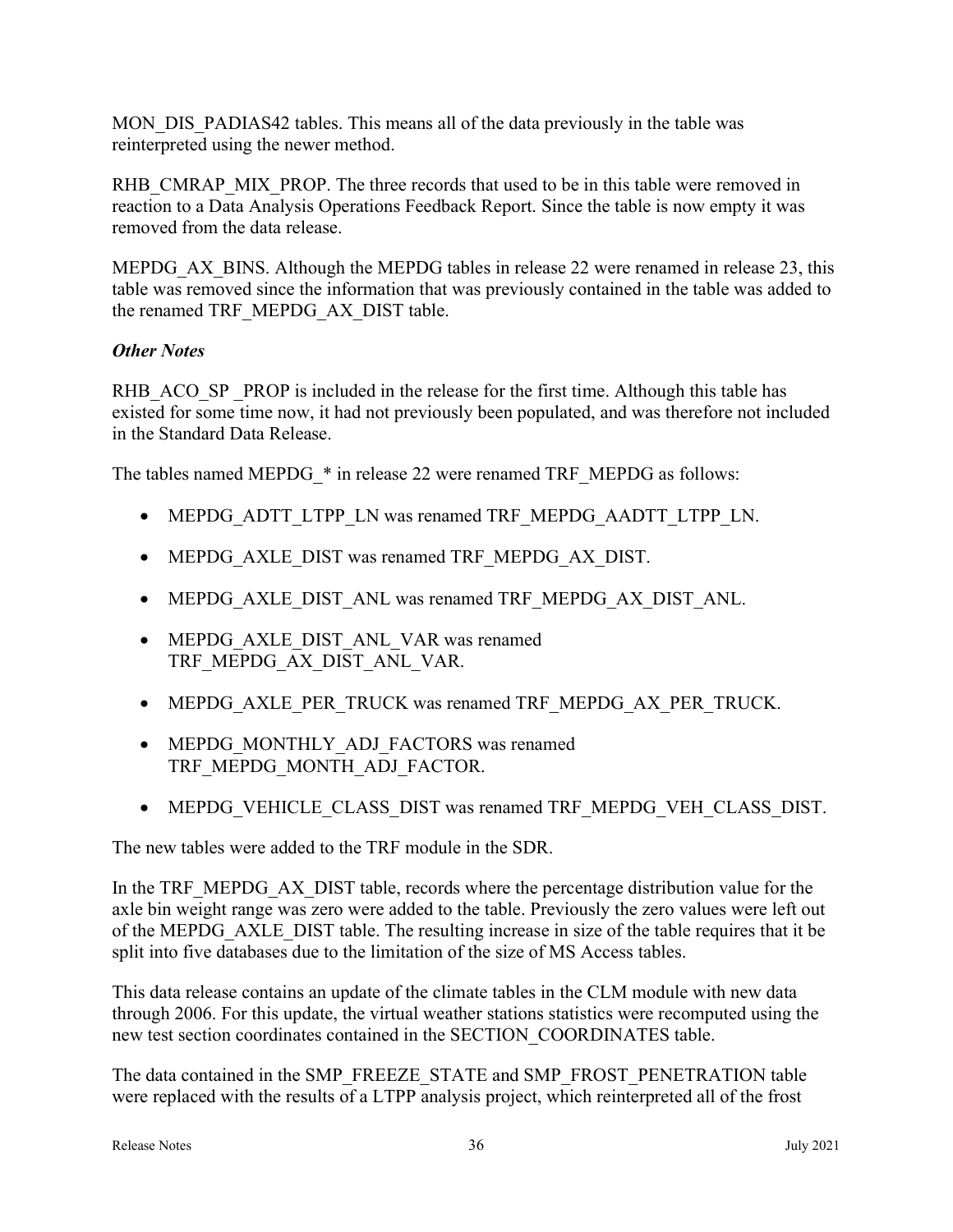measurements on SMP test sections. The new table SMP\_FROST\_PRESENCE was added as part of this effort.

During the final processing of the upload data it was discovered that the majority of profile elevation data contained in the MON\_PROFILE\_DATA tables from manual Dipstick measurements had not been filtered in accordance with LTPP guidelines. The problem was traced back to an incorrect setting in the ProQual program used to process LTPP longitudinal profile data prior to upload into the database. While filtered profile data was used in the computation of the ride statistics, the wrong set of profile elevation measurements was loaded into the database. The problem was not able to be corrected prior to the data release. This problem is also present in other data releases.

In the SECTION COORDINATES table, project level entries were added for all SPS sites. When individual test section coordinate measurements were available using the new global positioning equipment, the SPS project level ID was set to the coordinates of the first test section at the site in the direction of traffic. When new measurements were not available, older measurements were used to populate these records. All SPS sites now contain an entry in the SECTION COORDINATES table. Use of the SPS GPS LINK table is no longer necessary to find the location of SPS site linked to a GPS section.

The SURVEY WIDTH fields in the MON DIS PADIAS42 AC,

MON\_DIS\_PADIAS42\_CRCP, and MON\_DIS\_PADIAS42\_JPCP tables were populated with information extracted from the raw survey reports contained in the AIMS data files. The SURVEY WIDTH field was added to the pavement distress tables since the magnitude of transverse and areal distresses can vary significantly depending on the width of the pavement included in the distress survey. Not all records were able to be updated due to differences in reporting requirements over time.

A significant update was made to the AGGR\_TYPE\_PCC field in the TST\_PC03 table for data included in previous data releases. The TST\_PC03 table contains the results of thermal coefficient of expansion tests on PCC layers. The AGGR\_TYPE\_PCC filed contains information on the classification of the coarse aggregate used in the PCC mix. The type of coarse aggregate used in a PCC mixture has been a primary variable associated with differences in the thermal coefficient of PCC mixes.

# Release 22

This is the  $22<sup>nd</sup>$  public release of data from the LTPP program. Some of the notable updates, additions, deletions, and changes made to the data since the November 2006 data release include the following:

There are no deleted tables in this release because of structural changes to the database or tables that contain no records.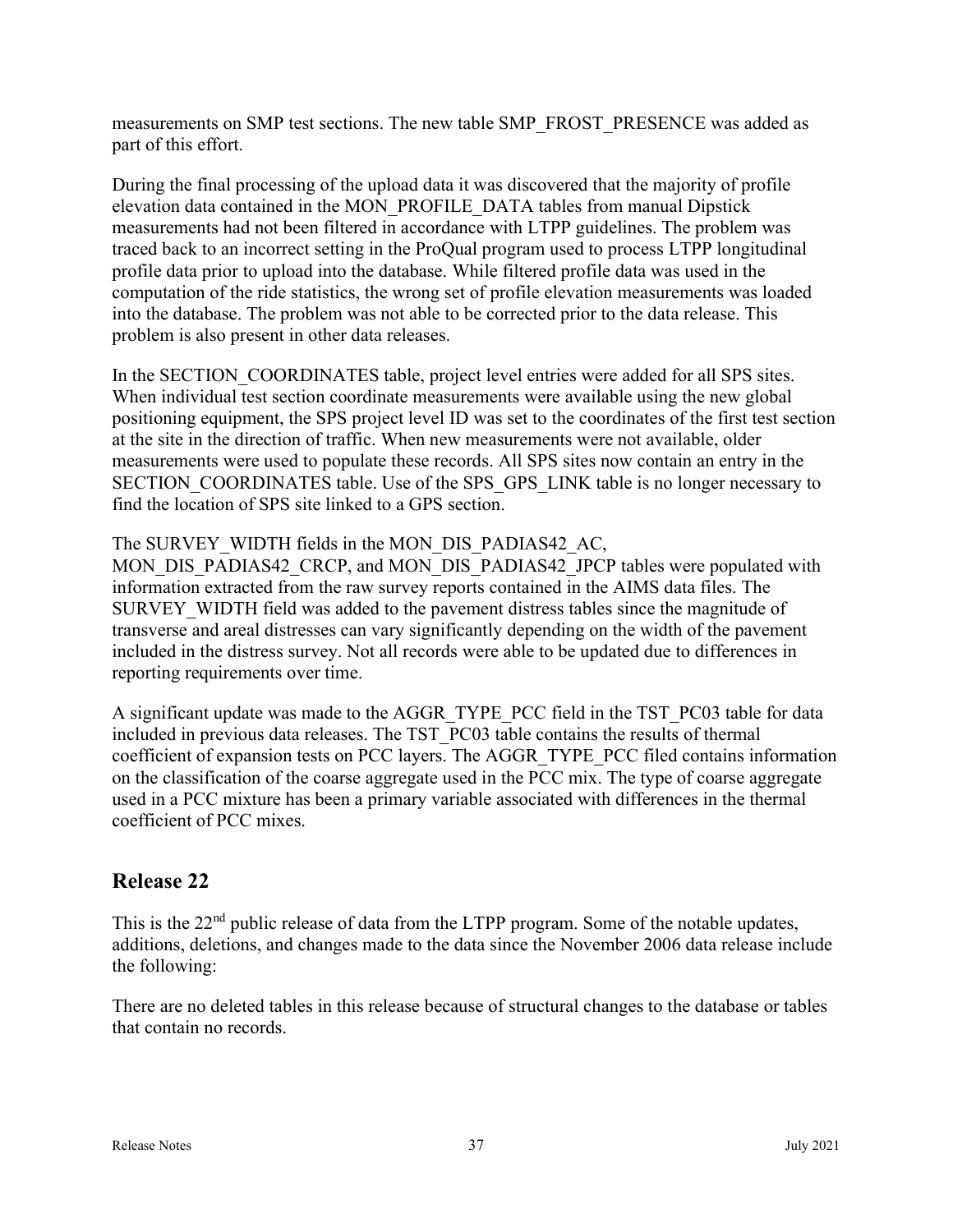#### Tables Added

The most significant addition to data release 22 is the addition of tables containing data extracted from the LTPP traffic database formatted for use as inputs to the Mechanistic-Empirical Guide for the Design of New and Rehabilitated Pavement Structures developed under NCHRP project 1-37A, the MON\_DIS\_LINK table, and the SECTION\_COORDINATES table.

MON DIS LINK. This table links distress records in various distress tables that are considered to be part of the same survey.

SECTION\_COORDINATES. This table contains updated coordinates for most GPS and SPS test sections measured using high precision global positioning receivers. Where new coordinate measurements have not been made, the previous coordinates contained in the INV\_ID and SPS ID tables were transformed to the new fractional degree and negative longitude format used in this table. The coordinate location fields in the \*ID tables have been removed.

SMP\_TDR\_AUTO\_MOISTURE\_TLE. This table contains volumetric and gravimetric contents calculated using the transmission line equations (TLE) and micromechanics model to interpret TDR traces store in the SMP\_TDR\_AUTO table.

SMP\_TDR\_AUTO\_CALIBRATION\_TLE. This table contains the values used to calibrate the micromechanics model to each specific TDR sensor used as the basis of volumetric moisture and density computations contained in the SMP\_TDR\_AUTO\_MOISTURE\_TLE table.

MEPDG\_ADTT\_LTPP\_LN. This table contains estimates of the annual average daily truck traffic in the LTPP test section lane computed using three different estimates of the inputs.

MEPDG\_AXLE\_DIST. This table contains normalized axle distributions by month, truck class, and axle group. Records in this table are generated from the MM\_AX table in the LTPP traffic database that contain at least 210 days of WIM data for a calendar year.

MEPDG AX BINS. This table contains the weight range of axle weight bins for data contained in the MEPDG\_AXLE\_DIST, MEPDG\_AXLE\_DIST\_ANL, and MEPDG\_AXLE\_DIST\_ANL\_VAR tables.

MEPDG\_AXLE\_DIST\_ANL. This table contains the annual average normalized axle distribution by class and axle group.

MEPDG\_AXLE\_DIST\_ANL\_VAR. This table contains the mean and variance of the elements of the normalized axle distributions by vehicle class and axle type for all years of available sitespecific monitoring data where at least two years with 210 days of weight data exist.

MEPDG AXLES PER TRUCK. This table contains the annual average number of axles by vehicle class and axle type by year.

MEPDG\_MONTHLY\_ADJ\_FACTORS. This table contains the adjustment factor for of ADTT for each truck class by month.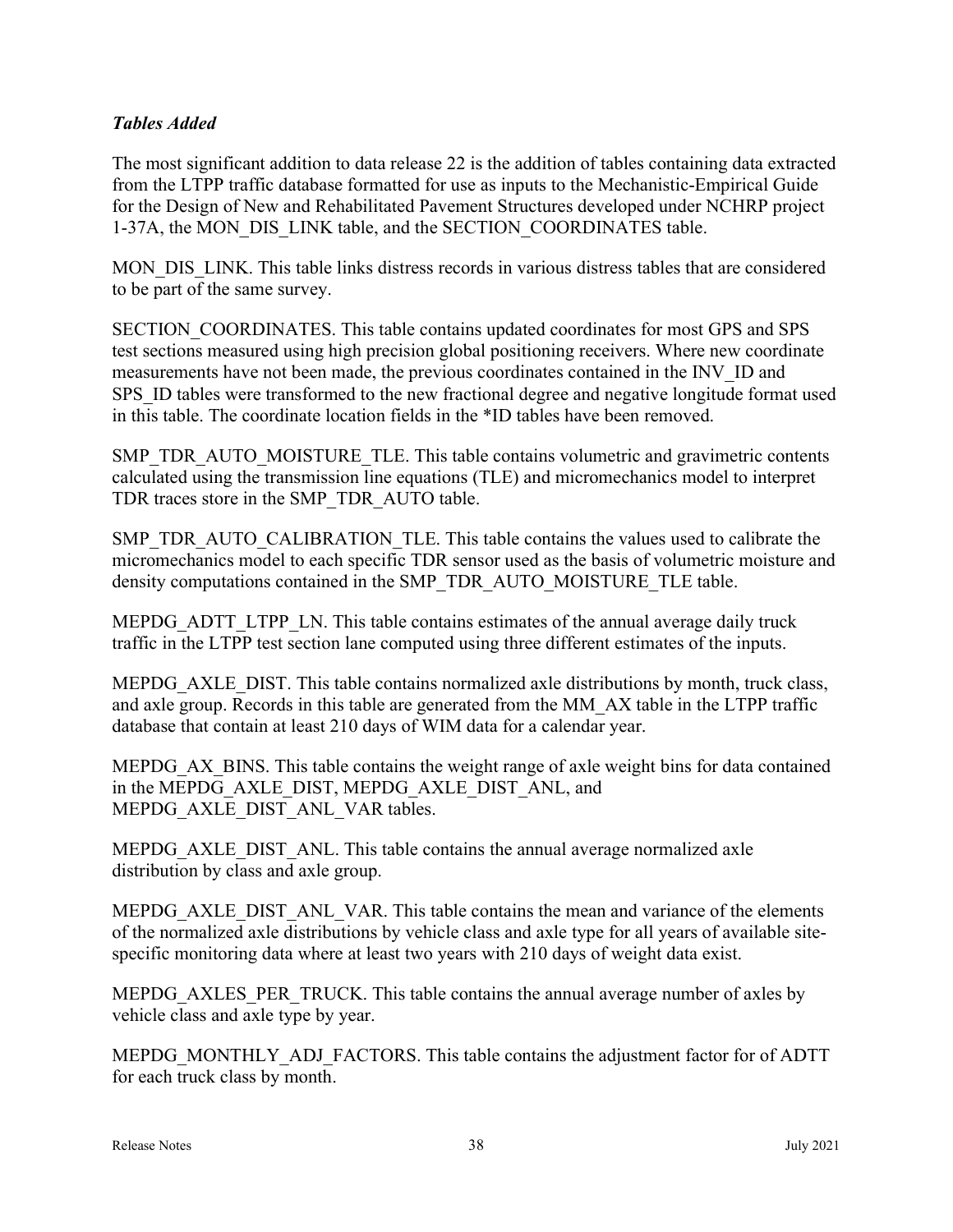MEPDG VEHICLE CLASS DIST. This table contains the percentage of trucks by vehicle class within the truck population (FHWA Classes 4-13) on an annual basis.

### **Other Notes**

In the MON\_DIS\_AC\_REV and MON\_DIS\_PADIAS42\_AC tables, the fields for raveling, bleeding, and polished aggregate fields where changed from zero to null for pavement surfaces with a preventative maintenance surface treatment as defined in the LTPP directive D-29. This action was taken because by directive these types of defects are not supposed to be rated on these types of pavement surfaces. These rules where based on implementation of the SHRP SPS-3 study, but should not be interpreted as meaning that maintenance applications such as chip seals and slurry seals do not bleed or lose aggregate. The original intent of the SPS-3 data collection guidelines was to evaluate how the selected maintenance treatments affected the existing pavement prior to application of the treatment. These distress data collection rules were applied to all LTPP test sections.

The MAY\_OUTPUT field was removed from the MON\_PROFILE\_MASTER table because the index is no longer relevant to current practice and it had quality issues associated with its computation from some data sets.

In the various MON\_DIS\_\* tables a new field named SURVEY\_WIDTH was added that is not currently populated. This field is being added to indicate differences of the width of pavement distress surveys. Differences in the width of measured distress features cause apparent discrepancies in time series analysis of extent of distress features such as transverse cracking. LTPP plans to start to populate this field for the next data release. Advanced database users can add data to these fields for current research objectives based on information contained in the various distress data forms currently contained in the Ancillary Information System available upon request from LTPP customer service.

In this release, the status of data in the inventory module was set to frozen. Frozen status means that LTPP made one last significant effort to review and correct data contained in this module. Required future changes to this data will be made centrally in order to reduce program costs on a priority basis.

# Release 21

This is the 21<sup>st</sup> national release of data from the LTPP program. Some of the notable updates, additions, deletions, and changes made to the data since the November 2005 data release include the following:

# Tables Added

TST\_SS14\_UG14\_MASTER, TST\_SS14\_UG14\_DATA, and TST\_SS14\_UG14\_COMMENTS. These three tables contain the results from Dynamic Cone Penetrometer tests performed on SPS test sections as part of the SPS Materials Action Plan. This data release contains measurements from several sections. More data is expected to become available in the next data release.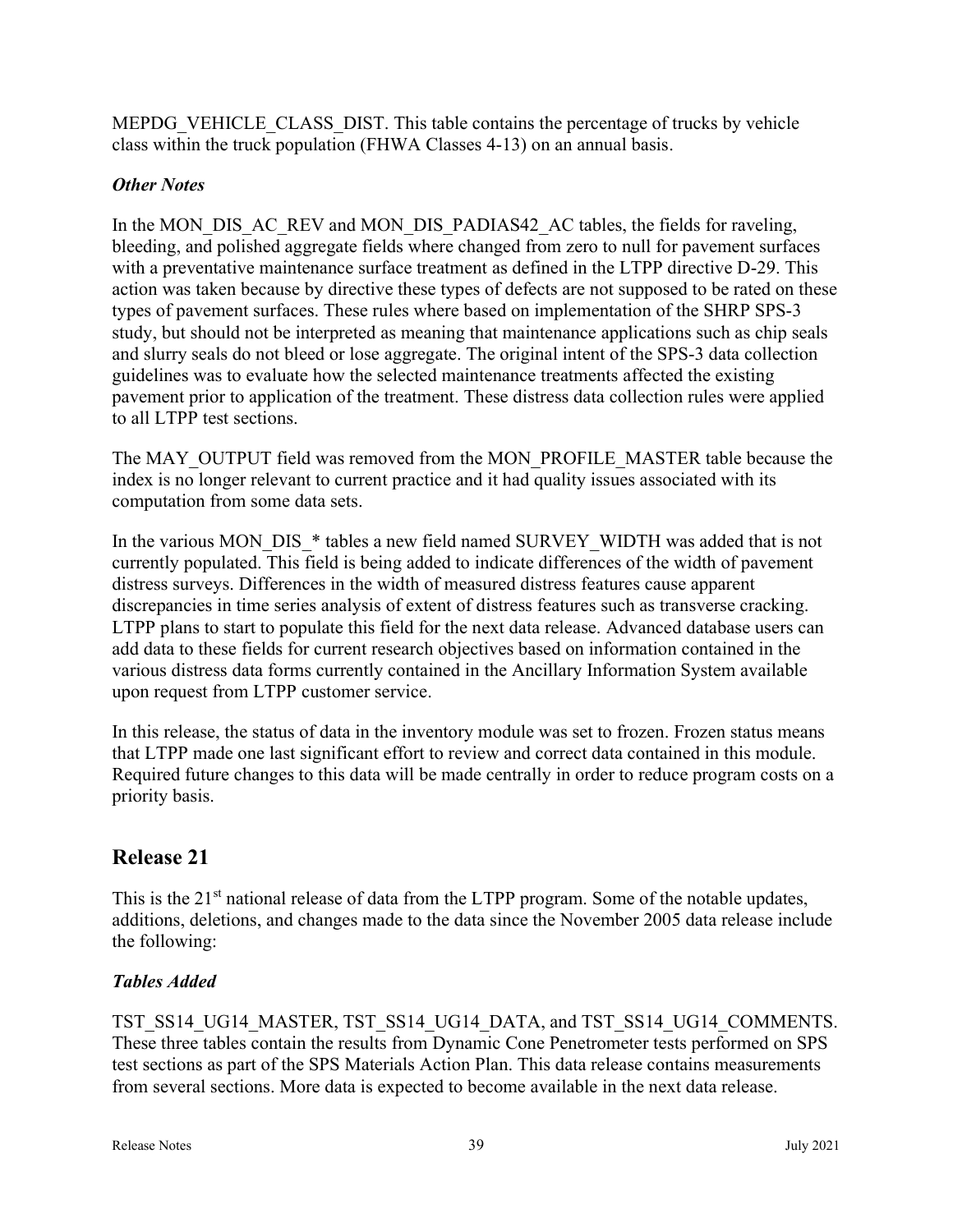TST\_SAMPLE\_COMBINE. The purpose of this table is to document the multiple locations used when a sample is combined in order to have enough material to perform a laboratory test. For example, it is often necessary to combine samples of unbound material from different core/borehole locations since the layer is not thick enough to provide enough material to be obtained from one hole. A new sample numbering convention code is being used, which uses an X in the SAMPLE\_NO field to indicate the sample is a combined sample. This new convention will be used for materials from the SPS Materials Action Plan. If resources permit, attempts will be made in the future to add entries to this table for previously combined samples which currently use the \* or \*\* convention in the SAMPLE\_NO field.

TST\_SAMPLE\_BASIC\_INFO. This table is a view that combines basic sampling information from all the other sampling tables to make certain internal automated quality control checks operations easier, and to provide the user with a single source for sampling information. Information contained in this table comes from TST\_ASPHALT\_CEMENT, TST\_FRESH\_PCC, TST\_SAMPLE\_BULK\_AC\_AGG, TST\_SAMPLE\_COMBINE, TST\_SAMPLE\_LAB\_AC\_MIX, TST\_SAMPLE\_LOG, TST\_SAMPLE\_LOG\_LAB, TST\_SAMPLE\_LOG\_SPS\_3\_4, and TST\_UNCOMP\_BITUMINOUS.

### Tables Removed

The results of the backcalculation analysis performed on Falling Weight Deflectometer (FWD) data extracted from the database in 1997 have been removed from the SDR because the results of the analysis were valid for a fixed point in time and the rest of the database is dynamic. If users are interested in obtaining this data they should request a copy of SDR 20 from LTPP Customer Service (LTPPINFO@dot.gov). The tables containing the results of the backcalculation analysis removed are:

- MON DEFL FLX BAKCAL BASIN
- MON DEFL FLX BAKCAL LAYER
- $\bullet$  MON DEFL FLX BAKCAL POINT
- MON DEFL FLX BAKCAL SECT
- MON DEFL FLX NMODEL POINT
- MON DEFL FLX NMODEL SECT
- MON DEFL RGD BAKCAL BASIN
- MON DEFL RGD BAKCAL LAYER
- MON DEFL RGD BAKCAL POINT
- MON DEFL RGD BAKCAL SECT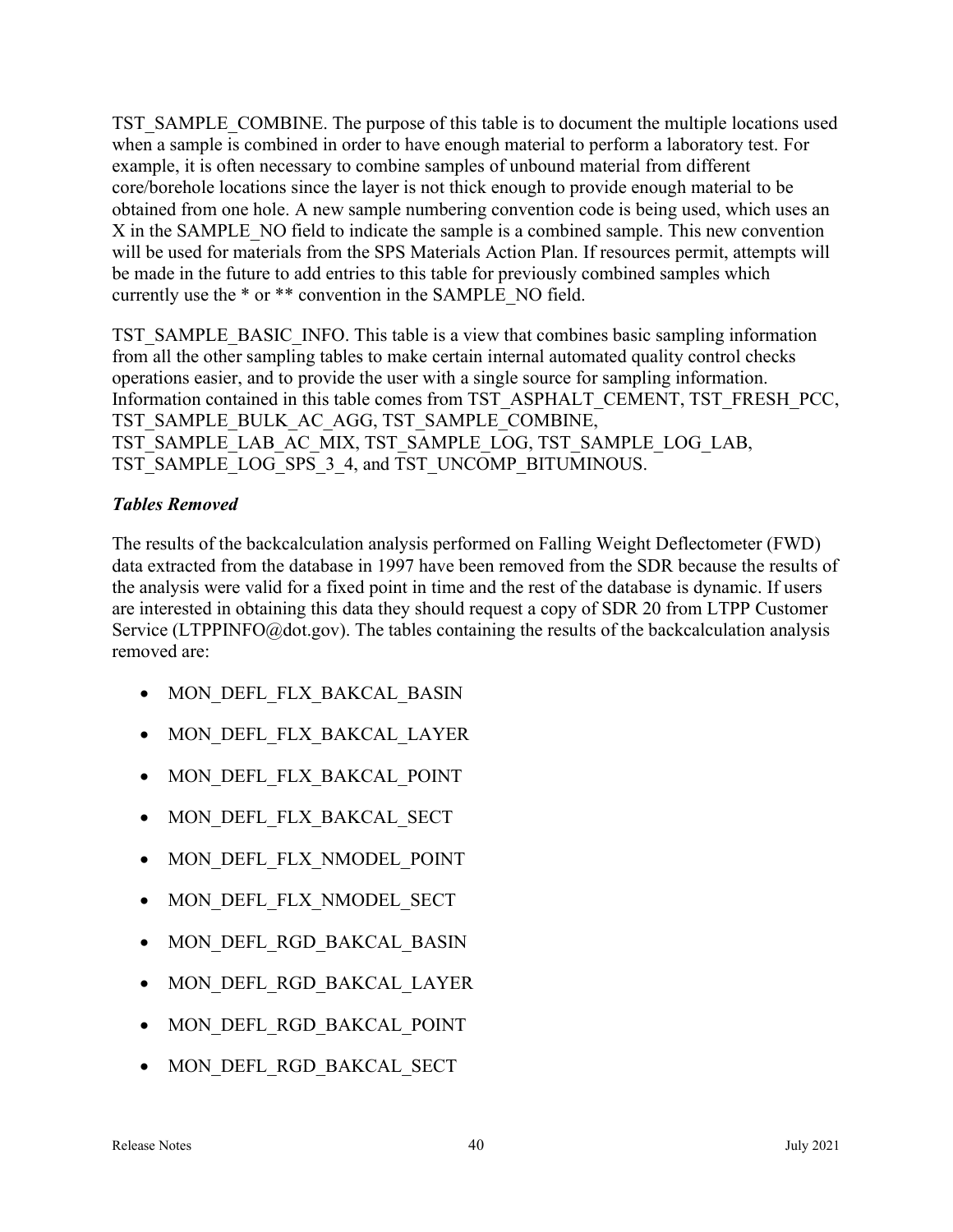MON CATEGORY. This table is being discontinued due to changes to monitoring frequencies in response to the LTPP budget under the SAFETEA-LU legislation. The new monitoring frequencies are contained in LTPP Directive GO-38 available from the WWW.LTPP.ORG web site.

### **Other Notes**

#### Data from the SPS Materials Action Plan

The SPS Materials Action Plan (MAP) was initiated to address the issue of missing materials test data from test sections in the Specific Pavement Study (SPS) experiments. This data release contains the first material test results from this activity. A partial set of data updates are contained in this data release since material sampling and testing are still being performed. This data release contains more material sampling data than material property test results since testing always lags behind field sampling.

#### Data from the SPS Traffic Pooled Fund Study

The traffic pooled fund study is designed to address deficiencies and improve the quality and quantity of monitored traffic data from the SPS -1, -2, -5, -6, and -8 projects. This five-year study consists of two phases. Phase I consists of assessing, evaluating, and calibrating the current Weigh-In-Motion (WIM) and Vehicle Classification (VC) systems used to collect traffic data at the SPS sites across the country. Phase II consists of installing and maintaining new WIM equipment as necessary to ensure high-quality data collection. This is the first release of data from Phase II of the study for the Colorado SPS-2, Maryland SPS-5, and Illinois SPS-6 project sites. The data release also contains traffic data from sites validated as part of Phase I from Florida SPS-1 and 5, Ohio SPS-1 and 2, Texas SPS-1, and Michigan SPS-1.

#### Photographic Distress and Transverse Profile Data Reconciliation

After SDR 20, a major effort was made to reconcile pavement distress and transverse profile measurements performed using photographic-based technology. The objective of this reconciliation was to resolve discrepancies between field measurements and data contained in the database. This effort has resulted in the addition of approximately 600 distress surveys stored in the MON\_PADIAS42\_\* tables and 1,400 transverse profile measurements stored in the MON T\_PROF\_\* tables. Some of these data date back to the start of pavement test section monitoring in 1990.

# Release 20.0

This was the  $20<sup>th</sup>$  national release of data from the LTPP program. This release contains some revisions to data included in the January 2005 Data Release. In addition, several tables have been added to this release as noted below: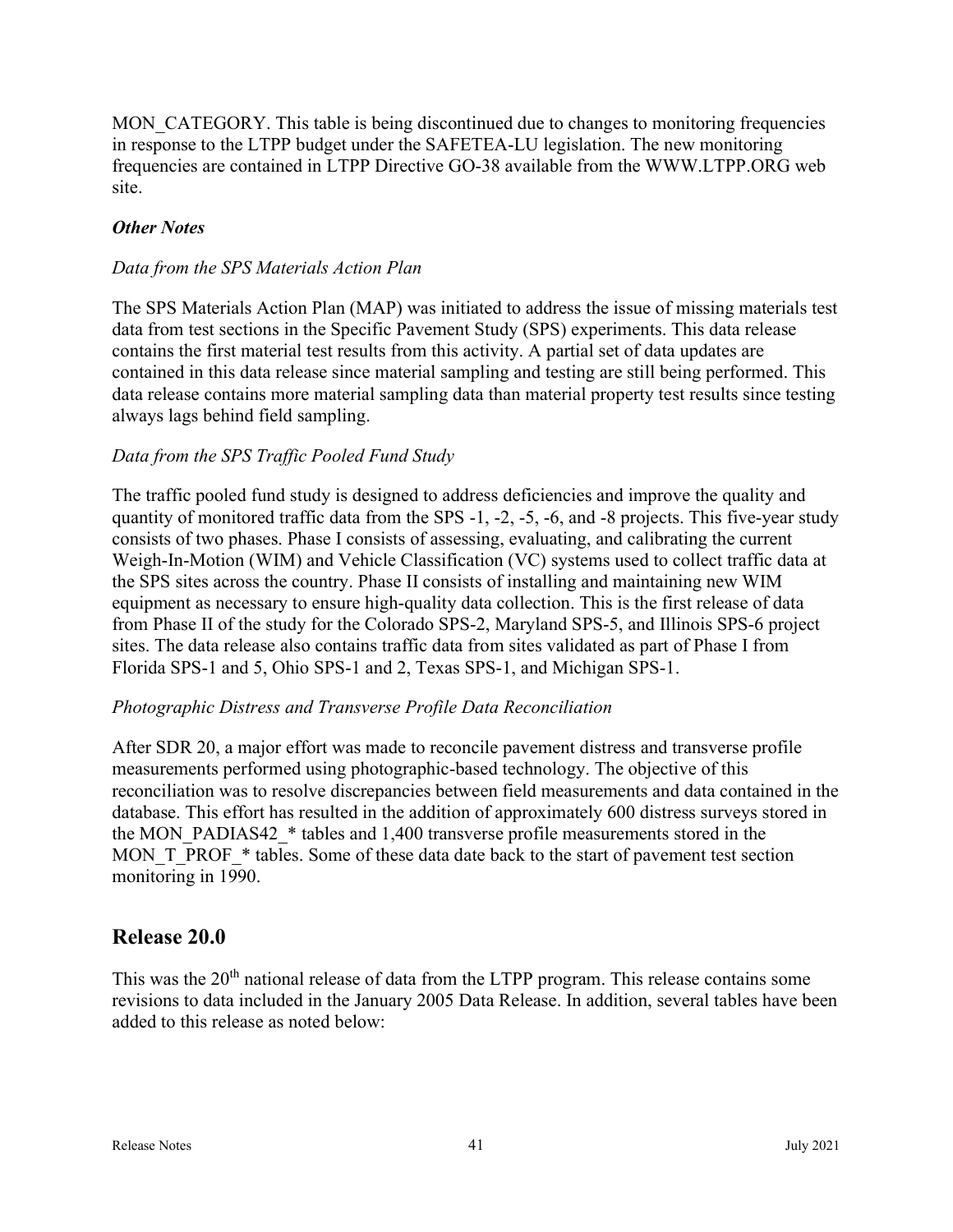### Tables Added

TST\_SAMPLE\_BULK\_AC\_AGG. This new table in the Material Testing module contains information on bulk aggregate sampled at asphalt concrete plants for test sections included in the SPS-9 SuperPave experiment.

TST\_SAMPLE\_LAB\_AC\_MIX. This new table in the Material Testing module contains information on laboratory mixed AC samples for test sections included in the SPS-9 SuperPave experiment.

### Tables Removed

RHB\_ACO\_SP\_PROP. This table was added in SDR 19 and has no data in it yet. It will be included in future releases if data becomes available.

### Other Additions to Release 20.0

CONSTRUCTION\_NO added to tables:

The field CONSTRUCTION NO field was added to the following Material Testing tables:

### TST\_ASPHALT\_CEMENT, TST\_FRESH\_PCC, TST\_SAMPLE\_BULK\_AC\_AGG, TST\_SAMPLE\_LOG\_SPS\_3\_4, TST\_UNCOMP\_BITIMINOUS.

### **Other Notes**

# Backcalculation Tables:

This is the last release of the FWD backcalculation tables in the SDR. This data was calculated from FWD data that was available in 1997. It has become cost-prohibitive to continue updates and support these data elements in response to changes and corrections are made to the baseline FWD data. An update was made to these tables to remove records which could no longer be traced to the source FWD data, and to correct these tables with changes made to the source data tables.

# MON\_T\_PROF\_CROSS\_SLOPE table

Population of this table for manual transverse profile measurements for all previous measurements was completed for this data release. From this data, a data user now has the capability of determining if ruts can hold water from a transverse cross slope perspective.

### Known Data Issues Not Yet Reported

The mechanism for reporting LTPP data problems is currently called the Data Analysis/Operations Feedback Report (DAOFR). LTPP data users can view resolved and unresolved DAOFRs at the LTPP web site: http://www.fhwa.dot.gov/pavement/ltpp.

The following unresolved data issues reported in the release notes for data release 19 have not yet been fully addressed. DAOFRs will be prepared in the near future to better document these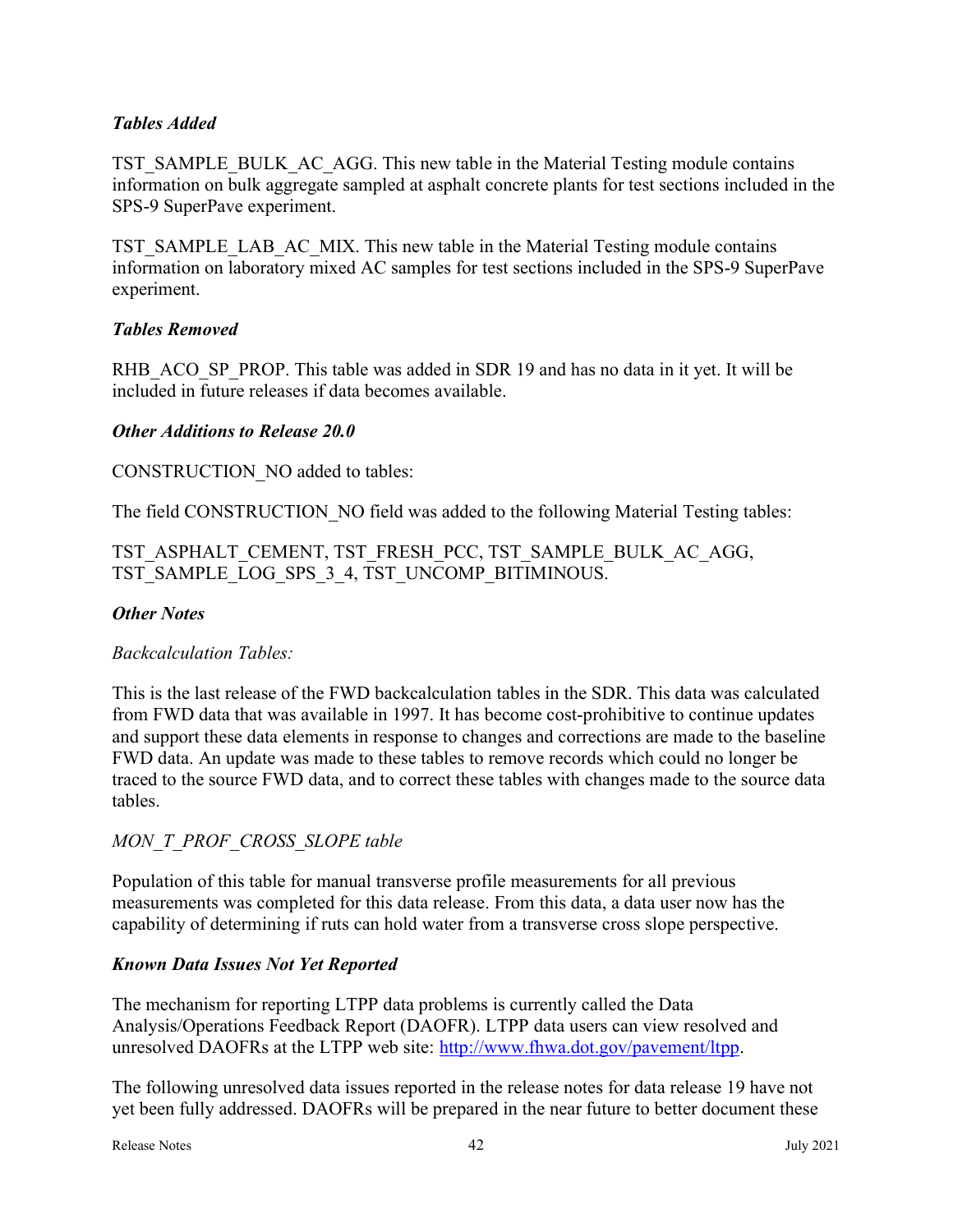previously identified problems. Unresolved data problems previously identified in this data upload have already been submitted as DAOFRs to FHWA.

| Table                      | Problem                                                                                                        |
|----------------------------|----------------------------------------------------------------------------------------------------------------|
| AWS_HOURLY_DATA            | For site 350101, the pyranometer readings are suspect.                                                         |
|                            | For certain sections, the faulting values are very inconsistent                                                |
| MON_DIS_JPCC_FAULT         | over time.                                                                                                     |
|                            | The POINT_LOC value assigned to a given crack or joint                                                         |
| MON_DIS_JPCC_FAULT         | varies slightly over time on some sections.                                                                    |
|                            | For certain POINT LOC's on given section, there are large                                                      |
| MON_DIS_JPCC_FAULT         | spikes in the measured faulting value.                                                                         |
|                            | For a given POINT_LOC, the CRACK_OR_JOINT                                                                      |
| MON_DIS_JPCC_FAULT         | designation changes over time for some sections.                                                               |
| MON DIS * REV              | Many null values should in fact be recorded as zero.                                                           |
| MON DIS AC REV             | The fatigue cracking values on 010102 are suspect.                                                             |
|                            | For 185518, OTHER indicates multiple patches, while the                                                        |
| MON DIS CRCP REV           | patching fields indicate only one.                                                                             |
|                            | For a number of sites, BEFORE_TEMP and AFTER_TEMP<br>are zero during summer months, indicating that the values |
| MON DIS AC REV             | should probably be null instead.                                                                               |
|                            | Inconsistent rating of transverse cracking on sections 290704                                                  |
| MON DIS JPCC REV           | and 290705.                                                                                                    |
| MON_DIS_JPCC_REV           | Inconsistent rating of map cracking on section 100210.                                                         |
|                            | On section 124000, 7/21/99, OTHER indicates presence of                                                        |
| MON DIS JPCC REV           | map cracking, though map cracking field contains zeroes.                                                       |
|                            | For the 8/7/91 survey on the 2906** sections, OTHER                                                            |
| MON_DIS_JPCC_REV           | indicates pumping, while the pumping fields indicate none.                                                     |
|                            | For 18A430, 5/1/91and 370201, 9/19/02, OTHER indicates                                                         |
| MON DIS JPCC REV           | polished aggregate, but POLISH_AGG_A = 0.                                                                      |
| MON_DIS_JPCC_FAULT         | EDGE and WHEELPATH measurements differ by > 12mm.                                                              |
|                            | Temperatures very low for certain dates on sections 131031(-                                                   |
| SMP_ATEMP_RAIN_HOUR        | 42) and 351112 (-49).                                                                                          |
|                            | Hourly average in HOUR outside min and max values in                                                           |
| SMP ATEMP RAIN DAY         | DAY.                                                                                                           |
|                            | Sections 274040 (9/22/93), 484143 (9/25/97), and 833802                                                        |
| SMP ELEV_PCC_DATA          | (various dates) have questionable elevation data.                                                              |
|                            | Questionable elevation data on 310114, 390901, 460804,                                                         |
| SMP_ELEV_AC_DATA           | 469187, 501002, 831801, and 906405.<br>483739, THERM_NO = 18 (after 5/6/00) and 11 (after 6/6/00)              |
| SMP_MRCTEMP_AUTO_DAY_STATS | have very high values - looks like bad sensor.                                                                 |
|                            | 180901, 0902, 0904, and 0905 have zero PROFILE INDEX,                                                          |
| SPS9 PMA PROFILE           | which is not a reasonable value.                                                                               |
| TRF EQUIPMENT MASTER       | Where sensor type is null, it should be N.                                                                     |
|                            | Sections/layers: 04 1021 layers 6, 7; 18 5518 layers 9, 10;                                                    |
|                            | 18 6012, layer 11; 19 3006 layers 5, 6; 19 3055 layers 5, 6;                                                   |
|                            | and section 27_1085 layer 5 do not have matching layers in                                                     |
| TST AC01 LAYER             | TST_L05B.                                                                                                      |
|                            | In many TST tables, there are SAMPLE_NO entries that do                                                        |
| Various                    | not have a match in one of the sampling tables.                                                                |
|                            | In many TST tables, there are LOC_NO entries that do not                                                       |
| Various                    | have a match in one of the sampling tables.                                                                    |
|                            | For many sections, the LAYER NO reported does not have a                                                       |
| TST AC02                   | match in TST L05B.                                                                                             |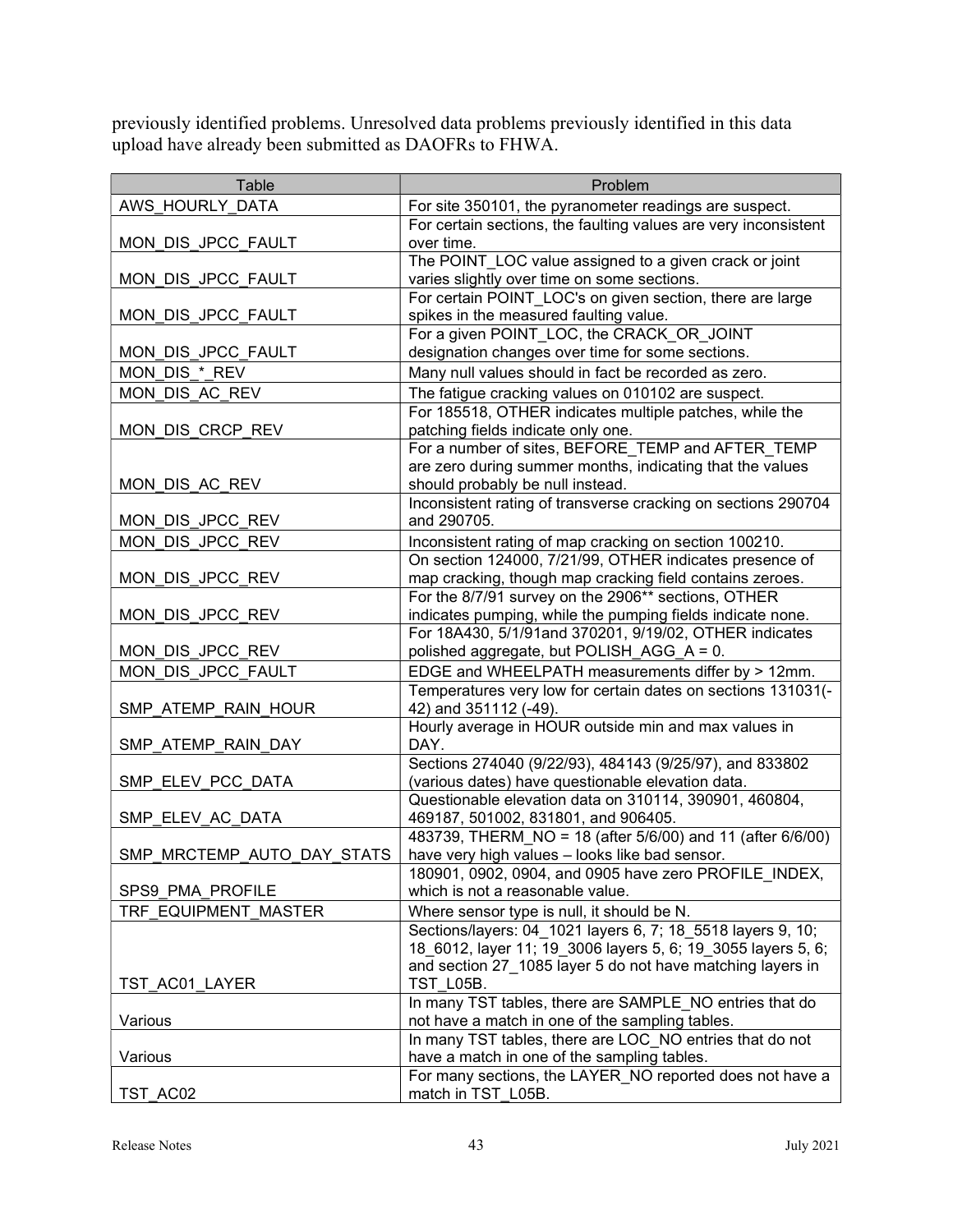| Table        | Problem                                                     |
|--------------|-------------------------------------------------------------|
|              | Comments indicate multiple samples, but LOC NO or           |
| TST AC04     | SAMPLE NO are for a single sample.                          |
|              | There are many ASH CONTENT values over 2, which may         |
| TST AE01     | indicate the test was not performed properly.               |
|              | Many sections have holes with locations far outside section |
| TST HOLE LOG | boundaries $(+/1 200')$ .                                   |
|              | There are many records with negative TRANS_POS, but a       |
| TST HOLE LOG | LOC NO not indicative of shoulder testing.                  |
|              | Many of the values in REPL LOC NO are not in LOC NO         |
| TST HOLE LOG | for that section.                                           |
|              | For many SPS testing locations, POINT_LOC is within         |
| TST HOLE LOG | another section according to SPS PROJECT STATIONS.          |

# Release 19.0

This was the 19<sup>th</sup> national release of data from the LTPP program. This release contains some revisions to data included in the July 2004 Data Release. This Data Release also includes a new software program, ESALCalc. In addition, several tables have been added to this release and some deleted, as noted, below:

# Tables Added

MON T\_PROF\_CROSS\_SLOPE: This new table contains the elevation of the last data point, relative to the begin point, of manual transverse profile measurements made using the Dipstick device. This allows the transverse profile data to be de-normalized so that the true elevation profile, relative to the outside edge of the pavement lane, may be computed. This table is expected to be fully populated in 2006.

SMP\_TDR\_MANUAL\_MOISTURE: This table contains volumetric and gravimetric moisture content computed from dielectric constants interpreted and calculated from manually recorded TDR traces.

CLM\_VWS\_HUMIDITY\_DAILY, CLM\_VWS\_PRECIP\_DAILY, CLM\_VWS\_TEMP\_DAILY, CLM\_VWS\_WIND\_DAILY: These four tables were created to mirror similar monthly and annual climatic tables and to allow more selective analysis of the various daily data elements. These tables replace the table CLM\_VWS\_DATA\_DAILY. In addition, all Climatic tables contain data that were recomputed from Level E data provided by a national weather agency.

# RHB\_ACO\_SP\_\* Tables

Three new Rehabilitation tables were added to this SDR. These tables are used for non-recycled asphalt pavement overlays using SuperPave properties. The tables and their description are listed in the table below:

| <b>SDR Table Name</b> | <b>Contents</b>                                                   |
|-----------------------|-------------------------------------------------------------------|
| RHB ACO SP AGGR PROP  | This table contains SuperPave AC overlay aggregate<br>properties. |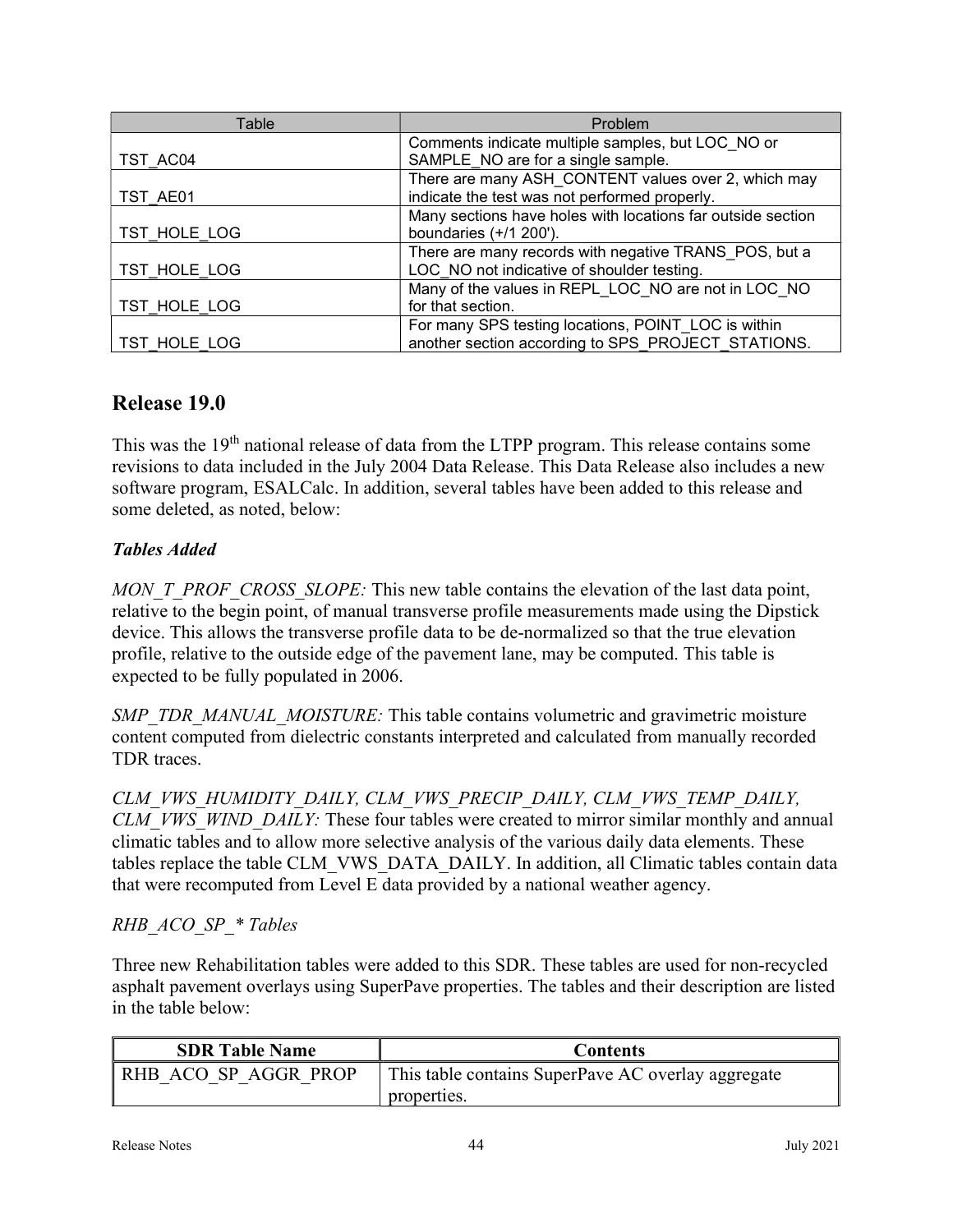| RHB ACO SP MIX PROP | This table contains SuperPave AC overlay mixture        |
|---------------------|---------------------------------------------------------|
|                     | properties as placed.                                   |
| RHB ACO SP PROP     | This table contains SuperPave AC overlay asphalt cement |
|                     | properties.                                             |

### Tables Removed

MON\_T\_PROF\_DEV\_CONFIG: This table contains information on equipment configuration settings used to capture, digitize, and interpret transverse profile measurements using the photographic and manual dipstick measurement methods. Note that transverse profile measurements based on the photographic method are obtained at the same time as the photographs for the film-based distress interpretations. Since this table provides little information to the data user, it is no longer included in the SDR.

### Rehabilitation Tables

Several Rehabilitation tables were removed from this Data Release since there are no data stored in the tables. Listed below are the tables that have been removed:

- RHB CMRAP COMBINED AGG
- RHB CMRAP LAB AGED AC
- RHB CRACK SEAT PCC
- RHB PCCO STEEL
- RHB PRESSURE RELIEF
- RHB RCYPCC COMBINED AGGR
- RHB RCYPCC CONSTRUCTION
- RHB RCYPCC JOINT
- RHB RCYPCC MIXTURE
- RHB RCYPCC NEW AGGR
- RHB RCYPCC STEEL
- RHB RCYPCC STRENGTH

#### SPS Tables

Several SPS tables were removed from this Data Release since there are no data stored in the tables. Listed below are the tables that have been removed: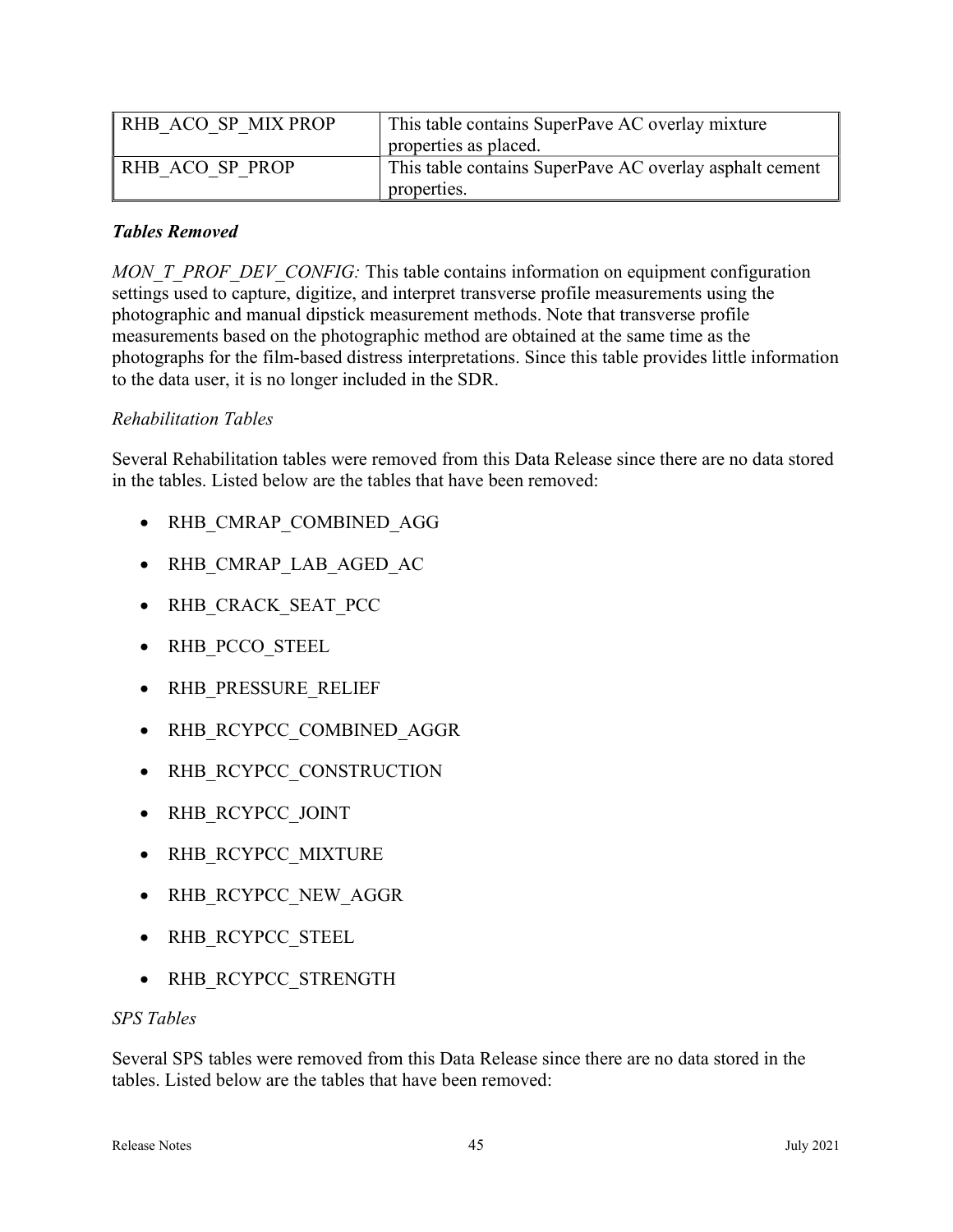- SPS4 TRANSIENT GENERAL
- SPS4 TRANSIENT MEASURE
- SPS6 TRANSFER EFFICIENCY
- SPS7\_LOAD\_TRANSFER
- SPS7\_PCC\_CRACK\_SEAL
- SPS7\_ TRANSFER\_EFFICIENCY
- SPS7\_UNDERSEALING
- SPS8 PCC FULL DEPTH
- SPS9 AC PATCHES
- SPS9\_DIAMOND\_GRIND
- SPS9\_PCC\_JOINT\_RESEAL
- SPS9\_RUT\_LEVEL\_UP
- SPS9 UNDERSEALING

TST\_SC06: This table was intended to contain measurements of excess asphalt in bituminous mixtures obtained by using a loaded wheel and sand cohesion. Although the table structure exists, no data for this test were ever loaded into the database. Since this table is empty, it is not included in the SDR.

TST SC13: This table was intended to contain measurements of the polish value of aggregates used in chip seals applied to SPS-3 sections only. Although the table structure exists, no data for this test were ever loaded into the database. Since this table is empty, it is not included in the SDR.

TRF\_MONITOR\_BASIC\_INFO: This table has been replaced by outputs from the ESALCalc software.

#### Other Additions to Release 19.0

#### ESALCalc Software

A computer program called ESALCalc is included in the January 2005 SDR. This software will compute annual ESAL estimates from traffic monitoring data and pavement structure data. A manual is included with the software.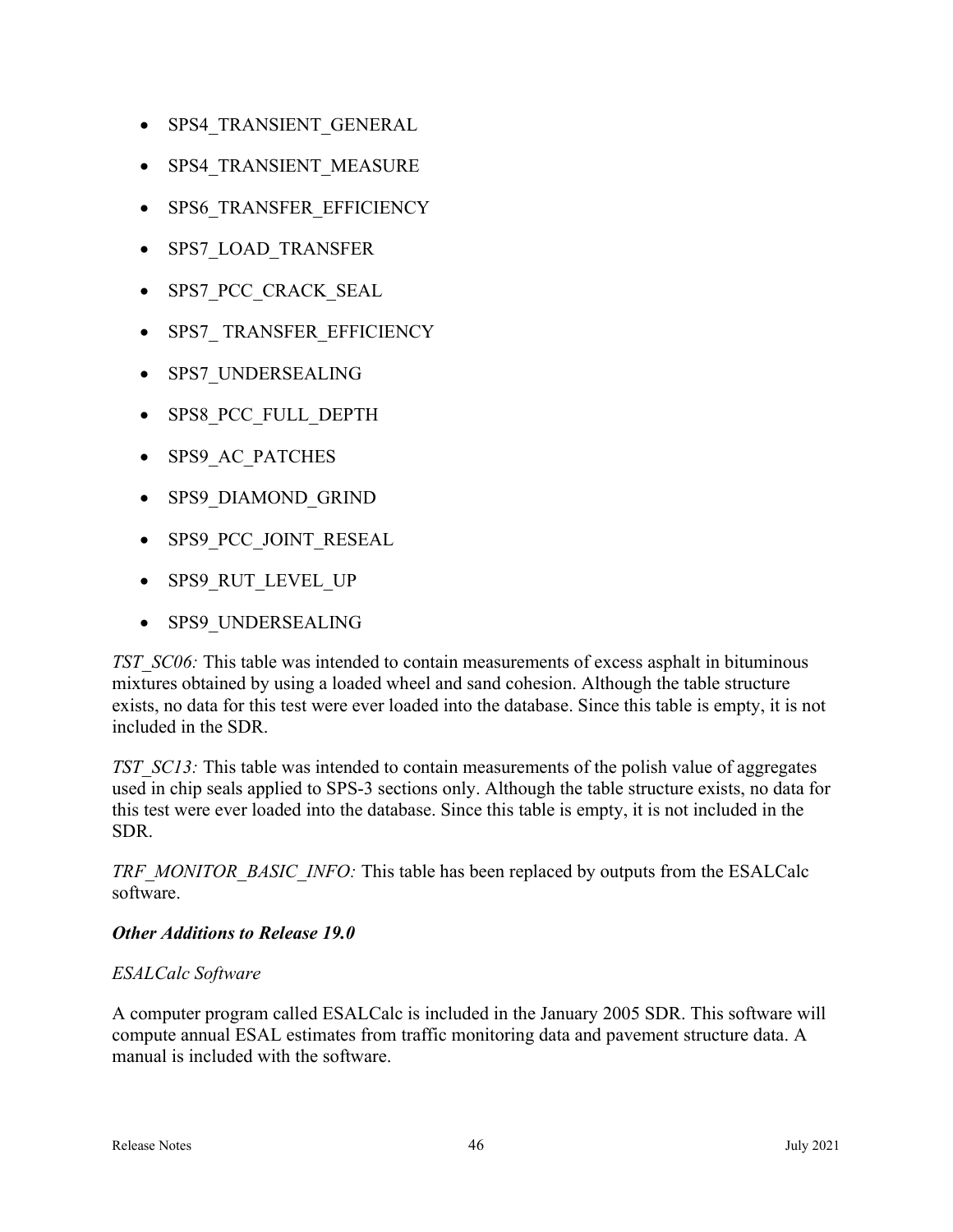#### Restructuring of Data Modules and CD Contents

Two data modules had to be restructured due to database size limitations in Microsoft® Access 2000. The Climate module was split into three databases: Climate\_Daily\_Humid\_Precip, Climate Daily Temp\_Wind, and Climate Summary Data. The two Climate Daily \* databases contain daily tables, while the Climate\_Summary\_Data database contains monthly, annual, and all other Climate tables.

The Seasonal Monitoring Program (SMP) module was divided into two new databases: Seasonal Monitoring and Seasonal Monitoring TDR Meas. The time-domain reflectometry (TDR) measurement tables are in the Seasonal\_Monitoring\_TDR\_Meas database, while all other SMP tables are in the Seasonal Monitoring database.

In addition, the data modules had to be rearranged on CDs 1 and 2. The SMP and Backcalculation modules were added to CD 2, which also contains FWD Measurements. This CD has been renamed "Seasonal Monitoring and Deflection". CD 1 remains the same, minus the SMP and Backcalculation modules. CD 1 is referred to as the "Primary Data Set".

#### Issues Identified Since Release 18.0

Below is a table that describes data issues found during a review of the July 2004 Data Release. Data analysts should review this list when performing research.

| <b>Table</b>              | <b>Issue</b>                                             |
|---------------------------|----------------------------------------------------------|
| AWS HOURLY DATA           | For site 350101, the pyranometer readings are suspect.   |
|                           | The TRAFFIC RS field is not populated correctly for some |
| <b>EXPERIMENT SECTION</b> | records.                                                 |
|                           | For certain sections, the faulting values are very       |
| MON DIS JPCC FAULT        | inconsistent over time.                                  |
|                           | The POINT LOC value assigned to a given crack or joint   |
| MON DIS JPCC FAULT        | varies slightly over time on some sections.              |
|                           | For certain POINT LOCs on a given section, there are     |
| MON DIS JPCC FAULT        | large spikes in the measured faulting value.             |
|                           | For a given POINT LOC, the CRACK OR JOINT                |
| MON DIS JPCC FAULT        | designation changes over time for some sections.         |
| MON DIS * REV             | Many null values should, in fact, be recorded as zero.   |
| MON DIS AC REV            | The fatigue cracking values on 010102 are suspect.       |
|                           | For 185518, OTHER indicates multiple patches, while the  |
| MON DIS CRCP REV          | patching fields indicate only one.                       |
|                           | For a number of sites, BEFORE TEMP and                   |
|                           | AFTER TEMP are zero during summer months, indicating     |
| MON DIS AC REV            | that the values should probably be null instead.         |
|                           | On section 485328, $1/22/01$ , PHOTO VIDEO = P, but      |
| MON DIS CRCP REV          | comments indicate no pictures obtained.                  |
|                           | 485274, $2/11/97$ has LONG JOINT SEAL NO = 0,            |
| MON DIS CRCP REV          | LONG JOIN SEAL DAM $L > 0$ .                             |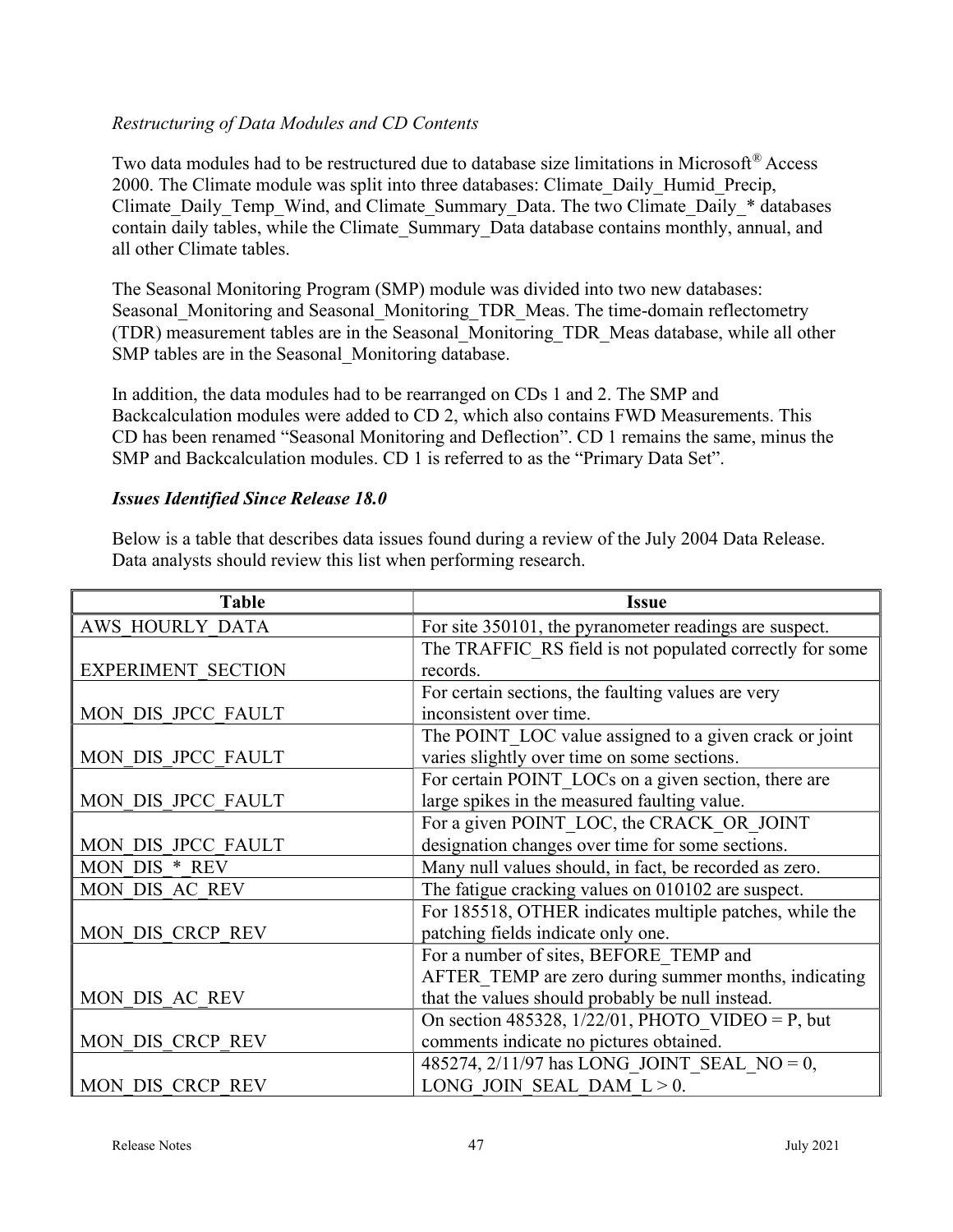| <b>Table</b>               | <b>Issue</b>                                                       |
|----------------------------|--------------------------------------------------------------------|
|                            | Inconsistent rating of transverse cracking on sections             |
| MON DIS JPCC REV           | 290704 and 290705.                                                 |
|                            | For a number of surveys on various sites, the number of            |
| MON DIS JPCC REV           | map cracking areas is zero, but the area is non-zero.              |
| MON DIS JPCC REV           | Inconsistent rating of map cracking on section 100210.             |
|                            | On section 124000, 7/21/99, OTHER indicates presence of            |
| MON DIS JPCC REV           | map cracking, though map cracking field contains zeroes.           |
|                            | For 313033, 11/16/99 and 290605, 7/20/95,                          |
| MON DIS JPCC REV           | PUMPING $NO = 0$ while PUMPING $L > 0$ .                           |
|                            | For the 8/7/91 survey on the 2906 <sup>**</sup> sections, OTHER    |
| MON DIS JPCC REV           | indicates pumping, while the pumping fields indicate none.         |
|                            | For 18A430, 5/1/91and 370201, 9/19/02, OTHER indicates             |
| MON DIS JPCC REV           | polished aggregate, but POLISH_AGG_A = $0$ .                       |
|                            | EDGE and WHEELPATH measurements differ by >                        |
| MON DIS JPCC FAULT         | 12mm.                                                              |
|                            | Various fault values are entered to 0.1mm, but the device is       |
| SMP JOINT FAULT            | supposed to read to 1mm only.                                      |
|                            | Temperatures very low for certain dates on sections 131031         |
| SMP ATEMP RAIN HOUR        | (-42) and 351112 (-49).                                            |
|                            | Hourly average in HOUR outside min and max values in               |
| SMP ATEMP RAIN DAY         | DAY.                                                               |
|                            | Sections 274040 (9/22/93), 484143 (9/25/97), and 833802            |
| SMP ELEV PCC DATA          | (various dates) have questionable elevation data.                  |
|                            | Questionable elevation data on 310114, 390901, 460804,             |
| SMP ELEV AC DATA           | 469187, 501002, 831801, and 906405.                                |
|                            | 483739 (2/15/97) has null daily values where there is              |
| SMP ATEMP RAIN DAY         | sufficient info in the hourly table $(>20$ hours) to calculate it. |
|                            | 483739, THERM NO = 18 (after $5/6/00$ ) and 11 (after              |
| SMP MRCTEMP AUTO DAY STATS | $6/6/00$ ) have very high values - looks like bad sensor.          |
|                            | 180901, 0902, 0904, and 0905 have zero                             |
| SPS9 PMA PROFILE           | PROFILE INDEX, which is not a reasonable value.                    |
| TRF EQUIPMENT MASTER       | Where sensor type is null, it should be N.                         |
|                            | 460901, FIELD_SET = 1 has multiple construction                    |
|                            | numbers associated with it – which can cause incorrect CN          |
| TST HOLE LOG               | assignment.                                                        |
|                            | 089020, FIELD LAYER $NO = 4$ has an average thickness              |
| TST AC01                   | of zero.                                                           |
|                            | 2606** layers 4, 5, 6; 260902 layers 5, 6, 7; 469197 layer 5;      |
|                            | and 511423 layer 6 do not have matching layers in                  |
| TST AC01 LAYER             | TST L05B.                                                          |
|                            | For 18A959, there are records with FIELD_LAYER_NO =                |
| TST AC01 LAYER             | 1 (which would be subgrade).                                       |
|                            | In many TST tables, there are SAMPLE NO entries that do            |
| Various                    | not have a match in one of the sampling tables.                    |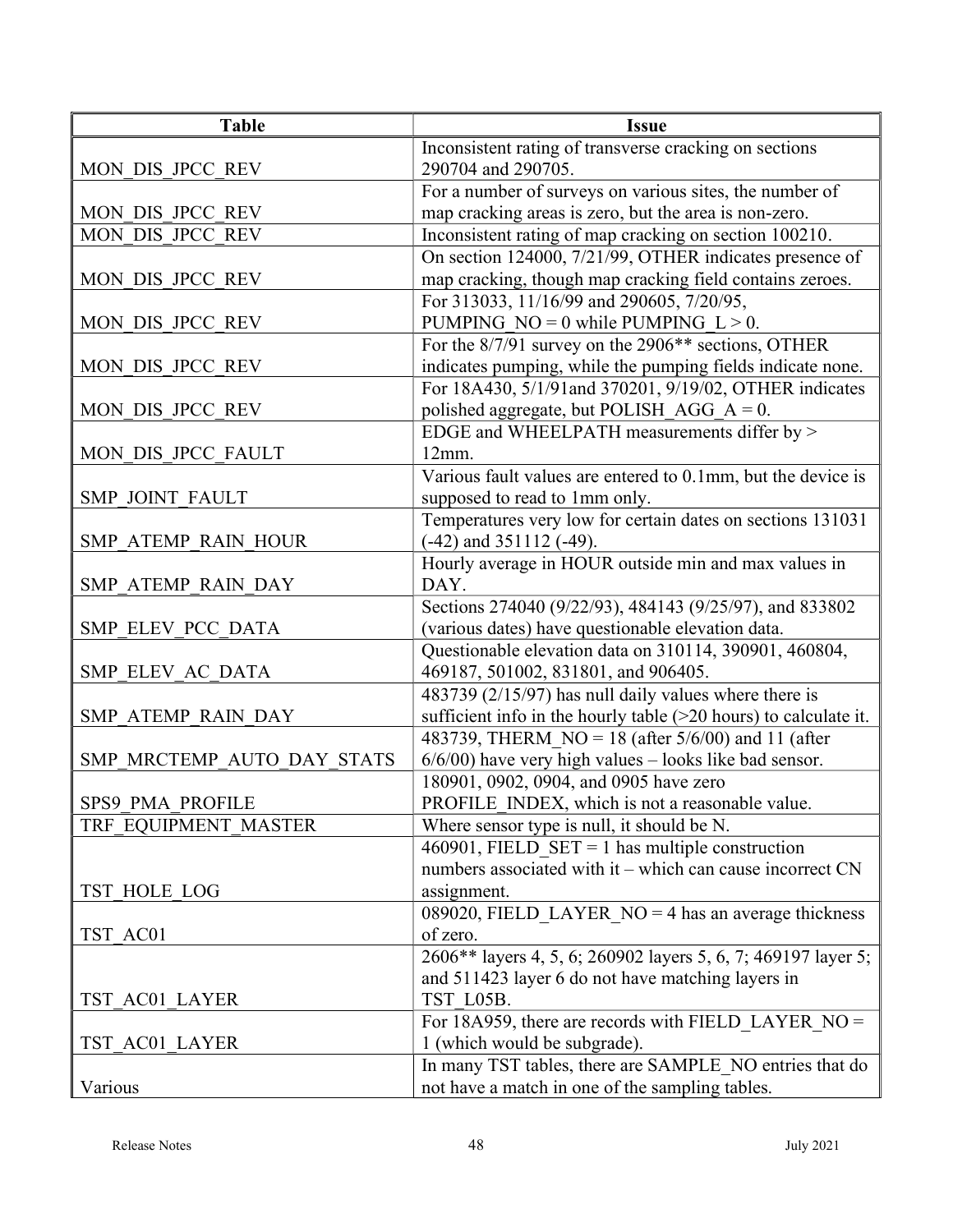| <b>Table</b> | <b>Issue</b>                                                |
|--------------|-------------------------------------------------------------|
|              | In many TST tables, there are LOC NO entries that do not    |
| Various      | have a match in one of the sampling tables.                 |
|              | In many TST tables, there are LAYER NO entries that do      |
| Various      | not have a match in TST L05B.                               |
|              | Some records in TST AE03, PC03, PC06,                       |
|              | SS01 UG01 UG02, SS04 UG08, UG04 SS03, and                   |
|              | UG05 SS05 have test results reported for layers             |
|              | inappropriate for the test type (bound layers for unbound   |
| Various      | tests, $etc$ ).                                             |
|              | Comments indicate multiple samples, but LOC NO or           |
| TST AC04     | SAMPLE NO are for a single sample.                          |
|              | There are many ASH_CONTENT values over 2, which             |
| TST AE01     | may indicate the test was not done properly.                |
|              | Many sections have holes with locations far outside section |
| TST HOLE LOG | boundaries $(+/- 200')$ .                                   |
|              | There are many records with negative TRANS POS, but a       |
| TST HOLE LOG | LOC NO not indicative of shoulder testing.                  |
|              | Many of the values in REPL LOC NO are not in LOC NO         |
| TST HOLE LOG | for that section.                                           |
|              | For many SPS testing locations, POINT LOC is within         |
| TST HOLE LOG | another section according to SPS PROJECT STATIONS.          |
|              | Several records have inconsistent LAYER TYPE and            |
| TST L05B     | DESCRIPTION.                                                |

# Release 18.0

This was the 18th national release of data from the LTPP program. This release contains some revisions to data included in the January 2004 Data Release. New tables included for the first time in this release and updates are noted in the following:

### Ground Penetrating Radar Module

In 2003, Ground Penetrating Radar (GPR) measurements were performed on a subset of LTPP sections to provide an estimate of layer thickness variations within the monitoring portion of the test section. The measurements were performed on all SPS-1 project sites still in service at the time. Measurements were also performed on one selected SPS-2, and SPS-5, and SPS-6 project site. The results of the measurements are stored in the GPR data module. Listed below are the tables and a brief description of each:

| <b>SDR Table Name</b> | <b>Contents</b>                                             |
|-----------------------|-------------------------------------------------------------|
| GPR MASTER            | One record is included in GPR MASTER for each               |
|                       | measurement pass on a test section. Typically there are two |
|                       | measurement passes on a test section.                       |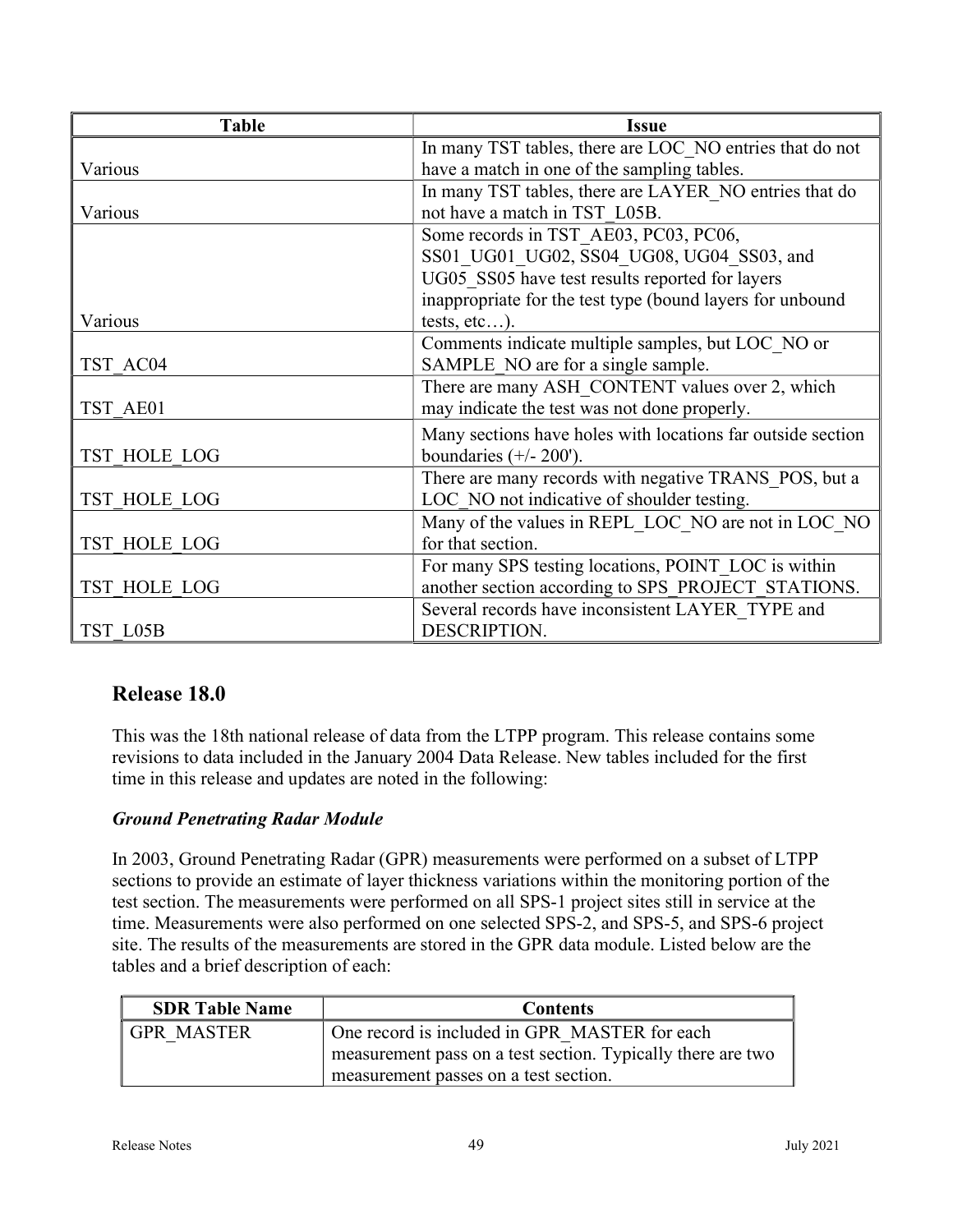| <b>SDR Table Name</b>  | <b>Contents</b>                                                                                                                                                                                                                                                                                                                                                   |
|------------------------|-------------------------------------------------------------------------------------------------------------------------------------------------------------------------------------------------------------------------------------------------------------------------------------------------------------------------------------------------------------------|
| <b>GPR THICK POINT</b> | This table contains the results of the thickness                                                                                                                                                                                                                                                                                                                  |
|                        | interpretations from the GPR measurements.                                                                                                                                                                                                                                                                                                                        |
| GPR THICK SECT         | This table contains statistics on the thickness and dielectric<br>constant from data contained in the GPR THICK POINT<br>table whose stations fall inside the monitoring portion of the                                                                                                                                                                           |
|                        | test section.                                                                                                                                                                                                                                                                                                                                                     |
| <b>GPR LINK LAYER</b>  | This table provides a link between pavement layers<br>identified in the GPR measurements and pavement layers<br>identified by other means. It is not possible to identify<br>layers with similar material properties with GPR<br>measurements. To analyze GPR data, multiple layers in the<br>physical pavement structure can be combined into a single<br>layer. |

#### Drainage Inspection Tables

Three new tables were added to the Monitoring module containing data information on the condition of the edge drain systems installed at the SPS-1 and -6 projects. In the future, tables may be added for other drainage feature evaluations. Listed below are the tables and a brief description of each:

| <b>SDR Table Name</b>   | <b>Contents</b>                                       |
|-------------------------|-------------------------------------------------------|
| <b>MON DRAIN MASTER</b> | This table contains information on the permanent      |
|                         | features of the edge drain system and the location of |
|                         | the lateral openings.                                 |
| MON DRAIN CONDITION     | This table contains information regarding the         |
|                         | condition of the lateral openings and the area around |
|                         | the lateral openings at the time of inspection.       |
| MON DRAIN INSPECT       | This table contains information on the results of the |
|                         | video edge drain inspection.                          |

TST\_UNBOUND\_SPEC\_GRAV: This table contains the specific gravity of unbound base and subgrade materials. Since this test was not specified in the original material test guidelines for LTPP sections, data are only available for a subset of test sections. The current source of this data is from resilient modulus tests performed by one of the LTPP contract laboratories. Although not required, that laboratory contractor included this measurement in their test results. Test data are currently available for test sections in the North Atlantic and Southern Regions. Depending on budget constraints, it is planned to obtain these measurements from SPS project sites in the future. There are no plans to obtain this data from other GPS test sections. This table is currently undergoing population and not all of the available data have been entered.

### Climate Data

This release contains a major data update to the Climatic module covering the period from 1997 to 2002. Additions and corrections were made to the CLM\_SITE\_VWS\_LINK table to add links for test sections and SPS projects missing in the previous data releases. The QC on the CLM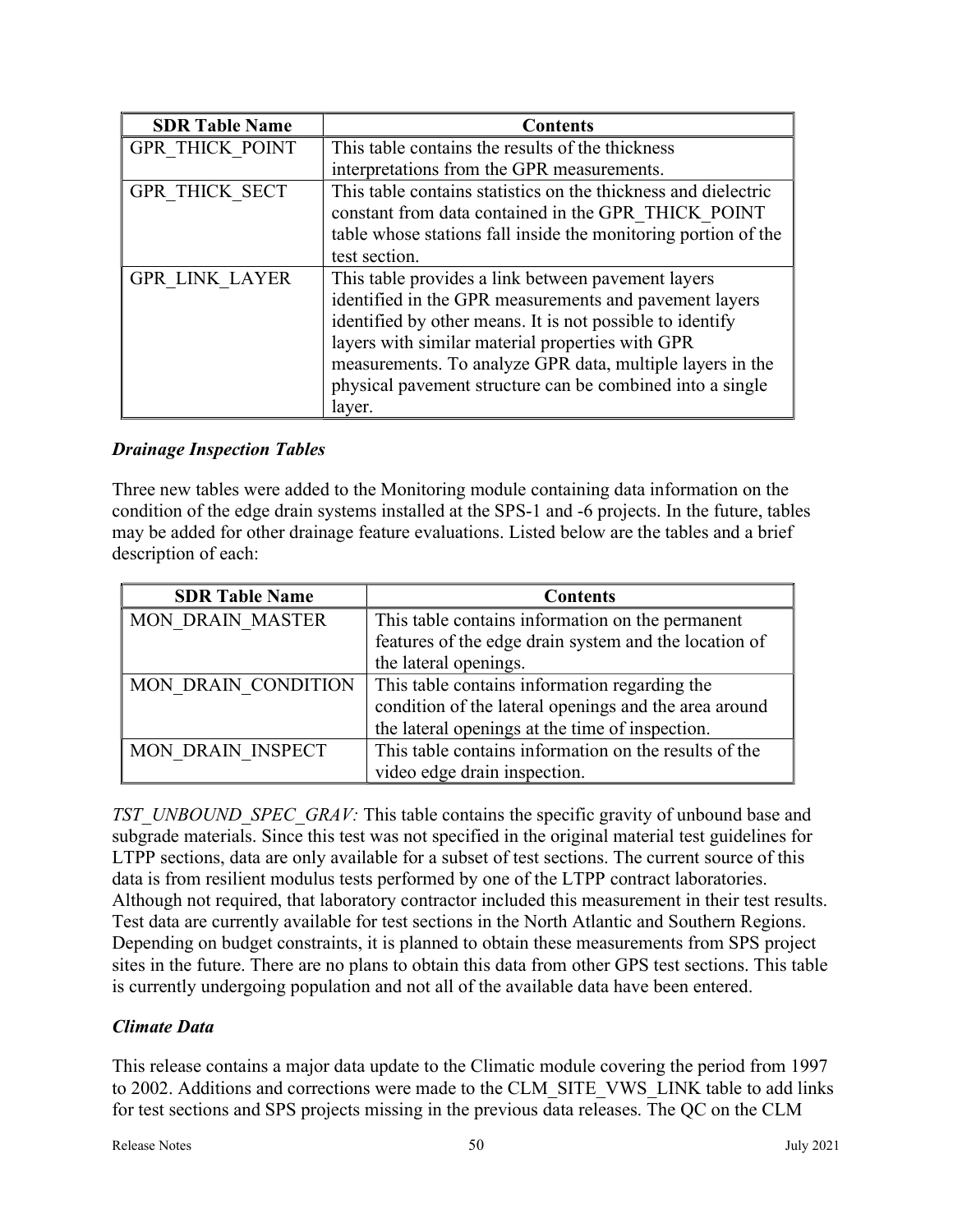tables was run with a "no manual upgrade" policy. A very small percentage of records failed one or more checks and were left in the database with a non-level E RECORD\_STATUS.

### Data Dictionary and Codes

This data release contains a major revision to the data dictionary contained in the LTPPDD table and the codes contained in the CODES table. Some of the revisions included removing fields no longer needed, modifying field descriptions, updating the field indicating the data sheet used to record the data, and adding missing codes.

### Tables Removed

Three tables that were included in previous releases were removed from this release. TST L06 and TST L07, which contained the sample disposal record for AC and PCC specimens, were removed since they contained information of little use to a data analyst. The table SMP\_WATERTAB\_DEPTH\_AUTO was also excluded since there was no data in the table, and no data is expected in the future.

# Release 17.0

Data Release 17.0 was made available in January 2004. This release contains some revisions to data included in the July 2003 Data Release. No changes or updates have been made to data in the climatic and dynamic load response modules.

### SuperPave Asphalt Binder and Mixture Tests

Data Release 17 contains, for the first time, the data from SuperPave-related asphalt binders and mixtures. This data includes test results from the dynamic shear rheometer, bending beam rheometer, direct tension, gyratory compaction, and volumetric and gravimetric properties of gyratory compacted specimens. This data represents only a partial set of available data. LTPP contractors are still in the process of entering these data and resolving errors. More data are expected to be included in Release 18. Data users are encouraged to contact LTPP Customer Service with questions or problems that they may find in the contents of these new tables.

| <b>SDR Table Name</b>  | <b>Contents</b>                                        |
|------------------------|--------------------------------------------------------|
| <b>TST LINK LAYER</b>  | Links between TST ID and layers in TST L05B.           |
| TST LINK SAMPLE        | Links between TST ID and samples in                    |
|                        | TST SAMPLE LOG.                                        |
| TST AE07 MASTER        | Sample and configuration information for Dynamic Shear |
|                        | Rheometer (DSR) test.                                  |
| TST AE07 DATA          | Data from Dynamic Shear Rheometer (DSR) test.          |
| <b>TST AE08 MASTER</b> | Sample and configuration information for Bending Beam  |
|                        | Rheometer (BBR) test.                                  |
| TST AE08 DATA          | Data from Bending Beam Rheometer (BBR) test.           |

To store these data, the following eleven tables were added to the material test module (TST).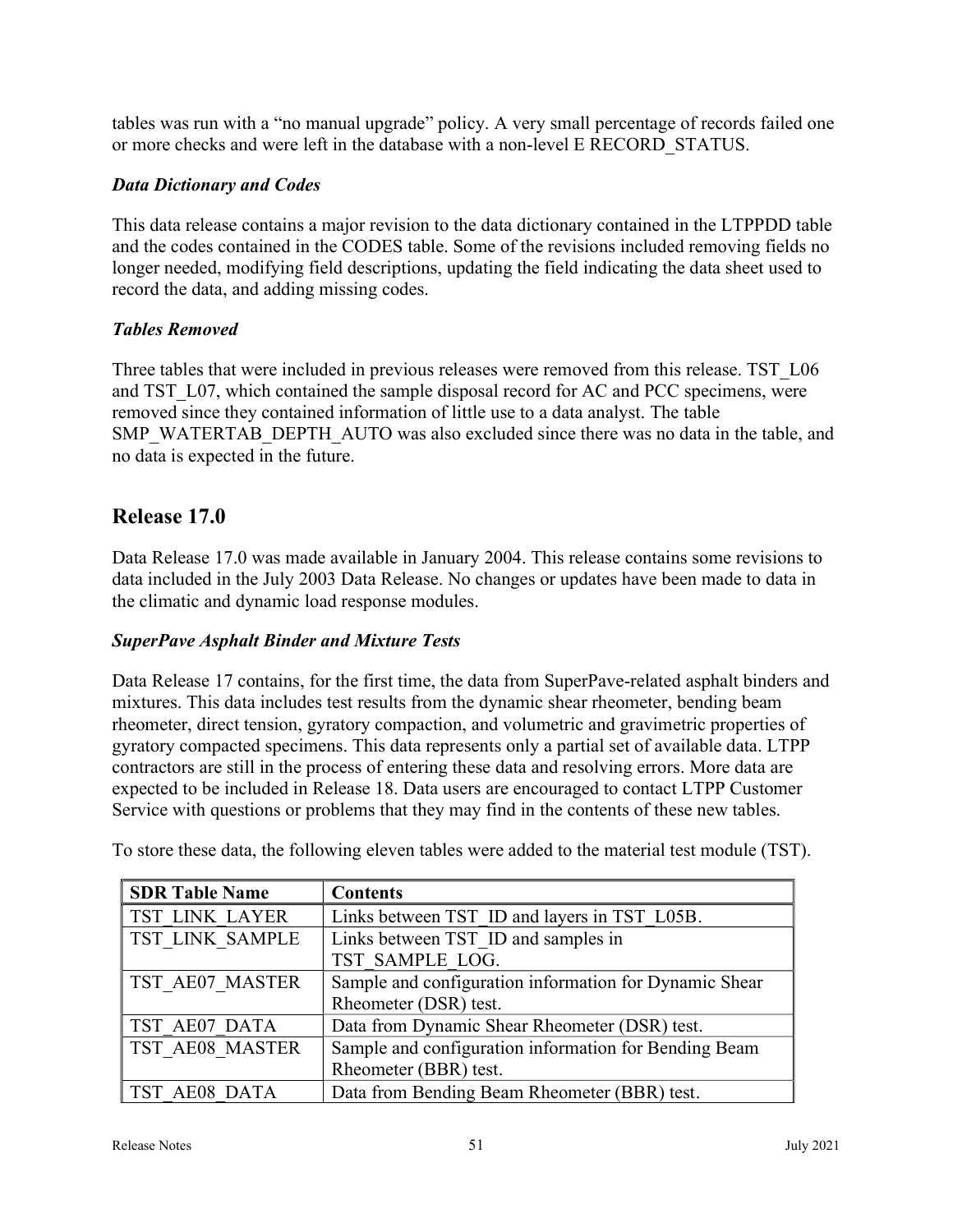| <b>SDR Table Name</b> | <b>Contents</b>                                         |
|-----------------------|---------------------------------------------------------|
| TST AE09 MASTER       | Sample and configuration information for Direct Tension |
|                       | (DT) test.                                              |
| TST AE09 DATA         | Data from Direct Tension (DT) test.                     |
| TST SP01 MASTER       | Sample and configuration information for gyratory       |
|                       | compaction test.                                        |
| TST SP01 DATA         | Data from gyratory compaction test.                     |
| TST SP02              | Asphalt mix volumetric and gravimetric information.     |

Since some of these tests represent samples of materials used in more than one layer on multiple test sections, a field named TST\_ID is used as primary key in these tables to link material test results to test sections and pavement layers. The TST\_LINK\_LAYER table provides a linkage between TST\_ID and test sections and pavement layers in the TST\_L05B table, using the fields STATE\_CODE, SHRP\_ID, CONSTRUCTION\_NO, and LAYER\_NO. The TST\_LINK\_SAMPLE table provides linkage between TST\_ID and material sampling information contained in TST\_SAMPLE\_LOG using the fields STATE\_CODE, SHRP\_ID, FIELD\_NO and SAMPLE\_NO.

### Supplemental Test Section QC

This is the first data release that includes the results of quality checks on data from supplemental test sections constructed on the Specific Pavement Studies sites. The RECORD\_STATUS field in records for supplemental test sections should now be populated as it is for other test sections. Although the majority of the new checks worked as expected, data users may find some anomalies that have not been corrected. Please contact LTPP Customer Service with questions or issues related to supplemental section QC.

### SPS 9 Construction Data

SPS-9 construction data was first released in the July 2003 data release. Work continues on entering SPS-9 construction data to the SPS module.

### Traffic Monitoring Data

Processing of traffic monitoring data collected between 1999 and 2002 has been substantially completed. Work continues on loading and resolving errors in "problem" data sets from this time period. More traffic monitoring data is expected to be available in the next data release.

#### Distress Data

Distress data processed by version 1.0 of the Padias software is being reprocessed with version 4.2 of the software. Distress survey records that have been migrated to the MON DIS PADIAS42 tables over the past several data releases have been removed from the MON DIS PADIAS tables.